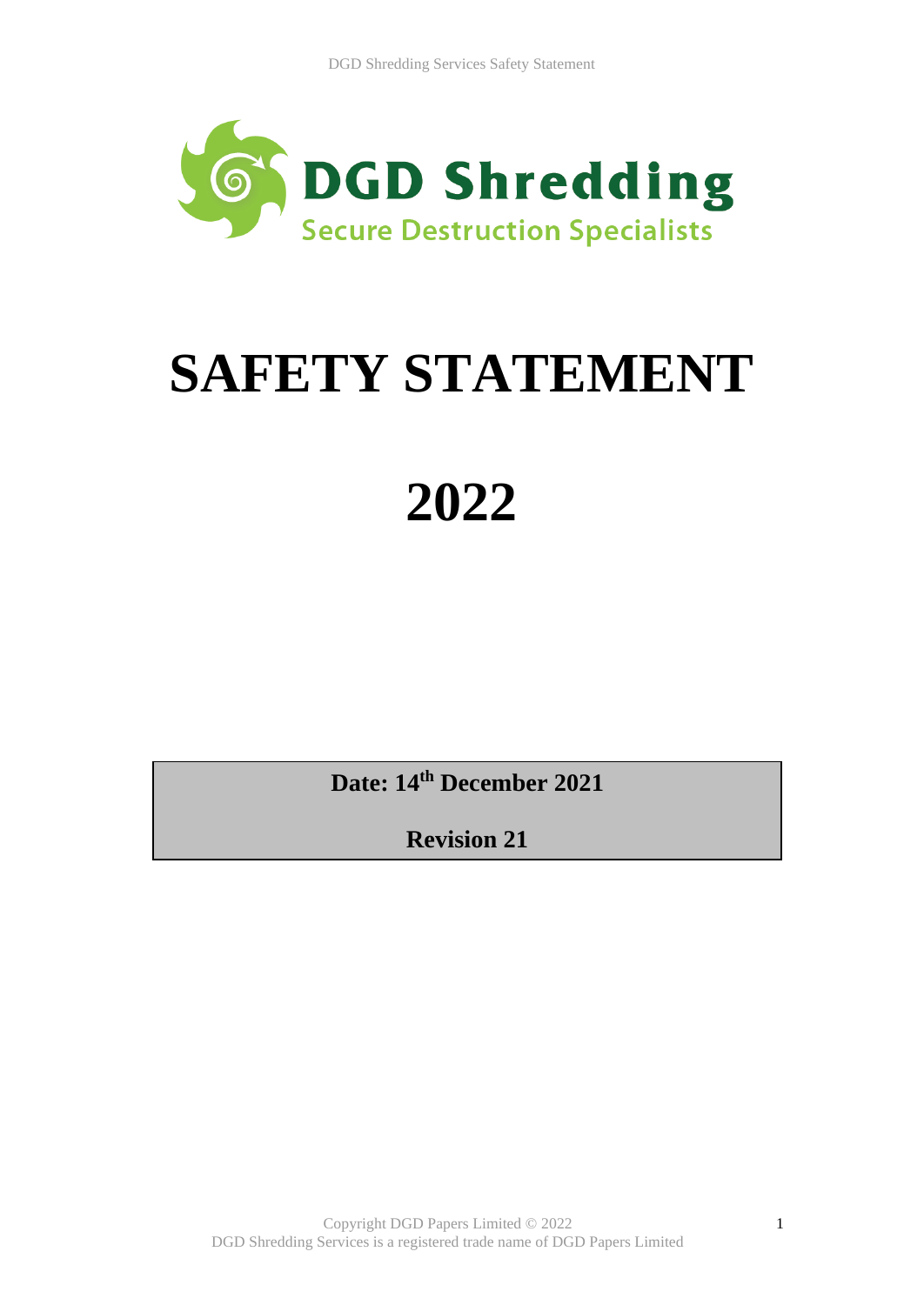# **Contents:**

## *Foreword*

## **Part 1**

|               | 1.1 | <b>Statement of General Policy</b>                  |
|---------------|-----|-----------------------------------------------------|
|               | 1.2 | Safety Management Organisation and Responsibilities |
|               |     | Organisation structure                              |
|               |     | Roles & Responsibilities                            |
|               |     | <b>Managing Director</b>                            |
|               |     | Health & Safety Manager                             |
|               |     | <b>Safety Representative</b>                        |
|               |     | <b>Employees</b>                                    |
|               |     | Meetings                                            |
|               |     | Contractors                                         |
|               |     | <b>Visitors</b>                                     |
|               | 1.3 | Training                                            |
|               |     | <b>Employers Duty</b>                               |
|               |     | <b>Mandatory Training</b>                           |
|               |     | <b>Additional Training</b>                          |
|               |     | Procedure for New Employee's                        |
|               | 1.4 | Health & Welfare                                    |
|               |     | General                                             |
|               |     | Violence/Assault/Bullying/Harassment                |
|               |     | <b>Workplace Stress</b>                             |
|               |     | <b>Health Surveillance</b>                          |
|               | 1.5 | <b>Emergency Arrangements</b>                       |
|               |     | <b>First Aid</b>                                    |
|               | 1.6 | Review and Revision of Safety Statement             |
| <u>Part 2</u> |     | <b>Risk Assessment</b>                              |
| Part 3        |     | <b>Safe Operating Procedures</b>                    |

#### **Part 4**

Accident and Investigation Accident Report Form (IR forms) Internal Accident Report Form External Safety Suggestion Form Risk Assessment Template-Actual Risk Assessments Induction package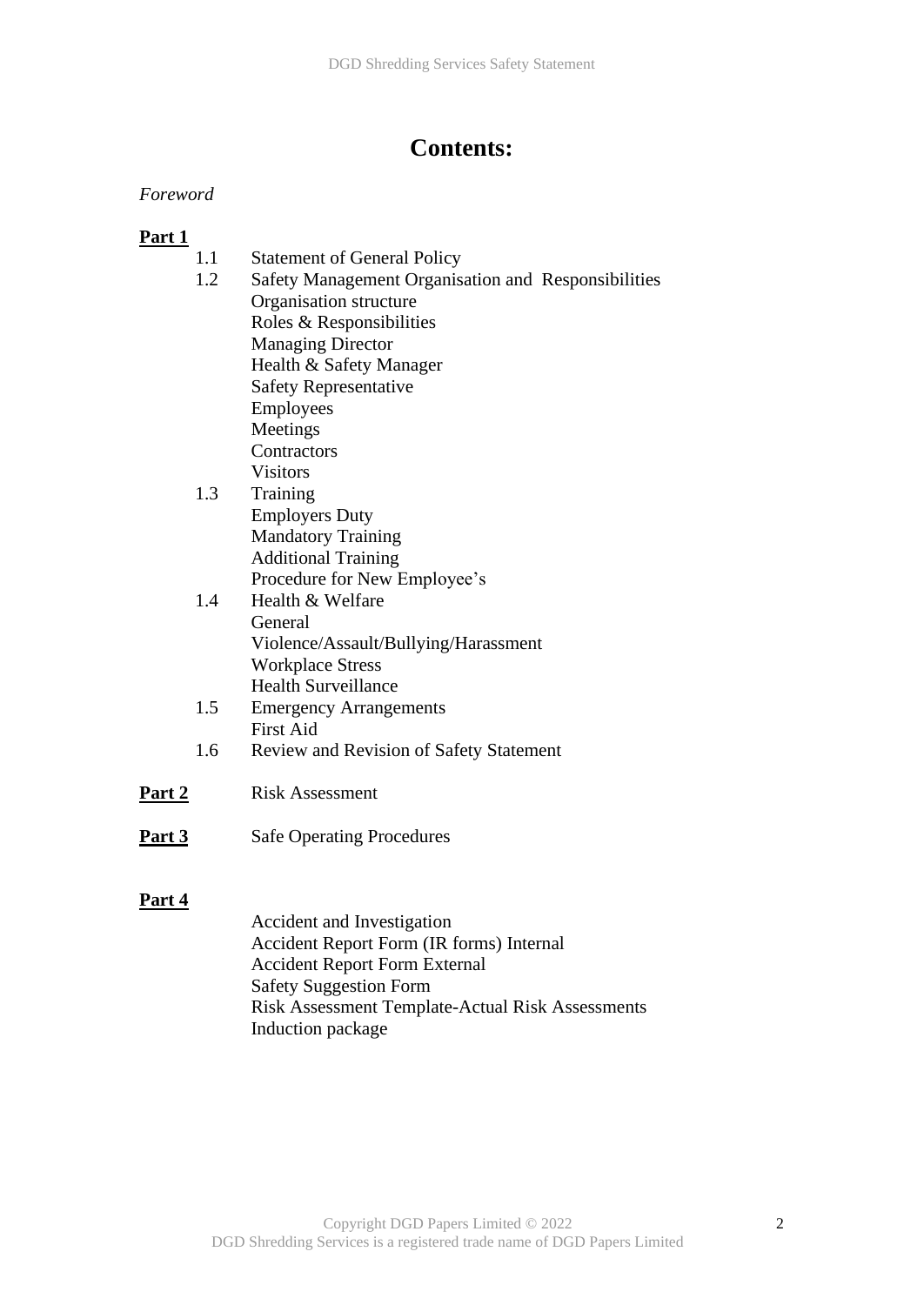#### **Foreword**

The purpose of the Safety, Health and Welfare at Work Act, 2005 and subsequent Regulations is to ensure the safety, health and welfare of all staff in the work place.

This Act and subsequent regulations applies to employers and employees alike in all types of work and embraces the activities of DGD Papers Limited

The Act requires the employer to prepare a written Safety Statement describing the employer's commitment to safety and appropriate arrangements to ensure employee awareness, training and obligations to safety. The attached site specific safety statement meets that commitment.

This Safety Statement is an active document i.e. it does not stand still in time and must be continually reviewed and, if necessary, altered to take account of changing work practices and changing regulations. This review process is referred to in section 1.6 of this document.

This Safety Statement is divided into 4 Main Parts.

Part 1 is the basic generic Safety Statement.

Part 2 is a comprehensive risk assessment of current identified hazards.

**Part 3** contains a list of Safe Operating Procedures (SOPs) for all hazardous activities.

**Part 4** contains Appendices which include associated forms and policies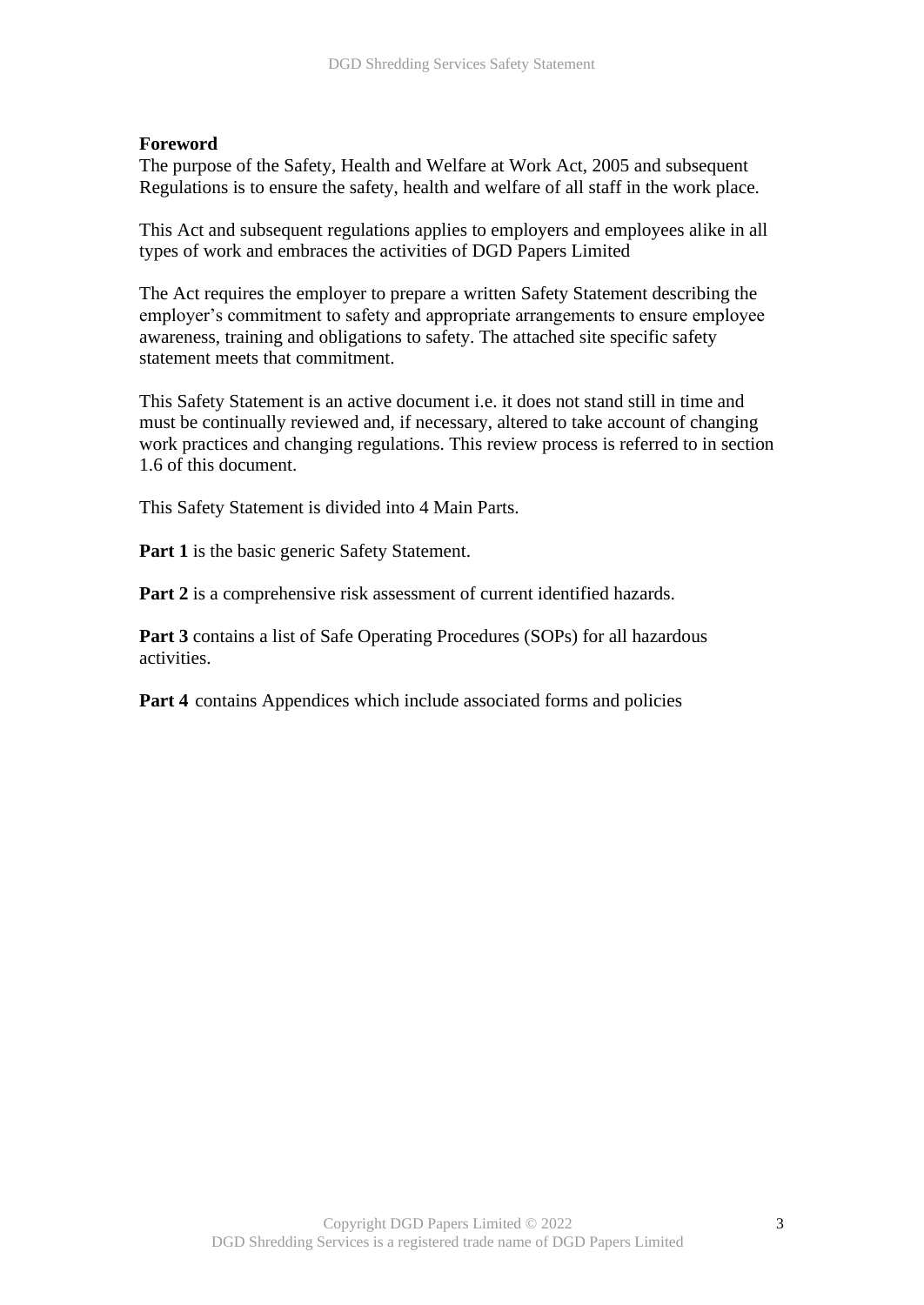## **1.1 STATEMENT OF GENERAL POLICY**

The Safety, Health and Welfare at Work Act, 2005 requires employers and employees alike to consider health and safety as a joint responsibility. We must all strive to work together and co-operate as a team to ensure that safe working becomes an integral part of our organisational culture.

It is our mission to provide a safe and healthy work environment for all our staff and to meet our duties of care as far as is reasonably practicable, to contractors and members of the public who may be affected by our operations.

It is also our policy to consult with all staff on matters of health and safety. This is essentially achieved through the operation of Safety Management and the election and work of Safety Representatives. Staff must also comply with their duties under the Safety, Health and Welfare at Work Act, 2005 to notify management of identified hazards in the workplace.

Safe working is a condition of employment. All personnel, including contractors, will assume responsibility for working safely. The success of the policy will depend on each person's co-operation. It is therefore, important that the Safety Statement be read carefully by all concerned and each person's role and the overall arrangements for health and safety are fully understood.

*The matters to which this policy extends include:*

- Providing a management structure that will ensure the safety, health and welfare of all staff and others affected by our business.
- Providing and maintaining a safe and healthy working environment, in accordance with statutory requirements.
- Providing systems of work that are planned, organised, performed and maintained so as to be safe.
- Providing such information, instruction, training and supervision as is necessary to enable employees to perform their work safely and effectively and without risk to their health or others.
- Ensuring the provision and maintenance of safety devices and personal protective equipment to ensure safety at work where it is not reasonably practicable to control or eliminate hazards or in prescribed circumstances.
- **•** Preparing and revising, as necessary, plans to be followed in emergencies.
- Providing and maintaining welfare facilities.
- Regular reviewing of this Safety Statement to ensure that it reflects current work practices and any developments in legislation.

Signed:

Liam Garvey Managing Director DGD Papers Limited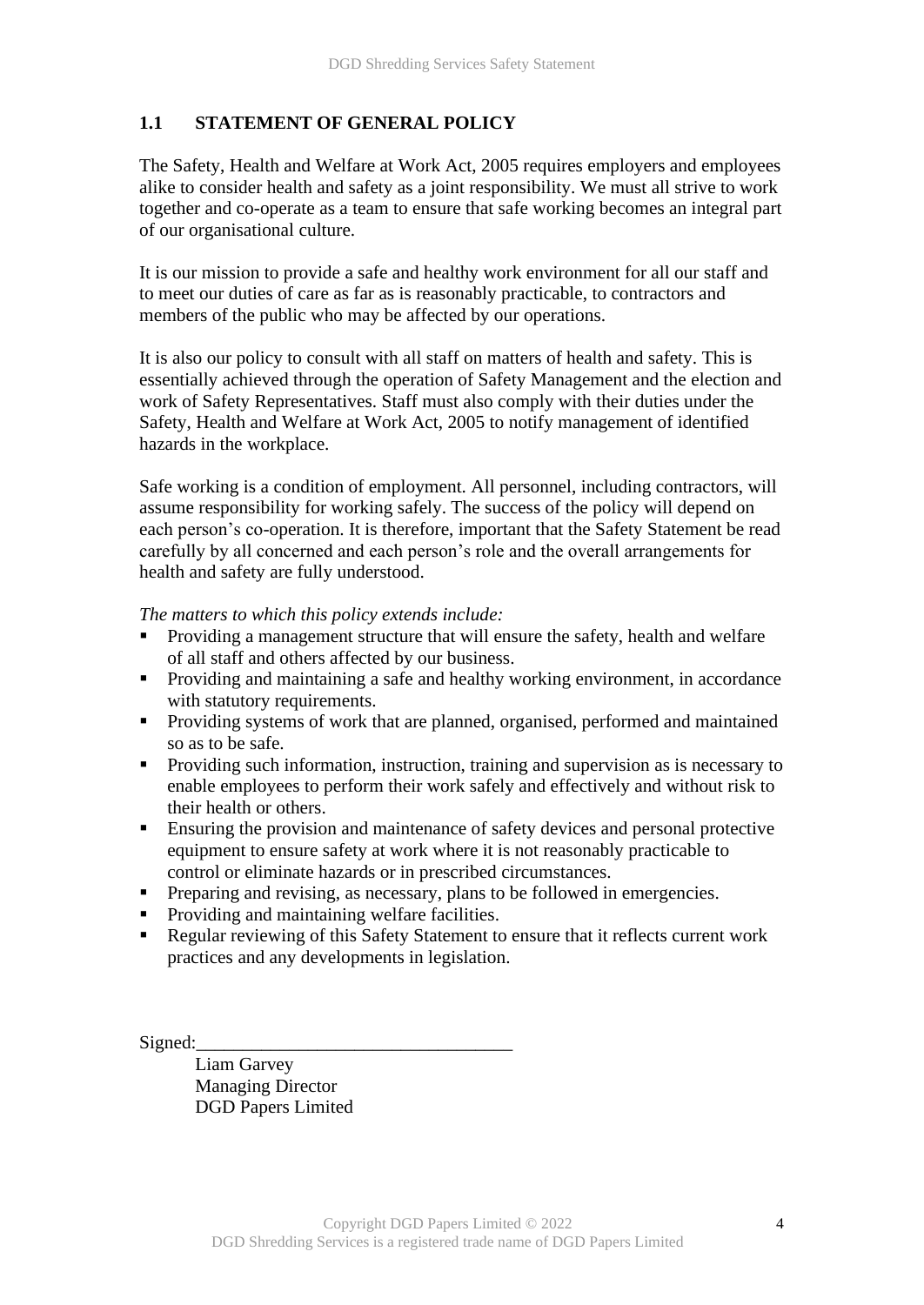## **1.2 ORGANISATION and RESPONSIBILITIES**

#### **1.2.1 Safety Management Structure within DGD Papers Limited**

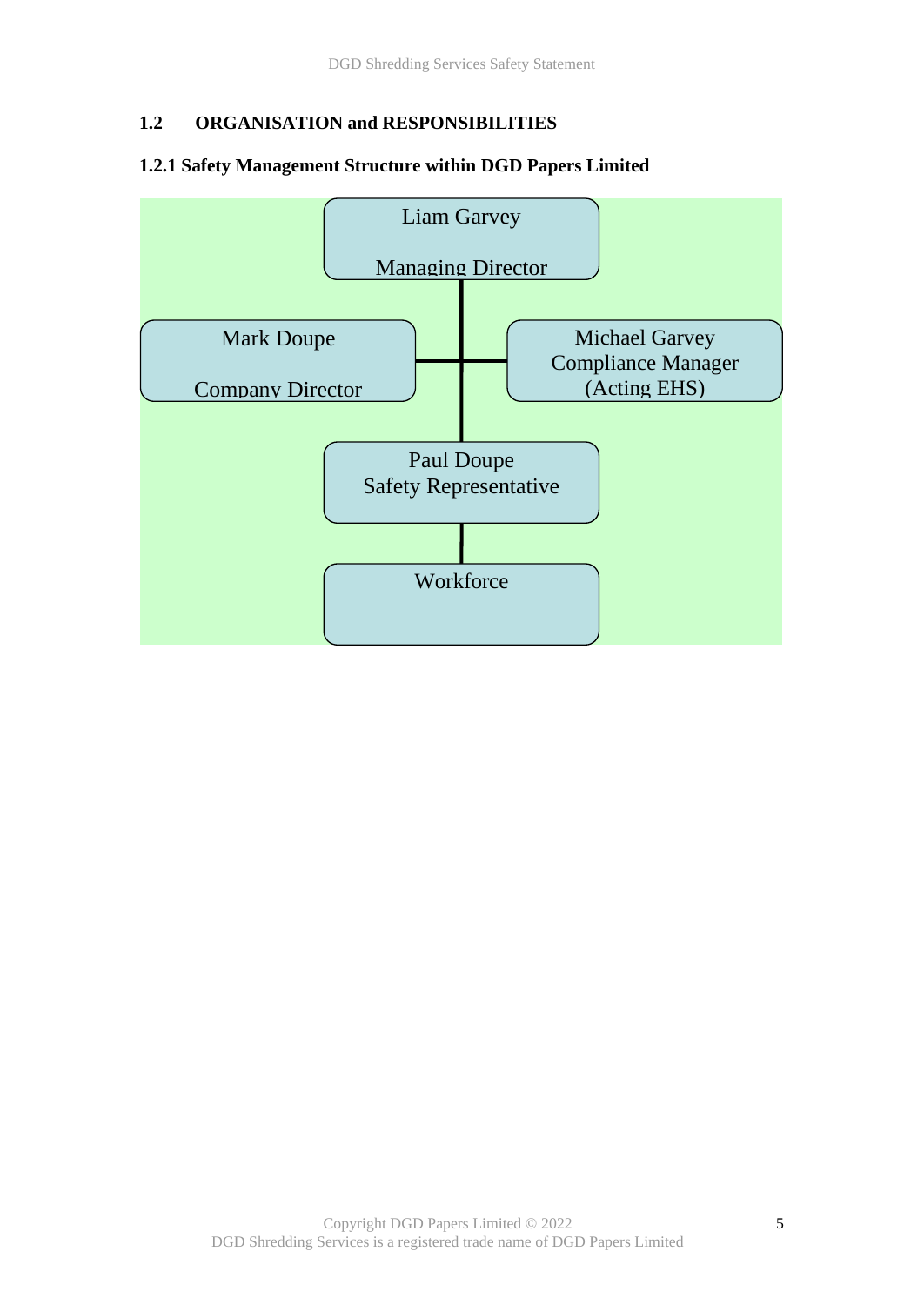## **1.2.2 Roles & Responsibilities**

## **1.2.2.1 Managing Director**

- The Managing Director (Liam Garvey), holds overall responsibility for health and safety within the confines of DGD Papers Limited
- His deputy on all safety issues is Paul Doupe (Safety Representative)
- **•** The Managing Director will give his full commitment to ensure the Health  $\&$ Safety programme is management driven and shall source/request sufficient resources as need arises
- The Specific role of implementing responsibilities is delegated to the Health and Safety Representative-Director in consultation with the Managing Director, however ultimate responsibility lies with the Managing Director.
- All works carried out by DGD Papers Limited that comes under the Safety, Health and Welfare at Work Act, 2005 must be *managed* in accordance with this legislation.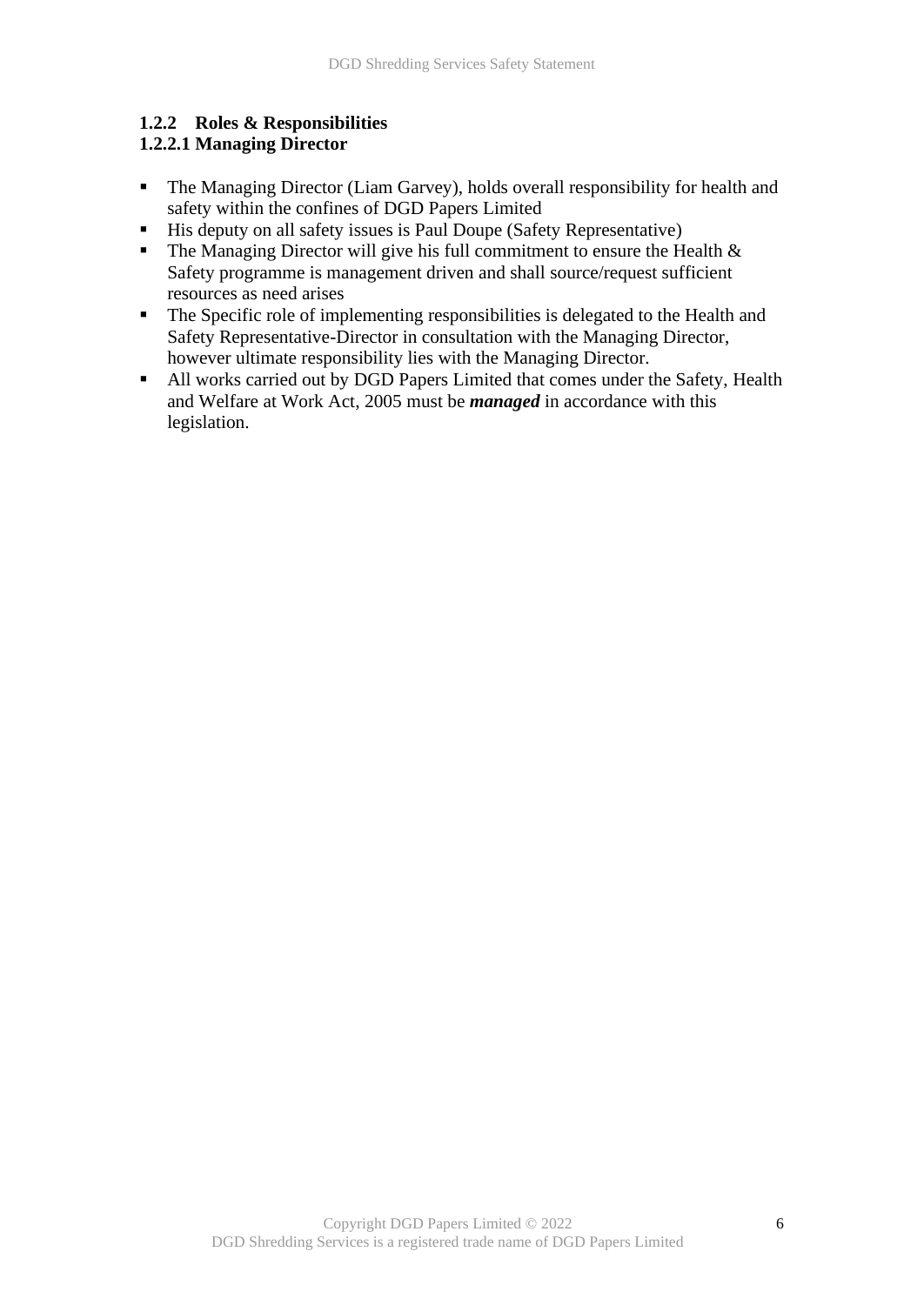## **1.2.2.2 Responsibilities of the Compliance and EHS Manager (Role held by Michael Garvey)**

The role of Compliance and EHS Manager (referred to as the Safety Manager), is to manage the day to day functions of the Safety Management Programme. The specific responsibilities are grouped by four main categories

The specific responsibilities of the Safety Manager are grouped by four main categories

- **Safety Management,**
- **Consultation,**
- **Training**
- **Recording**
- **Accident/Incident Investigation**
- **Compiling Method Statements & RA's**

## **A. Safety Management**

- Co-operate fully with the Managing Director to enable him to fulfil his duties which may be delegated from him.
- **Ensure that the Safety Statement is reviewed and in particular the risk assessments** annually to ensure that they reflect current work practices. Report significant changes in the Safety Statement or delegate responsibility for this action appropriately.
- Report any non-compliance and significant hazards to the Managing Director.
- **Ensure that risk assessments are carried out for all activities within the company.** Review risk assessments regularly. These should be completed annually and in between in the event of any significant changes within the company (premises, environment, work practices, and new equipment etc.)
- Appoint specific competent people to be responsible in the event that action is required in relation to health and safety.
- **Ensure new equipment, processes, hazardous substances etc. are assessed prior to** purchase to determine their suitability from a health and safety perspective, before being used on site.
- Review safety performance regularly and initiate action for any non-compliance.
- Ensure that personal protective equipment (PPE) and clothing is available for staff as required.
- Ensure that safety guards are in place on all balers.
- Ensure that all safe operating procedures are fully complied with.

## **B. Consultation**

- Establish and ensure on a continual basis a consultative process with staff (safety committee)
- Consult with HSA to keep up-to-date on health and safety legislation and ensure requirements are followed.
- Ensure that all employees understand that health and safety information is available as a right.
- Take a direct interest and involvement in health and safety in ensuring a safe and healthy working environment.
- **Ensure that all new staff are given adequate safety induction detailing job** specific method statements etc.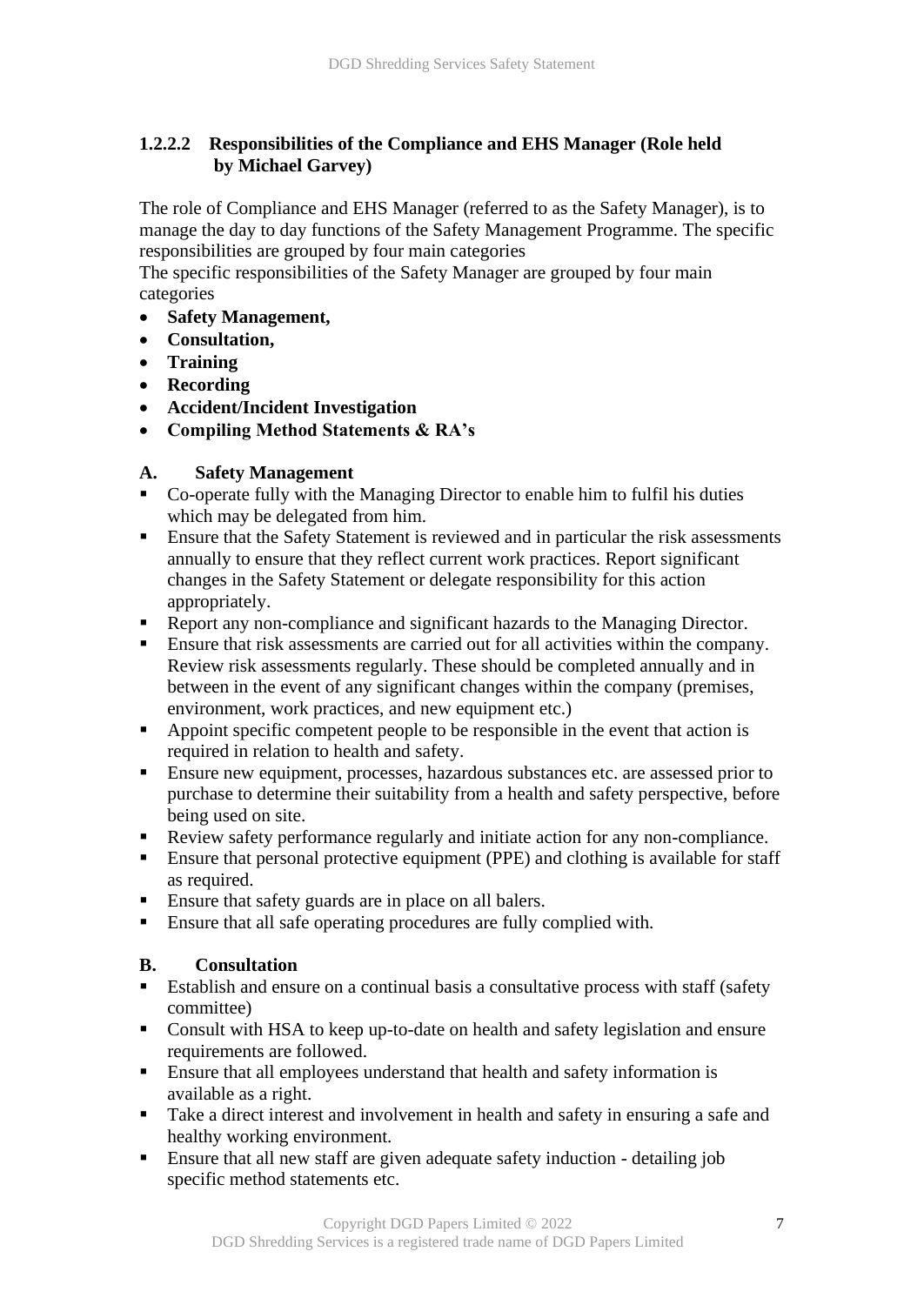## **C. Training**

- Ensure that all persons with specific responsibilities in relation to health and safety are aware of their responsibilities and have received sufficient training and/or instruction to enable them to fulfil their roles.
- Plan and implement training and information in relation to health and safety at all levels of staff.
- Ensure that adequate supervision is available at all times for new recruits or those undergoing training.
- **Ensure that a fire & emergency plan has been prepared and that personnel** responsible under these plans have received adequate training and/or instruction.
- Ensure that a suitable number of first aiders are available.

## **D. Recording**

- **Ensure that all first aid equipment and fire-fighting equipment receives regular** inspections and that it is maintained or serviced as required and these inspections are recorded.
- **Ensure that all records relating to the health and safety of staff are maintained and** that any records, test sheets or registers required by law, are correct and up to date.
- Ensure that all accidents and dangerous occurrences are recorded and **fully investigated and investigation begins within 24 hours** with remedial measures implemented.
- **Ensure that all tools and machinery are properly registered and all required testing** and training in relation to these is implemented

## **E. Accident/Incident Investigation**

- All Accidents/Incidents are to be notified immediately to the Managing Director
- The initial concern is to relate to the health and welfare of the staff involved. As soon as the Accident/Incident is over an investigation must be launched.
- An Accident/Incident Investigation Form (Internal) must be filled out for all occurrences.
- If required the HSA must be notified and an Accident/Incident Investigation Form (External) must be filled out.
- All staff involved and those witnessing must be interviewed and a details account must be documented from them.
- Any additional sources such as CCTV must be reviewed to facilitate investigation
- Subsequent to information gathering a meeting must be arranged with the Managing Director to assess the Accident/Investigation. Causes are to be determined and actions sanctioned to minimise or eliminate further risk.
- Staff should then be consulted on the new measures to achieve a consensus.

## **F. Compiling Method Statements & Risk Assessments**

- Common or regular activity Method Statements and Risk Assessments are to be devised by the EHS. They are to be included in this document
- Site specific Method Statements and Risk Assessments are to be completed by the operators involved where necessary. The operators are to be provided with the necessary training in order to be able to do so.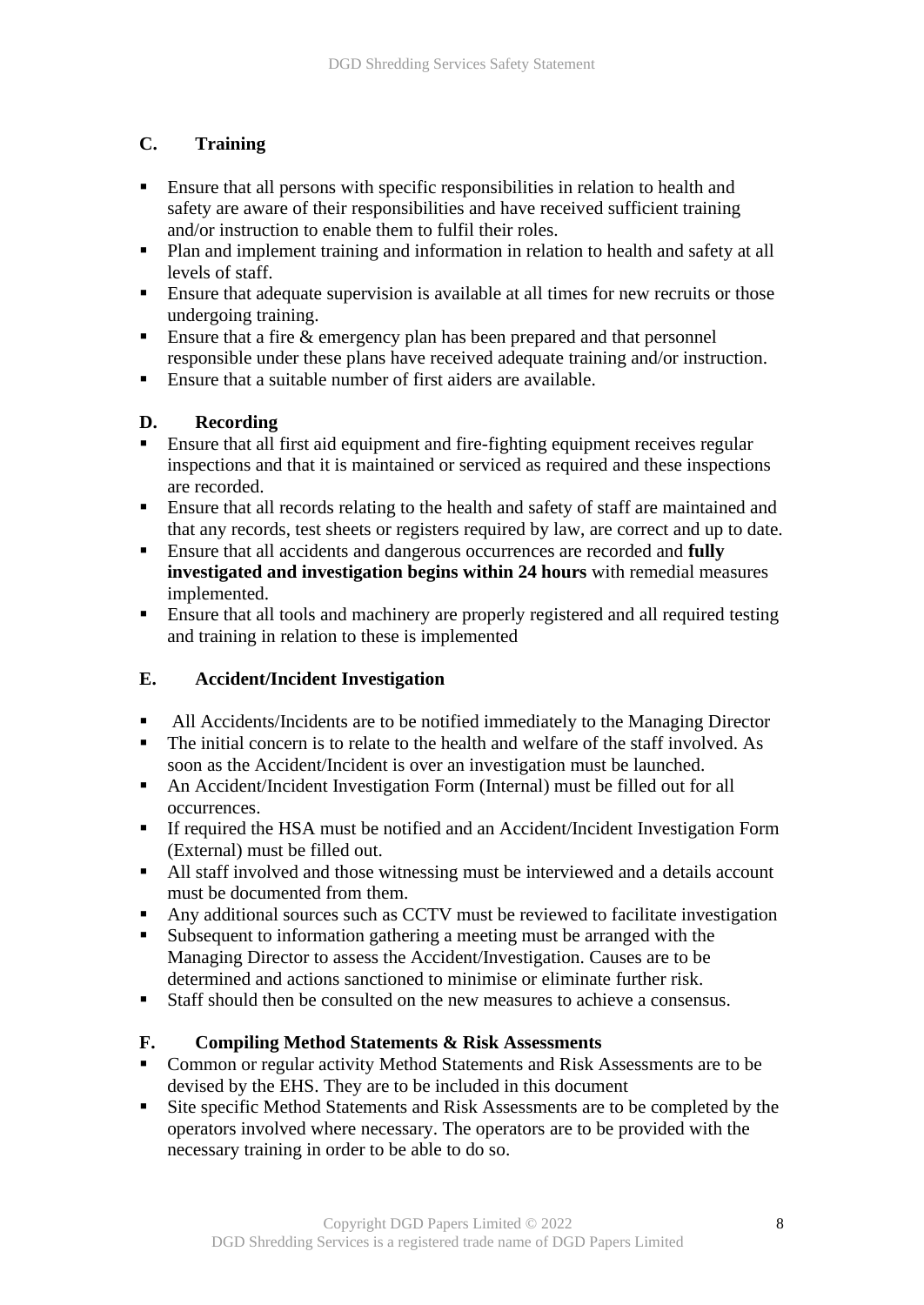#### **1.2.2.3 Role of Safety Representative.**

(Currently held by Paul Doupe)

#### **Appointment**

Safety Representative(s) to represent the employees in consultations with management with regards to regards health, safety or welfare issues will be appointed. Staff are encouraged to contact their Safety Representative directly on matters relating to health and safety.

#### **Overall Function**

The Safety Representative may consult with, and make representations directly to management on safety, health and welfare matters. The intention of these consultations is to prevent accidents and ill health, to highlight problems, and identify means of overcoming them.

The Safety Representative will be given full access to any information in relation to health and safety that directly relates to the safety, health and welfare of staff. The Safety Representative will be given the opportunity to avail of relevant health and safety training as required.

Management shall take such steps as are practicable so that the Safety Representative will be informed of any inspection visit by the Health and Safety Authority and invited to accompany them during a site inspection.

A notice to inform all employees of the appointment of Safety representatives will be put up in their place of work.

*Under the Safety, Health and Welfare at Work Act, 2005 the Safety Representative may: -*

- Make representations to the employer on any aspect of safety, health and welfare.
- Investigate accidents and dangerous occurrences provided that it does not interfere with the performance of statutory obligations.
- Make oral or written representations to the Health and Safety Authority on matters of safety, health and welfare.
- Receive advice and information from the HSA.
- **Exercise 1** Inspect the work place subject to agreement with employer as to frequency of inspections.
- **•** Investigate potential hazards and complaints made by staff that he/she represents.
- Where invited consult with the HSA Inspector and accompany them on visits (but not on investigations of accidents).
- Have time off as may be reasonable in order to acquire information on matters of safety, health and welfare.

## **A full outline of the role of the Safety Representative is provided in the Healthy & Safety Authority publication 'Guidelines on Safety Consultation and Safety Representatives'.**

DGD Papers Limited Safety Representative is:

\_\_\_ \_\_\_\_\_\_\_\_\_\_\_\_\_\_\_\_\_\_\_\_\_\_\_\_\_\_\_\_\_\_\_.

Paul Doupe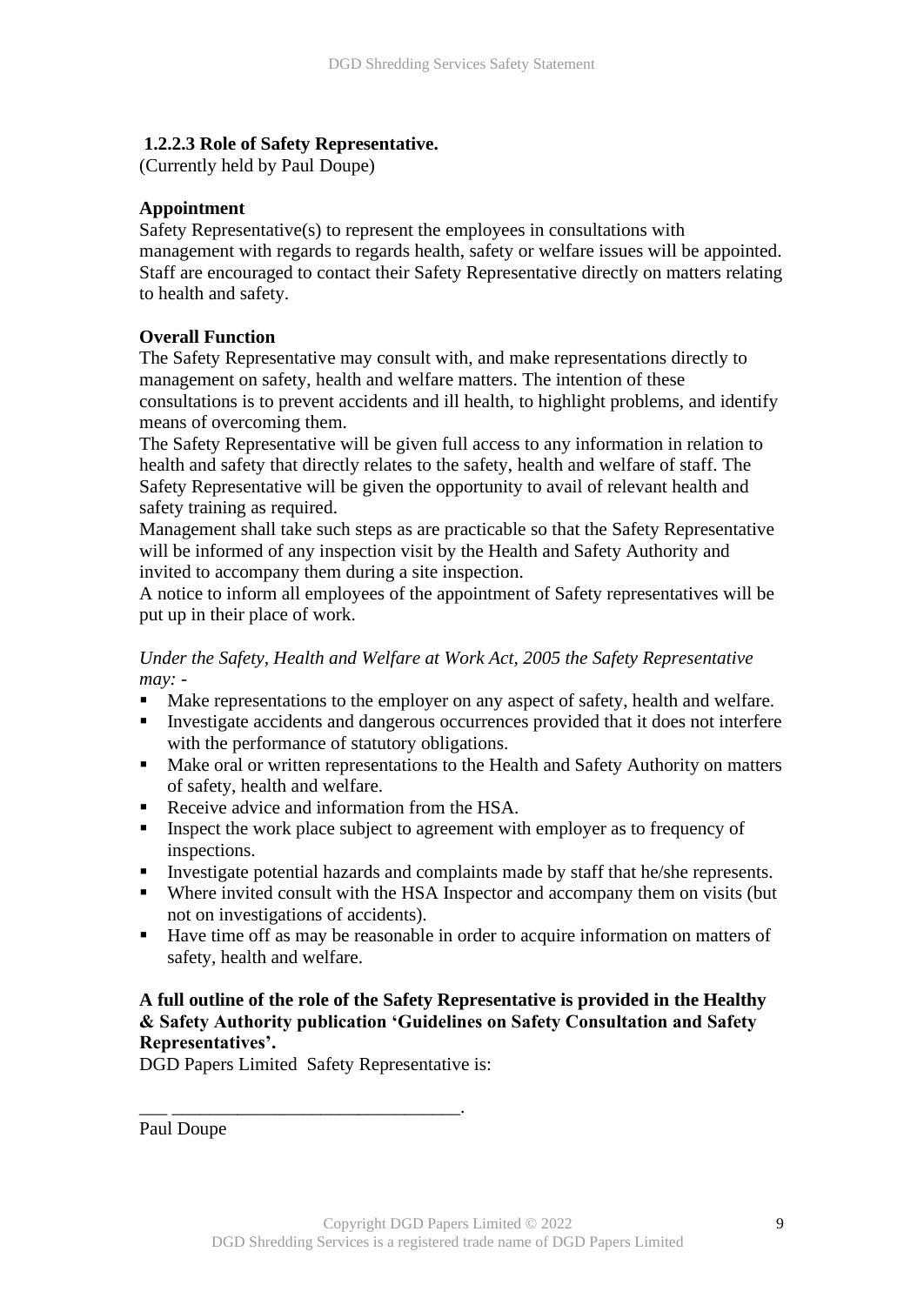## **1.2.2.4 Role of Employees**

DGD PAPERS LIMITED recognises that all employees have an essential role to play in ensuring an effective safety management program. It is the policy of DGD PAPERS LIMITED to involve employees in all matters related to Health & Safety. A successful Safety management policy cannot be guaranteed without the involvement and full commitment of staff and management alike.

*Each employee is reminded that they have specific statutory responsibilities, which are outlined in the Safety, Health and Welfare at Work Act, 2005. This places a number of duties on staff whilst they are at work.*

*Specific responsibilities include:*

- *To take reasonable care of their own health and safety and that of other personnel who may be affected by his/her acts or omissions.*
- *To co-operate with his/her employer or any other person to enable his/her employer to comply with statutory obligations.*
- *To use any suitable appliance, protective clothing, convenience, equipment or other means provided for securing safety, health and welfare.*
- *To report to management without delay any defects of which he/she becomes aware of in equipment, place of work, or system of work, which might endanger safety, health and welfare.*
- *Not to intentionally or recklessly interfere with any safety measure provided for securing the safety, health or welfare of persons.*

In addition to statutory obligations DGD PAPERS LIMITED also asks all employees to adhere to the following.

- Read, understand and utilise the Safety Statement and Safe Operating Procedures (see Part 3) provided for safe execution of the individual work processes, this includes Site Specific Safety Arrangements such as 'Method Statements' etc..
- Inspect the work area and equipment to ensure that it is in proper working order and in safe condition prior to beginning work. **Equipment which is in poor/dangerous condition must be clearly tagged with a red "DO NOT USE" label**
- When working with others in a process, ensure that all members of the team are working in accordance with procedures and training.
- Communicate any concerns regarding a work process and any environmental, health or safety issues to your Manager and work toward improvement and resolution of those issues.
- Report Near Misses and/or Safety Concerns to your Supervisor See Appendix 2 for Safety Suggestion form.
- In the event of serious or imminent and unavoidable danger, all employees are required to stop working and report the situation to their manager.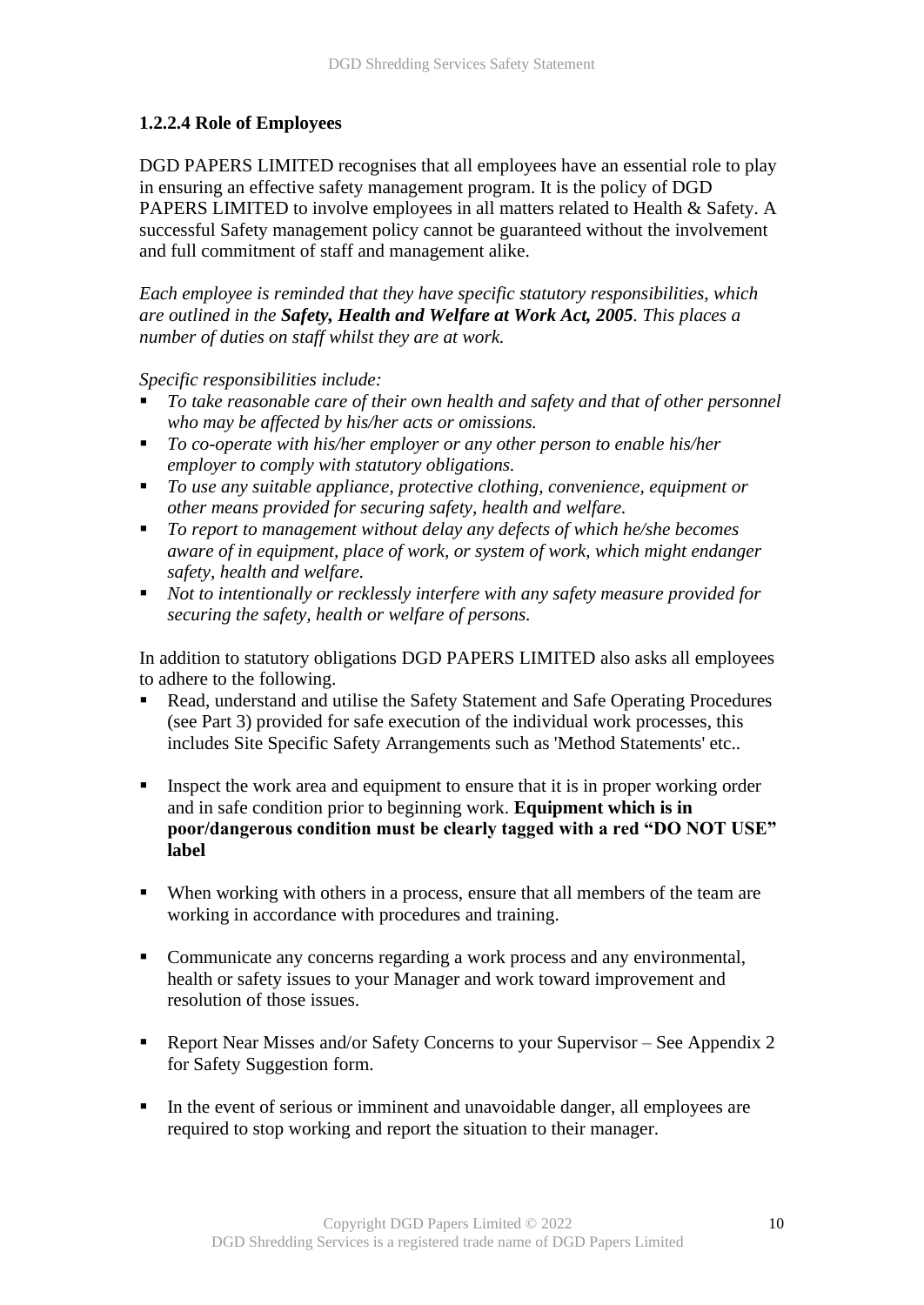## **1.2.2.5 Role of Safety Management Meetings**

## **1.2.2.5.1 Role**

- The Safety Management meetings are constituted so as to ensure adequate consultation between management and staff in matters of Health, Welfare and Safety.
- These meetings have the pivotal role in the management and implementation of Health and Safety in DGD PAPERS LIMITED along with encouraging and promoting a safety culture.
- Safety meetings occur at a minimum annually and as required.

## **1.2.2.5.2 Responsibilities**

The main responsibilities of the meetings are as follows.

- A consultation forum for all Health, Safety and Welfare matters within the context of the work of DGD PAPERS LIMITED.
- Review all issues related to Health, Safety & Welfare including Safety Statement and Health and Safety training.
- Recommend changes and/or improvements relevant to Health and Safety.
- Continuous review and development of Health, Safety & Welfare policies and procedures such.
- Keep Records and Minutes of all Safety meetings.

## **1.2.2.5.3 Membership**

The Safety Meetings shall consist of.

- A. Safety Management Team (Safety Manager/Ass. Safety Manager)
- B. Safety Representatives

## **1.2.2.5.4 Typical meeting agenda**

A typical agenda for Safety Committee meetings may include.

- Minutes and matters arising from previous meeting.
- Safety Statement review issues
- Appointment and duties of staff with health and safety responsibilities;
- Outcome of risk assessments on workplace hazards;
- Notifiable accidents or dangerous occurrences
- $\blacksquare$  Welfare issues Bullying, Stress etc.
- Engagement of safety and health consultants
- Planning and organisation of health and safety training;
- Introduction of new technologies or new work processes
- Purchasing personal protective equipment.

**For further reference on the effective consultation please see the Health and Safety Authority publication 'Guidelines on Safety Consultation and Safety Representatives'.**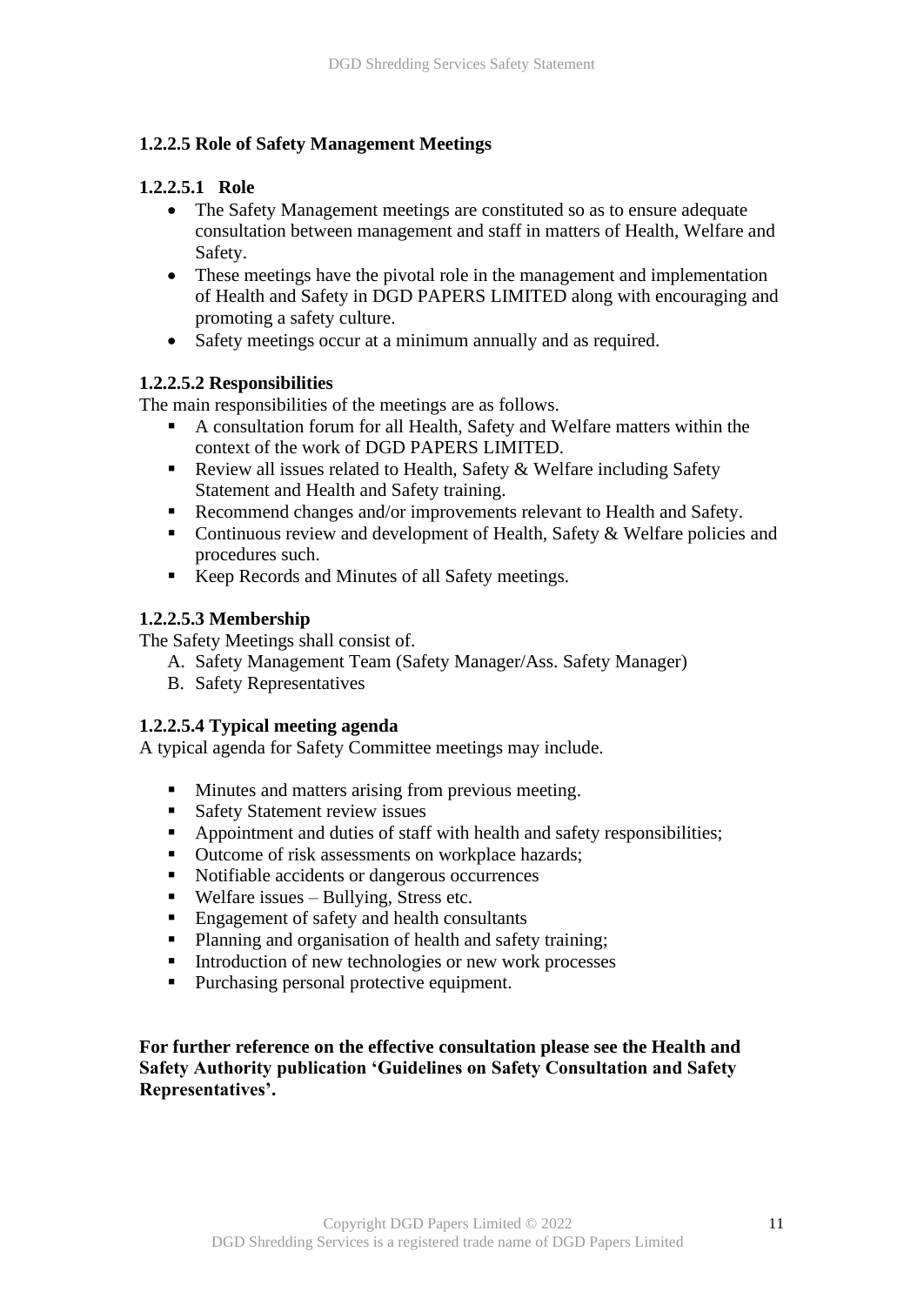#### **1.2.2.6 Role of Contractors.**

- All outside contractors working in DGD PAPERS LIMITED must satisfy requirements in relation to safety, health and welfare set out in the Guidelines for Engaging Contractors – see appendix 6

- Safety Statements of all contractors to be issued prior to any works commencing and Method Statement

#### **1.2.2.7 Role of Visitors and Recreational Users**

All visitors are required to sign themselves in and out of the facility at reception. This is used as a reference for visitors onsite in the event of an emergency.

During the visitors stay on the premises they are expected to adhere to any health and safety arrangements that have been made. In the event of an emergency or test evacuation of the building, all visitors shall be required to participate, and be guided from the premises by the member of staff to whom they have been visiting or in the case of recreational users will obey the persons organising the evacuation. Visitors to staff and recreational users must observe and obey all safety signs posted.

DGD PAPERS LIMITED exercises a duty of care towards all Visitors, Recreational Users and Trespassers as required by the Occupiers' Liability Act, 1995.

Reference: Occupiers Liability Act, 1995.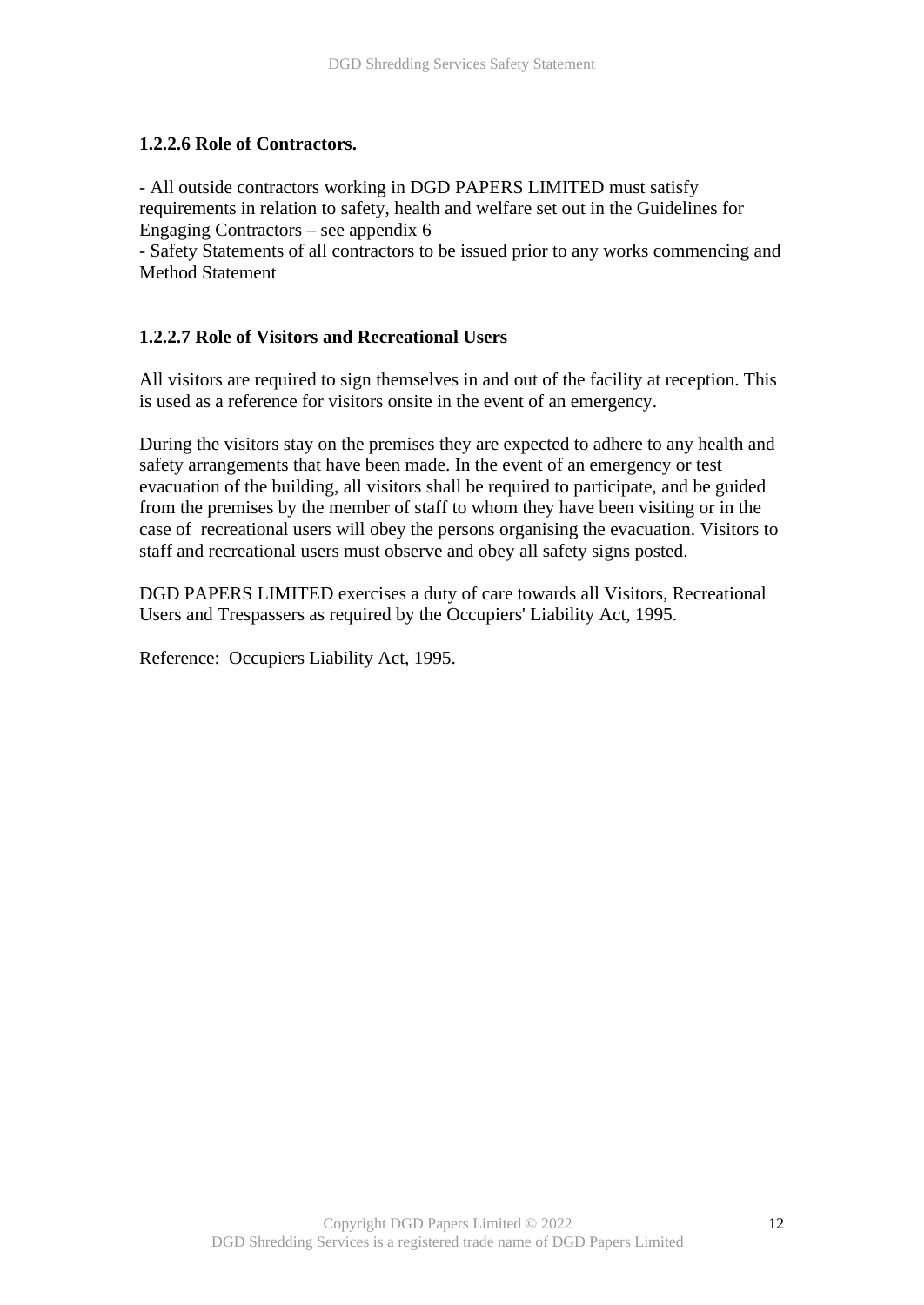## **1.3 TRAINING**

#### **1.3.1 Employer's Duty**

The Safety, Health & Welfare at Work Act (2005) places duty, on every employer, to provide adequate training for all employees in relation to Health and Safety. This training must be provided, and include in particular, information and instruction relating to the particular task or workstation involved.

DGD PAPERS LIMITED are committed to provision of Health and Safety training to all employees as necessary. Appropriate training for staff is essential to ensure best and safe practice in all DGD PAPERS LIMITED's operations.

#### **1.3.2 Mandatory Training**

Mandatory training is required for the following.

- Operation of shredder
- Operation of baler
- Safety Representative training
- Forklift operators

And other tasks which the Minister for Enterprise Trade and Employment may prescribe from time to time.

Under a new EU Directive on **Temporary Work at Heights** mandatory training in the use of equipment associated in that work e.g. Safety Harness, Rope Access, will be required. Note: No ladders may be used at any time within DGD Papers Limited.

#### **1.3.3 Additional Training**

In addition it is company policy that all relevant employees must be trained by a competent person/organisation in the following non-exhaustive list of courses.

- Manual Handling
- Occupational First Aid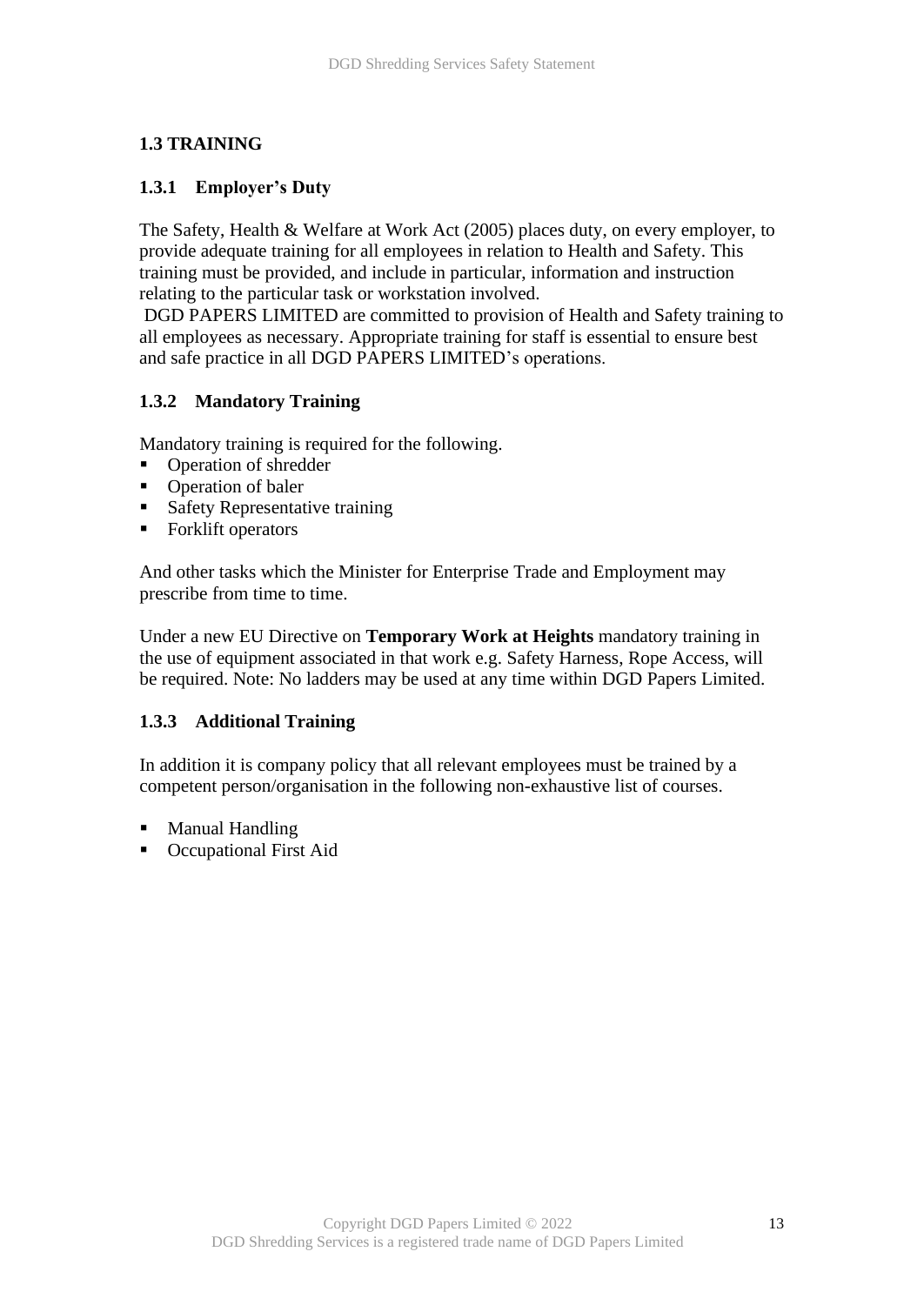## **1.3.4 Procedures for New Employees**

This procedure is to be carried out by the Supervisor (or Manager) of the workplace where the new employee will be required to work

- Explain to the new employee what he/she will be required to do and to whom he/she will be directly responsible to.
- Make available to the new employee a copy of the Safety Statement, explain its purposes and ensure employee is aware of his/her responsibility. Supervisor must ensure that employee reads Safety Statement and obtain a signed statement to this effect.
- Ascertain if new employee has any disability/illness which could prevent him/her carrying out certain operations safely or which could require additional protective measures.
- Show the new employee where copies of the Safety Statement Standards, Regulations and associated documents are kept.
- Warn new employees of any potential dangerous areas on site or in the workplace.
- Advise new employees of any prohibited actions on site or in the workplace e.g. working in specific areas without safety glasses etc.
- Inform the Personnel Department if any training or instruction required.
- Issue new employee any protective clothing or equipment necessary e.g. safety goggles, ear defenders, steel toe boots etc.
- Show the new employee the location of the first aid box and explain the procedure in the event of an accident. In particular, explain the necessity to record all accidents and incidents however trivial.
- All new staff shall receive full induction package as per Appendix 8.

#### **Summary**

Training shall be provided in all instances where mandatory, deemed necessary or when risk assessment identifies training requirement.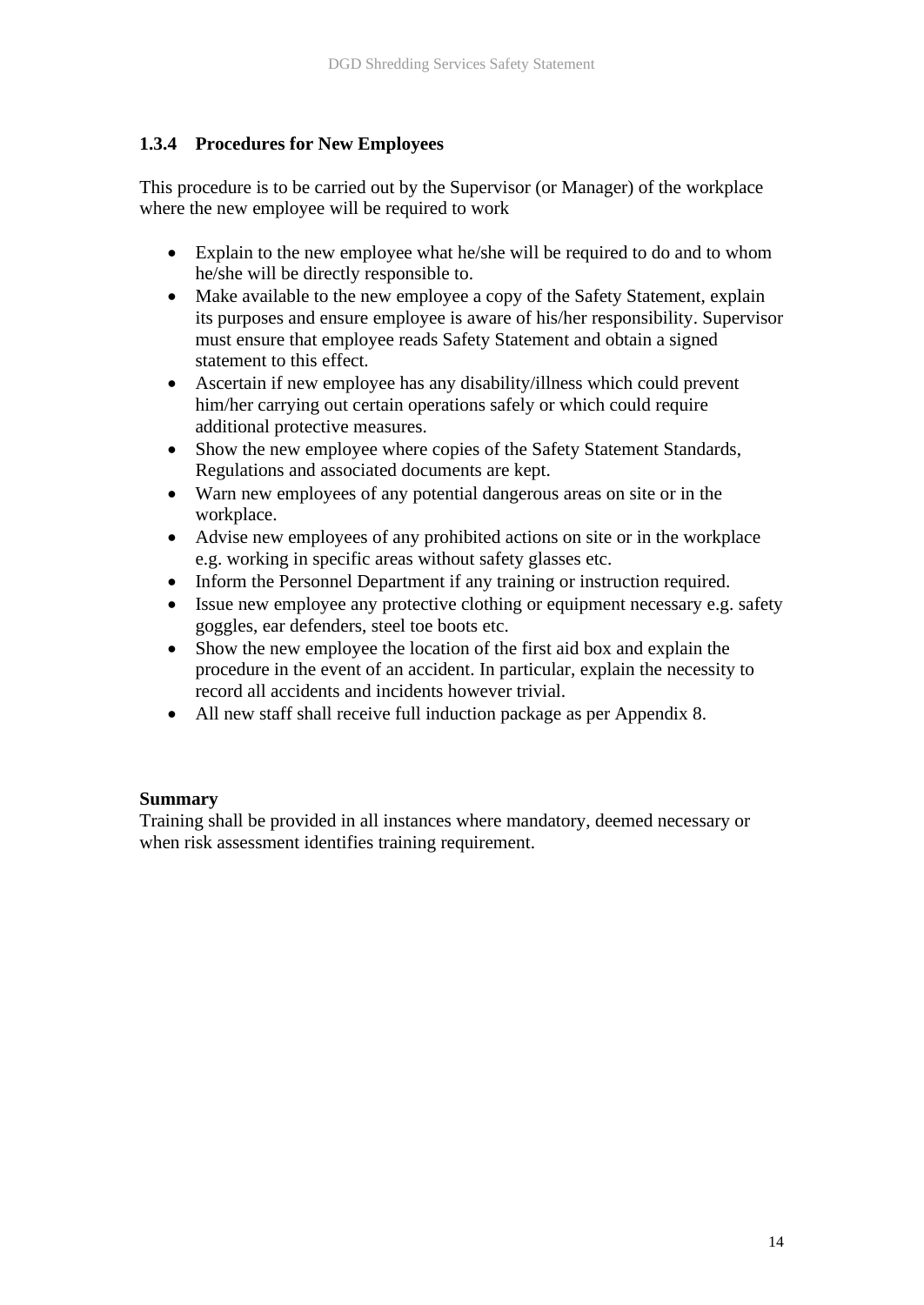## **1.4 HEALTH & WELFARE**

DGD PAPERS LIMITED recognises the valuable role of all its employees and the importance of their physical and mental well-being. Though health hazards are less obvious than safety ones the resulting ill health can be just as serious. Hence DGD PAPERS LIMITED has documented policies to protect the health & welfare of all its employees, an obligation under the Safety, Health and Welfare at Work Act, 2005.

Management is pro-active in continuously encouraging an active health and welfare regime for staff, by using outside consultants, guest speakers, training and information sessions and, by encouraging all employees to pro-actively suggest improvements.

Occupational health & welfare is about how conditions at work may affect your health and how your health may affect your work.

## **1.4.1 General Welfare**

## **1.4.1.1 Pregnant women**

Because there are some hazards in the workplace which may affect either the health of the woman or her developing child, the Safety, Health & Welfare at Work (Pregnant Employees etc.) Regulations 1994 provide specific protection during this period. These Regulations

**(a)** Identify a list of conditions known to affect a pregnant woman, a breast feeding woman or the developing child.

**(b)** Outline the ways to manage health & safety of the pregnant (or breast-feeding) woman during this period.

This procedure is designed to provide guidance to Supervisors on work which may reasonably be undertaken by pregnant Employees. The elements of this procedure are based on the relevant legislation and on a guide to the Regulations published by the Health & Safety Authority in 1996.

## **1.4.1.1. (A) Responsibilities of Pregnant Employees & their Supervisor**

## **Employees**

• Report their pregnancy to their Supervisor/Manager as soon as confirmed to the Employee by a medical practitioner (see appendix 7 for Pregnancy Notification Form) NOT CURRENTLY APPLICABLE TO DGD PAPERS LIMITED.

## **Supervisor/Manager**

- Make an assessment of work undertaken by a pregnant Employee and make any changes necessary in work undertaken by pregnant/breast-feeding Employees.
- Maintain regular contact with the Employee through the course of the pregnancy to ascertain the Employees changing condition.
- Review all notification reports.
- Conduct periodic audits in compliance with this procedure.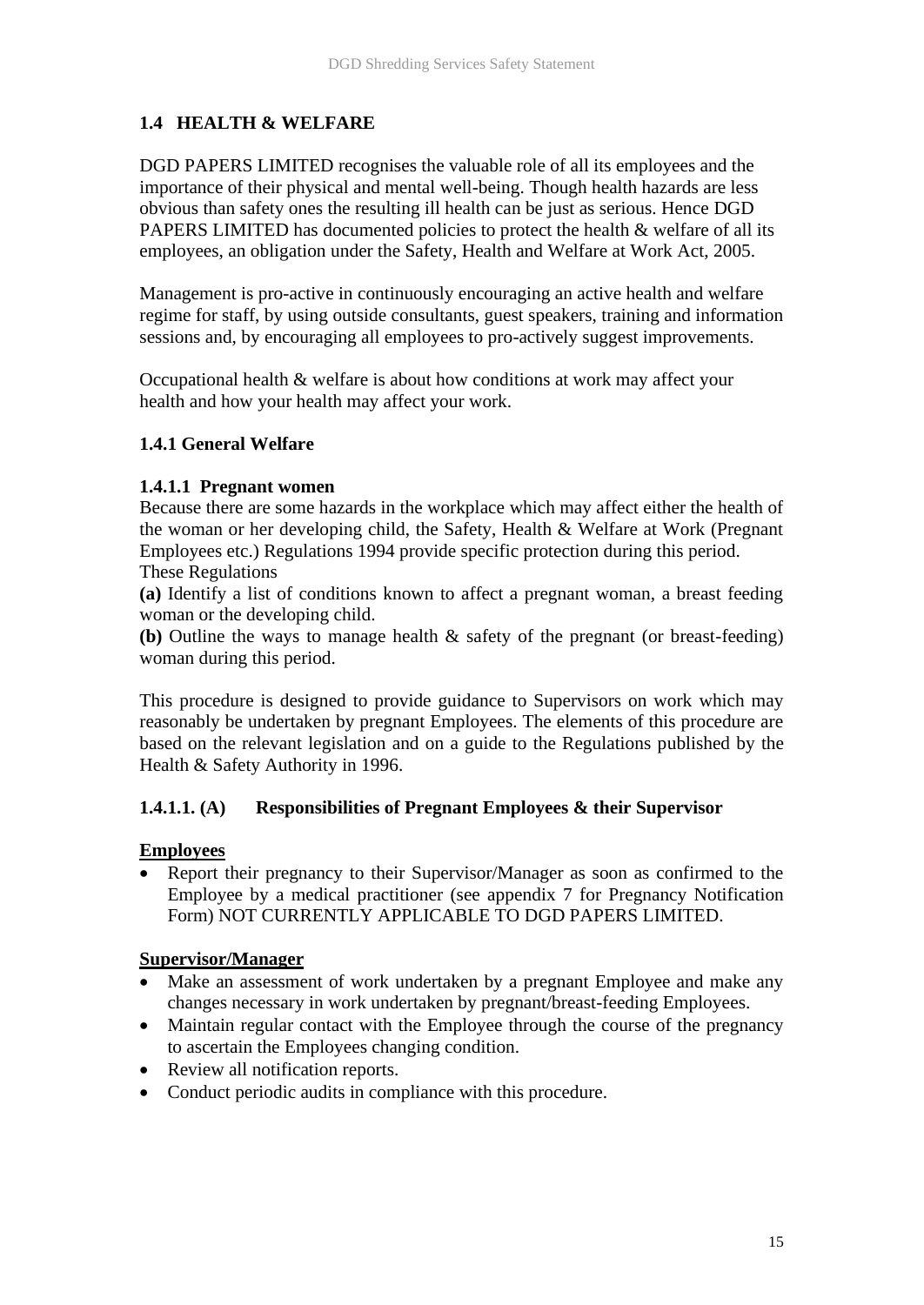## **1.4.1.1. (B) Considerations regarding Pregnant Employee Work Duties**

## • **Standing Tasks**

Consideration must be given to removing a pregnant Employee from tasks that require long periods of standing (in excess of half an hour at any one time). It is worth noting that a pregnant Employee may experience difficulty in sitting during the last weeks of pregnancy and may express a preference to stand at this stage.

## • **Work Involving Chemical Exposures**

Chemical substances are not typically used but if introduced to Facility must be assessed for risk to all including pregnant employees

## • **Manual Handling**

Consideration must be given to removing a pregnant Employee from tasks that include excessive periods of manual handling. It is worth noting that a pregnant Employee will show a decreasing capacity for manual handling as her pregnancy advances and is at greater risk from manual handling injury after 28 weeks of pregnancy.

## • **Other Factors (Non-exhaustive list)**

Other factors to include in consideration of work undertaken by a pregnant or breast-feeding woman include potential for:

- Physical Shocks including direct blows to abdomen
- Exposure to extremes of noise, cold or heat
- Extremes of non ionising radiation (magnetic fields, X rays)
- Biological Agents (viruses, bacteria etc.)

## **1.4.1.2 Hygiene and cleaning**

Sanitary facilities are provided and maintained to a high standard and cleaned regularly. Staff should notify their Supervisor if these require attention.

## **1.4.1.3 Rest Breaks**

Designated areas have been allocated for employees to have their rest break while on the premises.

## **1.4.1.4 Medical Monitoring**

Provisions for occupational health monitoring will be made available to employees where necessary in accordance with the company's legal obligations.

## **1.4.1.5 First Aid**

Management are committed to their legal obligation under Part IX of Safety, Health and Welfare at Work Regulations, 1993 –' *to provide first aid equipment which is suitably marked and is easily accessible'* and also ' *to ensure such number of occupational first-aiders as is necessary'.*

At a minimum each area represented by a Supervisor on the safety committee, will have a trained occupational first aider.

## **1.4.1.6 Canteen Facilities**

Canteen facilities with drinking water are provided as per the SHWW Act 2005 *'Provision of facilities and arrangements for welfare of employees*'.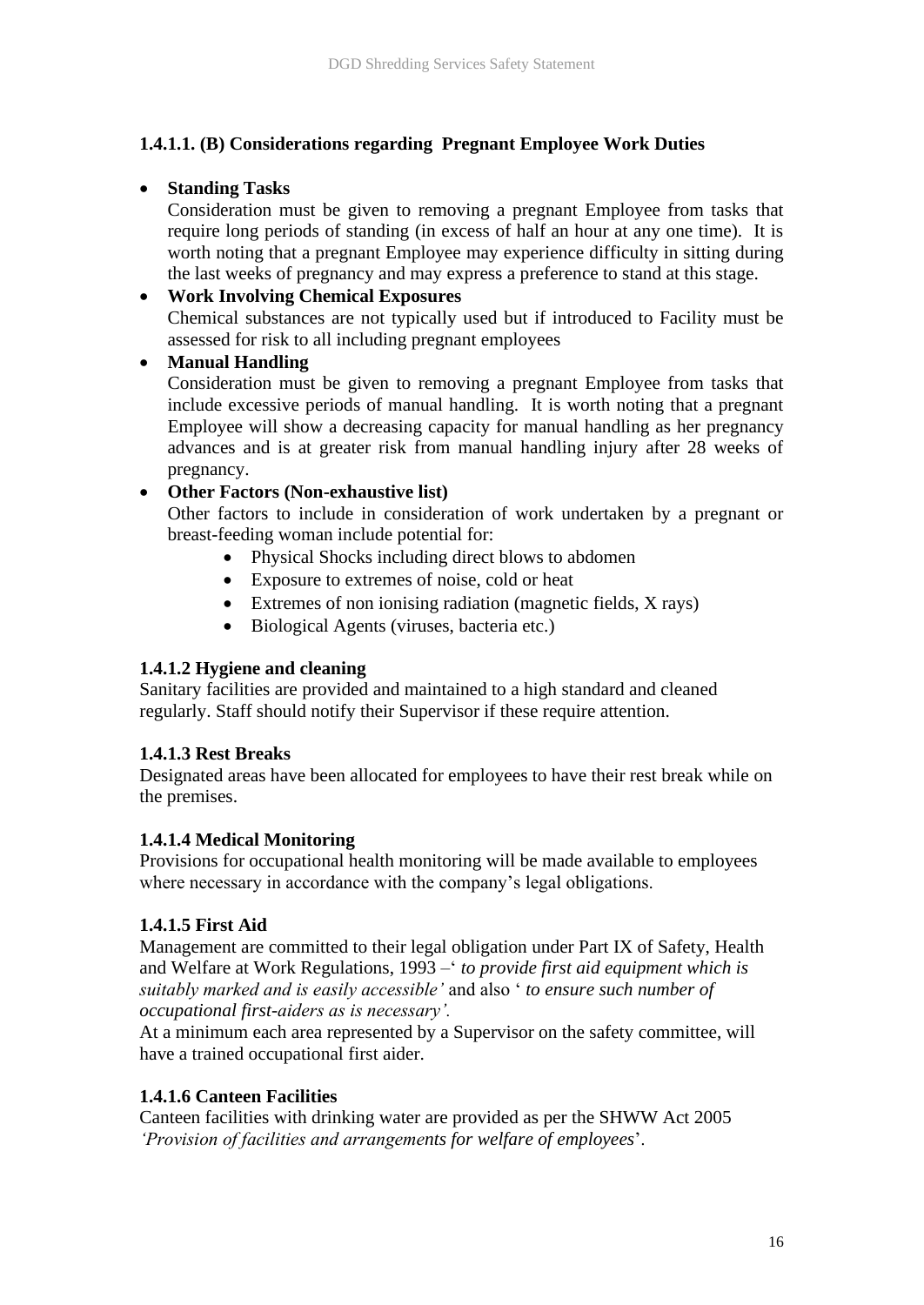## **1.4.2 VIOLENCE/ASSAULT/AGGRESSION/BULLYING/HARASSMENT**

DGD PAPERS LIMITED fosters a collaborative work environment based on teamwork, accountability, and respect for the dignity and value of each employee.

The following acts by an individual or group of individuals, irrespective of position within the organisation, shall be construed as violence/assault/aggression/harassment or bullying.

Note: Applies to both workplace and work sponsored functions outside of the premises.

- using violence or the threat of violence towards another's person or property:
- persistent, aggressive behaviour towards another;
- **•** persistent criticism or condemnation;
- **•** repeated verbal harassment e.g. picking on a person as the butt of jokes,
- uncomplimentary remarks and/or use of songs/jokes or laughter as a form of ridicule;
- **•** repeated ridicule by the display of circulation of words, pictures or material;
- **•** repeated physical harassment e.g. picking on a person as the butt of horseplay or behaviour designed to ridicule, humiliate or terrorise an individual;
- continued and deliberate staring, obstruction or other non-verbal physical behaviour;
- showing hostility through sustained unfriendly contact or exclusion;
- repeated unfair selection for difficult or unpleasant tasks.
- It is the impact of the conduct on the recipient and not the intent of the perpetrator that determines if the behaviour is unacceptable.
- Theft or damage of individuals property

DGD PAPERS LIMITED is committed to ensuring any of the instances outlined above are prevented. To ensure success in this regard, DGD PAPERS LIMITED encourages prompt reporting of any such behaviour to allow for early intervention. Such reporting shall be made to Manager or Supervisor as appropriate. The normal procedures under civil service rules shall then apply**.**

## **For further reference see HSA publication 'Guidelines on the Prevention of Workplace Bullying' .**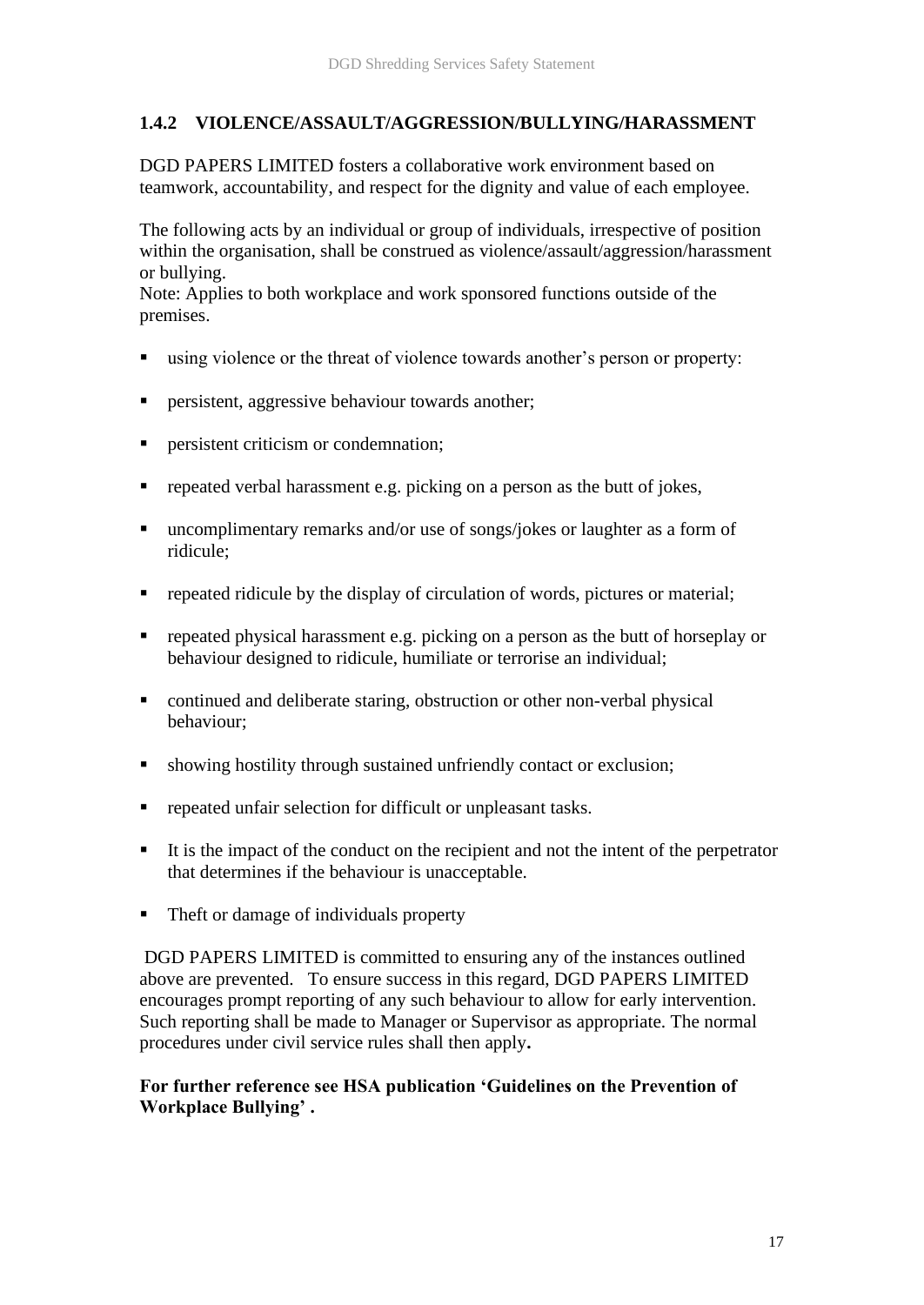## **1.4.3 WORKPLACE STRESS**

Work related stress is experienced when the demands of the work environment exceed the employee's ability to cope with them. If stress is intense and goes on for some time it can lead to both mental and physical ill health.

When demand and pressure become too much they lead to stress.

Work related stress could lead to conditions such as nervousness, fatigue, anxiety and heart disease.

DGD PAPERS LIMITED aims to prevent work related stress, assess areas which may lead to work related stress and take adequate preventive measures where necessary.

In the prevention of stress, Management should be aware of the demands of an employee's job such as;

- Workload
- Relationships e.g. harassment by colleagues etc.
- Support from colleagues
- Training
- Individual factors

Most of the contributing factors, which lead to workplace stress, may not be recognisable on a surface level. Therefore Management ask all employees to inform them off stress factors in their daily duties thus allowing management take the necessary steps to prevent further deterioration.

## **For further reference see HSA publication 'Work-related Stress, a guide for employers' and appendix 8 'Guidelines on managing stress'**.

#### **1.4.4 HEALTH Surveillance**

Under the Safety, Health and Welfare at Work (General Application) Regulations, 1993 – General Safety and Health Provisions, it is the duty of DGD PAPERS LIMITED to ensure that health surveillance is made available for every employee appropriate to the health and safety risks that may be incurred at the workplace. See also :2007 General Applications

DGD PAPERS LIMITED will provide as appropriate health surveillance such as Eye/Vision tests for VDU users, Audiometric testing / hearing for equipment operators etc. and other testing as identified through risk assessment process.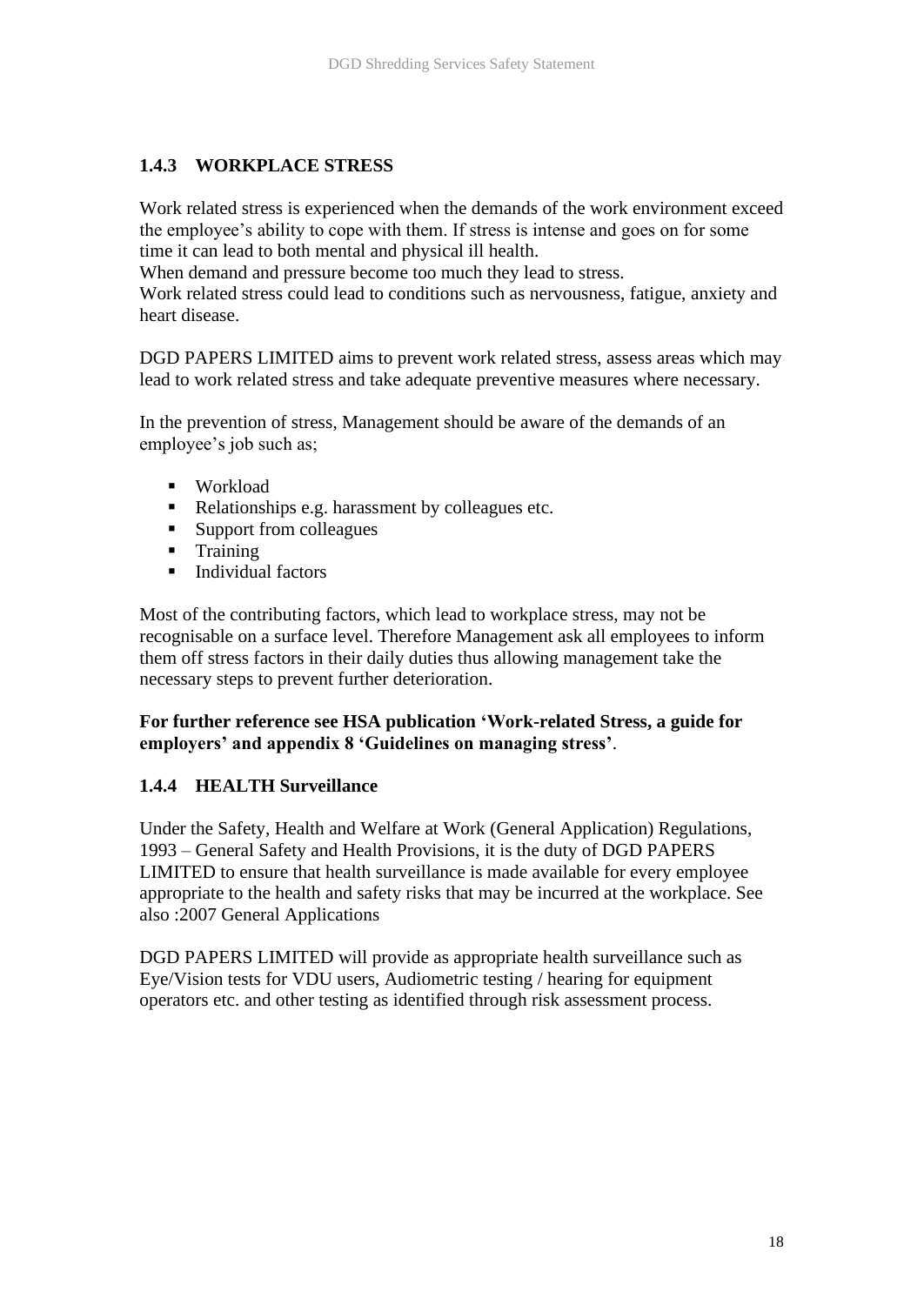## **1.5 EMERGENCY ARRANGEMENTS**

The Safety, Health and Welfare at Work Act, 2005 and the Fire Services Act, 1981 require that employers prepare and plan for an event leading to an emergency. We need to be in a state of readiness that anticipates the emergency and the required communication and subsequent action.

We will ensure the provision of a safe workplace, which includes appropriate fire precautions to prevent fires, detect them if they arise and ensure the safe and speedy evacuation of everyone from the building in which a fire has started. We will also ensure adherence to the *Fire Services Act, 1981.*

DGD PAPERS LIMITED shall establish the following Fire & Emergency Plan

- Perform Fire Drills at least 6 monthly
- Audit fire alarm systems
- Audit Fire prevention equipment
- Assess all sites for Fire risk and perform site safety inductions prior to commencement of work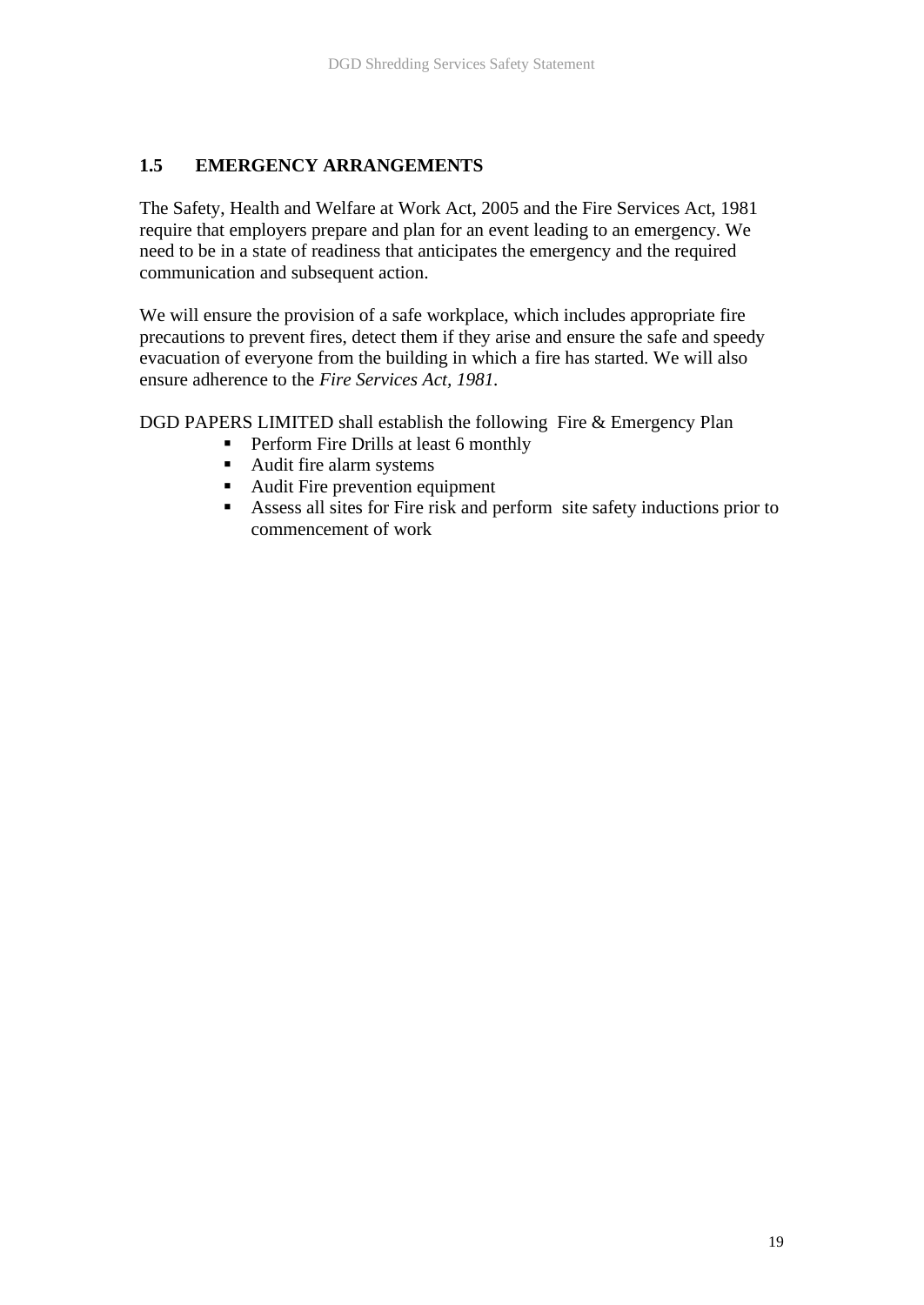## **1.6 REVIEW AND REVISION OF SAFETY STATEMENT**

DGD PAPERS LIMITED is a dynamic environment constantly undergoing changes and developments regarding work practices, job duties, facilities, and services provided. To keep current, with the nature of the changing environment, new health and safety legislation and to establish the effectiveness of the health and safety management systems, a review process is necessary.

## **1.6.1 Review Purpose**

Reviews will examine;

- The operation, maintenance and effectiveness of the systems as designed including assessment of near misses, safety suggestions and incident/accident reports.
- The design, development and installation of the health and safety management system in changing circumstances such as new legislation, best work practices, new processes and equipment and recommendations from internal and external bodies.

## **1.6.2 Review Process**

Reviewing is a continuous process undertaken at different levels in the organisation. It includes

- Remedying failures to implement workplace precautions during routine activities
- Provision of training on an on-going pro-active basis.
- Open discussion and consultation through the Safety Management meetings
- Responding to results of Risk Assessments and Audits
- Recommending preventive/corrective measures to the Safety management members
- Scheduling and performing Risk Assessments (as per section 2) of work areas and practices.

## **1.6.3 Review Frequency**

Reviews shall be performed on an-ongoing basis as the need arises. However at a minimum the following reviews shall be performed.

- Full formal review of the Safety Statement and associated procedures/policies along with recommendations from all audits & risk assessments shall be performed annually at a Safety Management Meeting.
- All new processes, job functions, equipment or operations shall undergo a documented Risk Assessment (as per section 2)
- A full Risk assessment shall be carried out at least annually (scheduling and appointing of persons responsible shall be agreed by the Safety Management)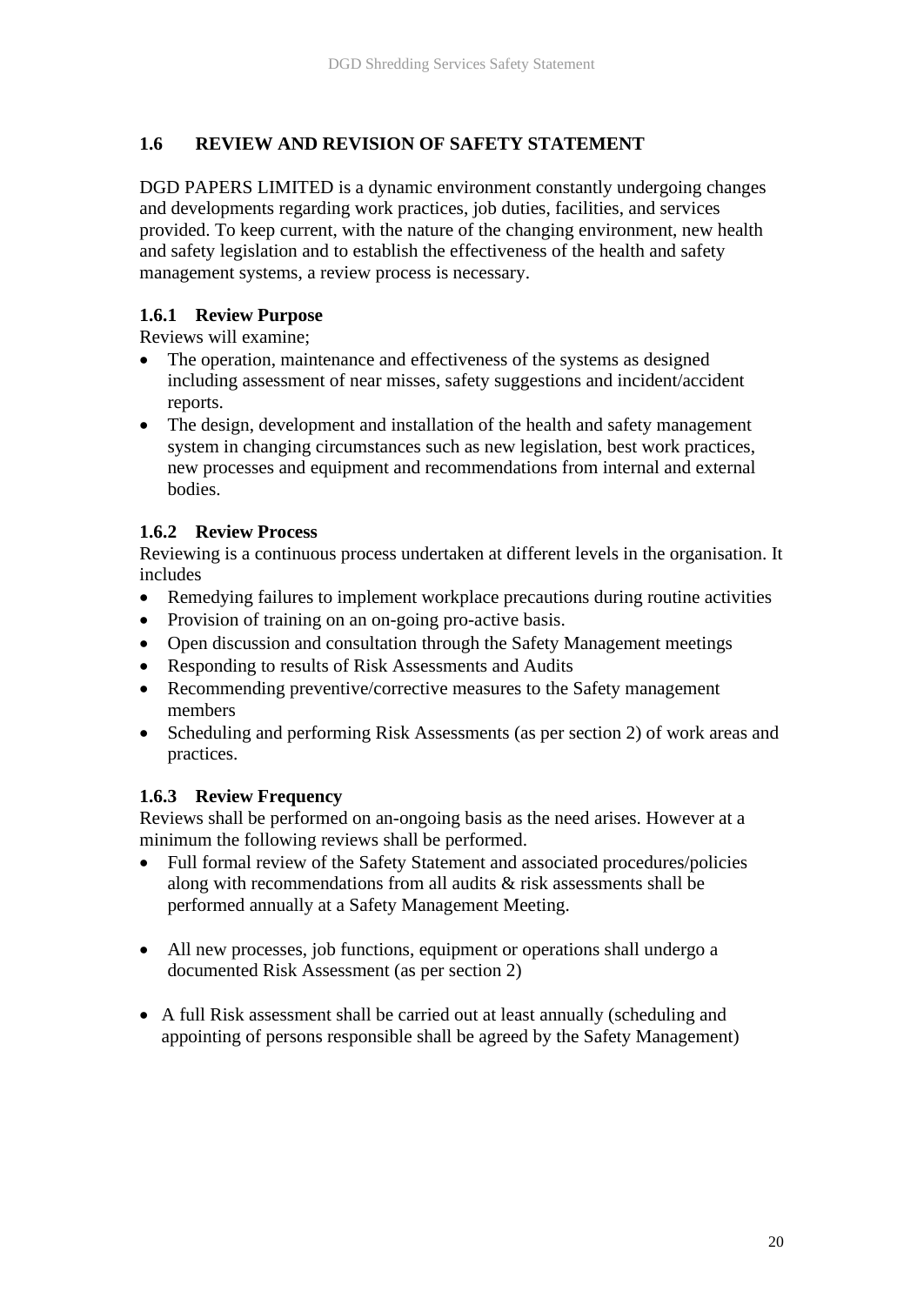# **PART 2 RISK ASSESSMENTS**

All Limerick site activities shall be assessed at least annually

## **What is a Risk Assessment?**

A Risk Assessment is a process for managing health and safety in the work place. It is based on the identification of hazards and the continuous assessments of risk specific to each site or site in order to improve the working environment.

## **What is a Hazard?**

A hazard is anything that can potentially cause harm. In formulating this Safety Statement, the hazards associated with the operations carried out in DGD PAPERS LIMITED have been identified and subsequent recommended control measures needed.

#### **How to ensure Effectiveness of Risk Assessment.**

- **1.** Risk Assessments will be carried out regularly and any risks identified, using Blank Risk Assessment Templates see appendix 3). Risks will be assessed (along with recommended controls needed) by the Safety Committee.
- **2.** As part of the continuous assessment process it is critical that the Safety Committee ensure recommendations are implemented and effectiveness verified.

#### **Risk Assessment Rating and How to perform Risk Assessment**

Risk Assessment and Recommendations will be documented and updated as needed in Matrix Format detailing Area, Operation, Risk Rating and Controls needed with an expected completion date (see appendix 3 for Risk Assessment Template)

|                        | <b>Slightly Harmful</b> | <b>Harmful</b>          | <b>Extremely Harmful</b> |
|------------------------|-------------------------|-------------------------|--------------------------|
| <b>Highly Unlikely</b> | <b>Trivial Risk</b>     | Acceptable Risk         | Moderate Risk            |
| <b>Unlikely</b>        | Acceptable Risk         | Moderate Risk           | <b>Substantial Risk</b>  |
| Likely                 | Moderate Risk           | <b>Substantial Risk</b> | Intolerable Risk         |

#### **Risk Rating is used to prioritise Control Actions in order of importance, as follows;**

#### **A basis for prioritising action following Risk Assessment**

| <b>Risk Level</b>  | <b>Action &amp; Timescale</b>                     |  |
|--------------------|---------------------------------------------------|--|
| <b>Trivial</b>     | No action required                                |  |
| Acceptable         | No further action required $-$ but monitoring to  |  |
|                    | continue to ensure control maintained             |  |
| <b>Moderate</b>    | Risk reduction measures implemented within $3 -$  |  |
|                    | 6 months                                          |  |
| <b>Substantial</b> | Work should not start until risk reduced. For on- |  |
|                    | going work Corrective measures to be              |  |
|                    | implemented as soon as possible                   |  |
| <b>Intolerable</b> | No work to start & current work to be stopped     |  |
|                    | until risk eliminated                             |  |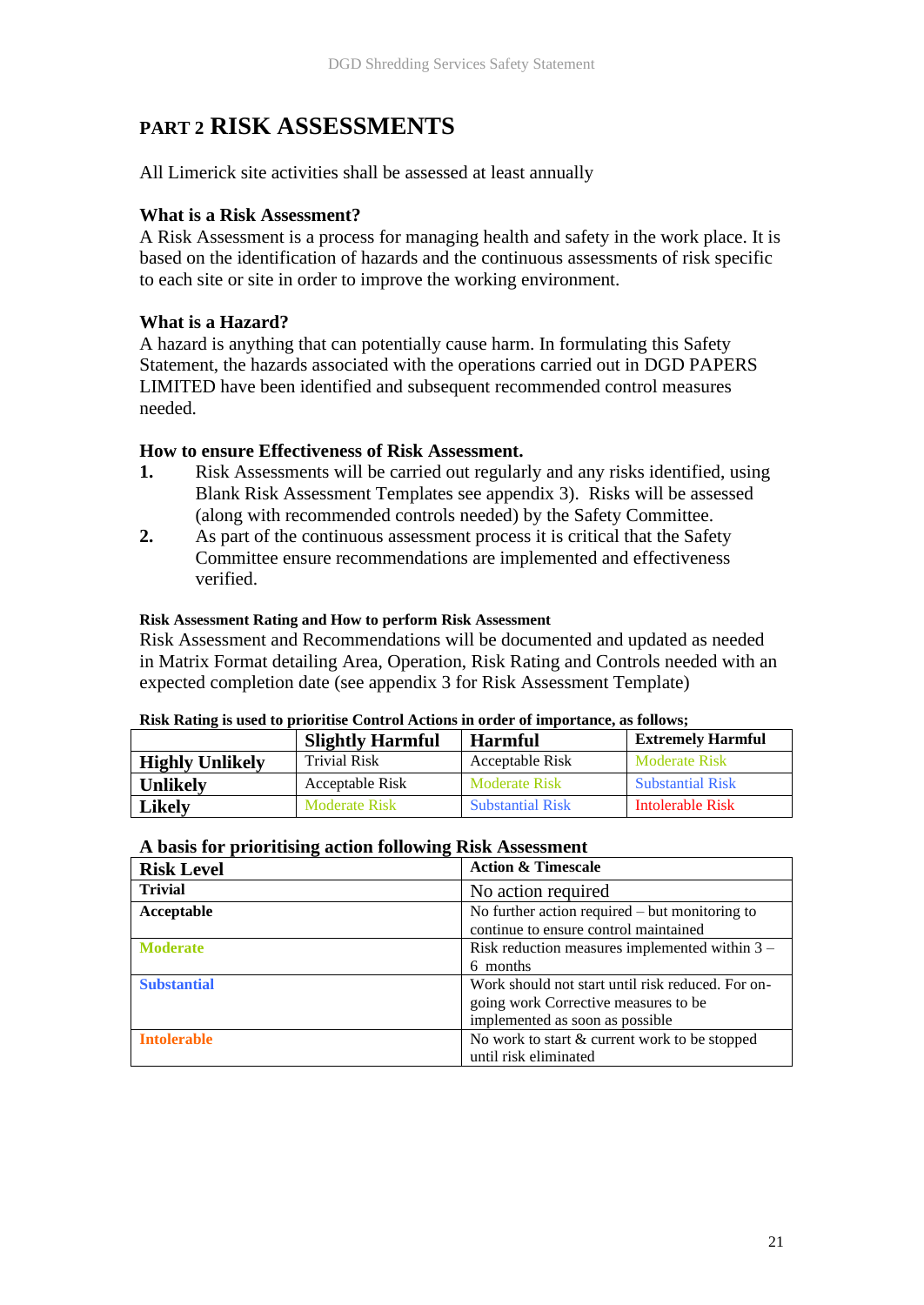## **Standard Risk Assessments**

| Risk Rating is used to prioritise Control Actions in order of importance, as follows; |                      |                         |                         |  |  |  |
|---------------------------------------------------------------------------------------|----------------------|-------------------------|-------------------------|--|--|--|
| <b>Extremely Harmful</b><br><b>Slightly Harmful</b><br>Harmful                        |                      |                         |                         |  |  |  |
| <b>Highly Unlikely</b>                                                                | <b>Trivial Risk</b>  | Acceptable Risk         | Moderate Risk           |  |  |  |
| <b>Unlikely</b>                                                                       | Acceptable Risk      | <b>Moderate Risk</b>    | <b>Substantial Risk</b> |  |  |  |
| <b>Likely</b>                                                                         | <b>Moderate Risk</b> | <b>Substantial Risk</b> | Intolerable Risk        |  |  |  |

#### **Risk Rating is used to prioritise Control Actions in order of importance, as follows;**

# **A basis for prioritising action following Risk Assessment**

| <b>Risk Level</b>  | <b>Action &amp; Timescale</b>                     |
|--------------------|---------------------------------------------------|
| <b>Trivial</b>     | No action required                                |
| Acceptable         | No further action required $-$ but monitoring to  |
|                    | continue to ensure control maintained             |
| <b>Moderate</b>    | Risk reduction measures implemented within $3 -$  |
|                    | 6 months                                          |
| <b>Substantial</b> | Work should not start until risk reduced. For on- |
|                    | going work Corrective measures to be              |
|                    | implemented as soon as possible                   |
| <b>Intolerable</b> | No work to start & current work to be stopped     |
|                    | until risk eliminated                             |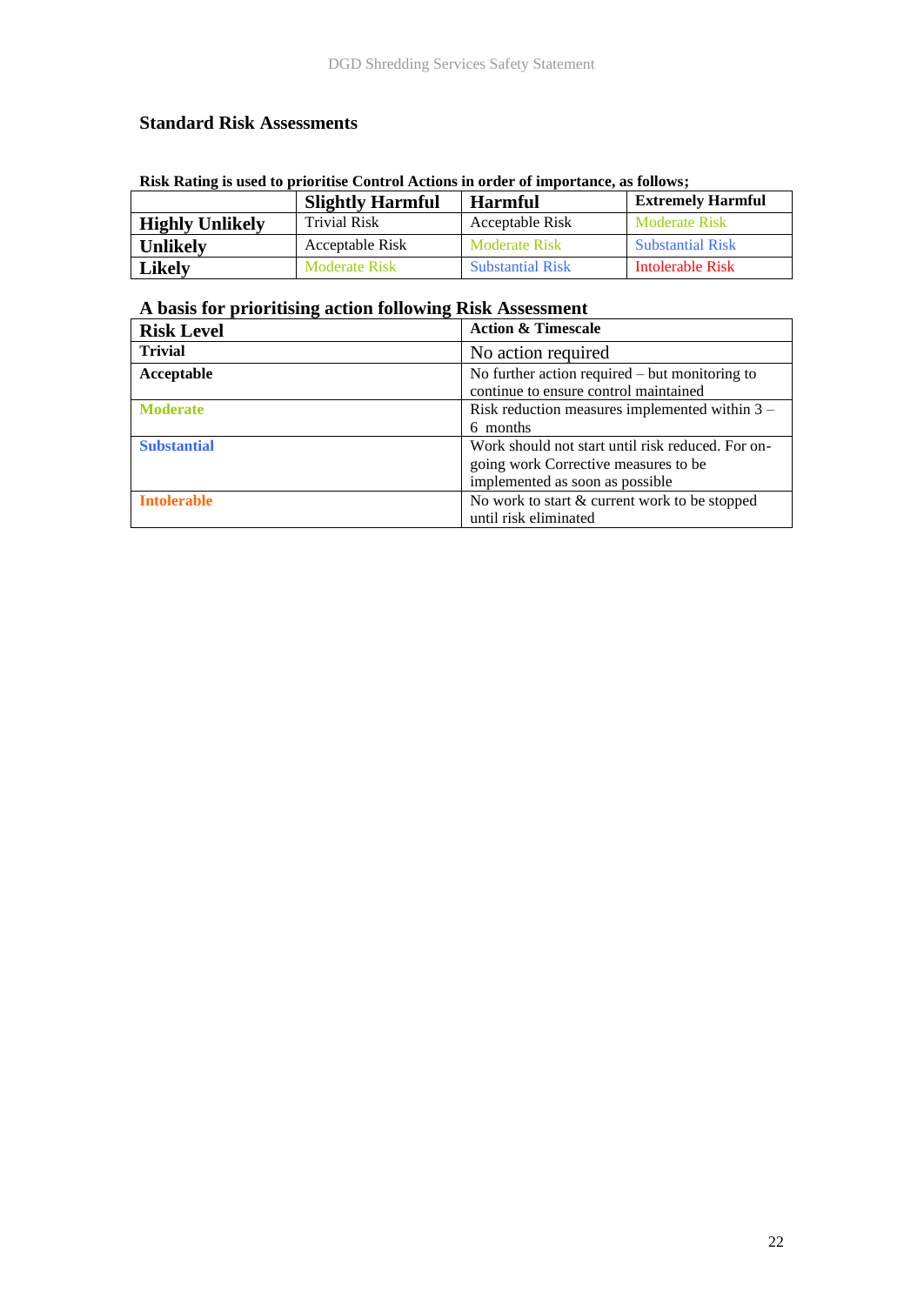| <b>Process area</b>           |                                                       |                                                                               |                                                                                                                                                                    |                        |                             |
|-------------------------------|-------------------------------------------------------|-------------------------------------------------------------------------------|--------------------------------------------------------------------------------------------------------------------------------------------------------------------|------------------------|-----------------------------|
| <b>Activity:</b>              | Hazard-<br><b>Risk:</b>                               | People at risk:                                                               | <b>Current controls:</b>                                                                                                                                           | <b>Risk</b><br>rating: | <b>Actions</b><br>required: |
| 1) Forklift<br>driving        | Collision-<br>injury or<br>death                      | Driver<br>$\bullet$<br>Other<br>$\bullet$<br>operator<br>S<br><b>Visitors</b> | Trained<br>٠<br>drivers<br>Use of<br>$\bullet$<br>flashing<br>light and<br>horn<br>Signage<br>Lighting<br>$\bullet$<br><b>PPE</b><br>$\bullet$                     | Acceptable             |                             |
| 2) Shredder                   | Dust-<br>respiratory<br>illness                       | Operators<br>Contractors<br><b>Visitors</b>                                   | Use of PPE-<br>face masks<br>Dust<br>$\bullet$<br>dampening                                                                                                        | <b>Moderate</b>        |                             |
|                               | Fall into<br>unit-injury<br>or death                  | Operators                                                                     | Guards in<br>$\bullet$<br>place<br>Training on<br>safety<br>operations<br>No untrained<br>$\bullet$<br>operators<br>No visitors<br>$\bullet$<br>allowed on<br>unit | <b>Moderate</b>        |                             |
|                               | Working<br>at height-<br>falls-<br>injury or<br>death | Operators                                                                     | Use forklift<br>No ladders<br>$\bullet$<br>allowed<br>Training<br>Safe<br>working<br>height for<br>storage                                                         | Acceptable             |                             |
|                               | Noise-<br>deafness                                    | Operators<br>Contractors<br><b>Visitors</b>                                   | Ear defenders-<br>mandatory                                                                                                                                        | <b>Moderate</b>        |                             |
| 3) Baler                      | Fall-injury<br>or death                               | <b>Operators</b>                                                              | Guards in<br>place<br>Training                                                                                                                                     | <b>Moderate</b>        |                             |
| <b>Activity:</b>              | Hazard-<br><b>Risk:</b>                               | People at risk:                                                               | <b>Current controls:</b>                                                                                                                                           | <b>Risk</b><br>rating: | <b>Actions</b><br>required: |
| 3) Baler<br>continued         | Noise-<br>deafness                                    | Operators                                                                     | PPE-ear<br>$\bullet$<br>deafness<br>Noise level<br>$\bullet$<br>monitoring                                                                                         | <b>Moderate</b>        |                             |
| 4) General<br>handling<br>and | Manual<br>handling                                    | Operators                                                                     | Manual<br>$\bullet$<br>handling<br>training                                                                                                                        | Acceptabl<br>e         |                             |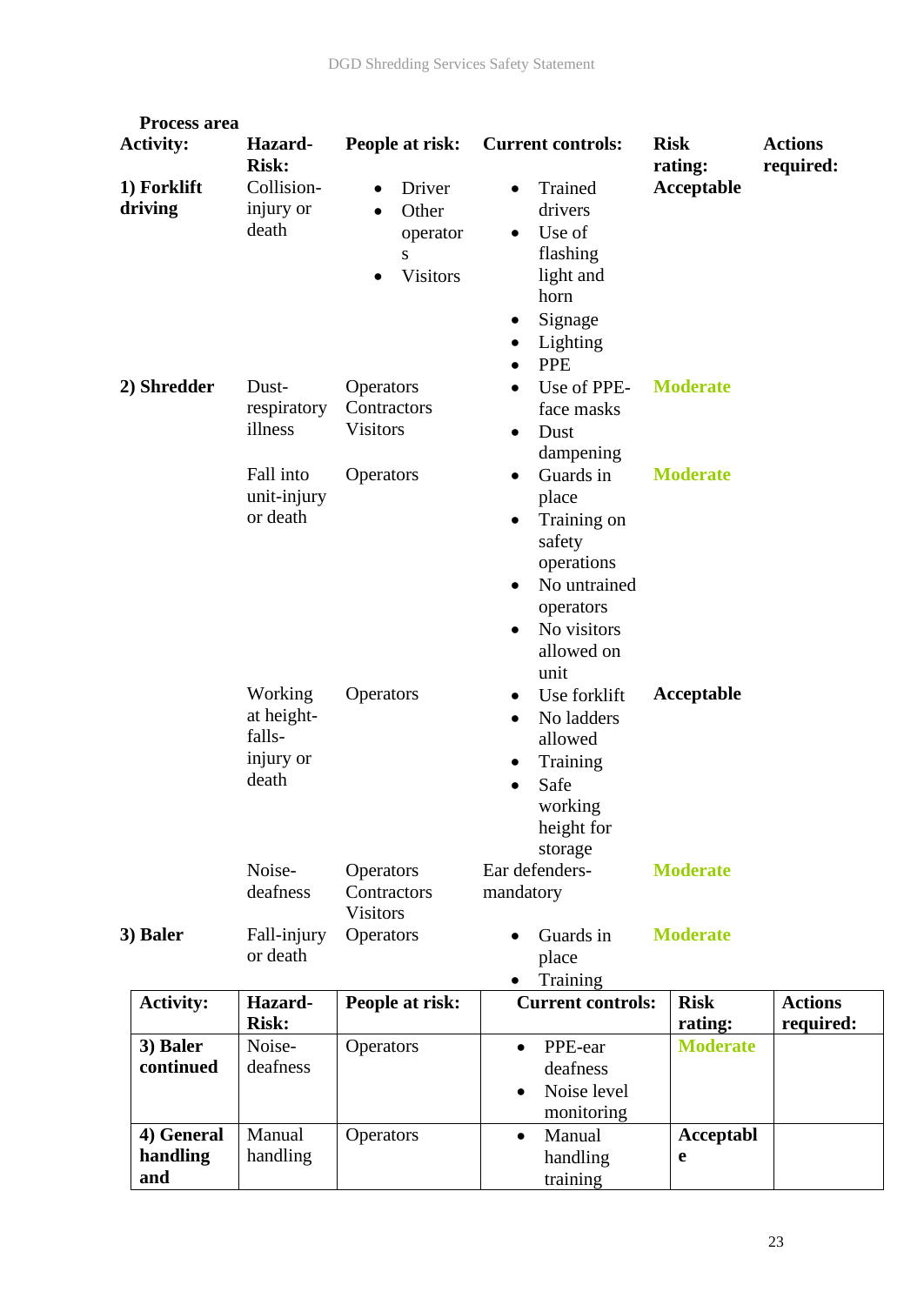| storage<br>5) General                 | Storage of<br>bales at<br>height-<br>injury or<br>death<br>Electricity | Operators<br>Contractors<br><b>Visitors</b> | <b>Restriction of</b><br>$\bullet$<br>loads<br>Use of forklifts<br>and mechanical<br>aids<br>Use safe<br>$\bullet$<br>working height<br>Use forklifts at<br>all times<br>Adequate<br>training | <b>Acceptabl</b><br>e<br><b>Moderate</b> |  |
|---------------------------------------|------------------------------------------------------------------------|---------------------------------------------|-----------------------------------------------------------------------------------------------------------------------------------------------------------------------------------------------|------------------------------------------|--|
| equipment                             | -injury-<br>death                                                      | Operators<br>Contractors<br><b>Visitors</b> |                                                                                                                                                                                               |                                          |  |
| 6) Mobile<br><b>Shredding</b><br>Unit | Dust-<br>respiratory<br>illness                                        | Operators                                   | Use of PPE-<br>$\bullet$<br>face masks<br>Dust<br>dampening                                                                                                                                   | <b>Moderate</b>                          |  |
|                                       | Fall into<br>unit-injury<br>or death                                   | Operators                                   | Guards in place<br>$\bullet$<br>Training on<br>safety<br>operations<br>No untrained<br>operators<br>No<br>$\bullet$<br>maintenance or<br>examination<br>while truck is<br>running             | <b>Acceptable</b>                        |  |

## **Administration area**

| <b>Activity:</b> | Hazard-       | People at risk:     | <b>Current controls:</b> | <b>Risk</b>    | <b>Actions</b> |
|------------------|---------------|---------------------|--------------------------|----------------|----------------|
|                  | <b>Risk:</b>  |                     |                          | rating:        | required:      |
| 1) Desk top      | VDU-eye       | Office<br>$\bullet$ | <b>VDU</b>               | Acceptable     |                |
| equipment        | issues        | worker              | assessments              |                |                |
|                  | Seating-      | Office<br>$\bullet$ | Adequate<br>$\bullet$    | Acceptable     |                |
|                  | posture-      | worker              | seating and              |                |                |
|                  | back/neck     |                     | working                  |                |                |
|                  | <i>issues</i> |                     | area                     |                |                |
|                  | Noise-        | Office<br>$\bullet$ | No issues                | <b>Trivial</b> |                |
|                  | deafness      | worker              |                          |                |                |
| 2) General       | Manual        | Office<br>$\bullet$ | Manual                   | <b>Trivial</b> |                |
|                  | handling      | workers             | handling                 |                |                |
|                  |               |                     | training                 |                |                |
|                  |               |                     | Restriction<br>$\bullet$ |                |                |
|                  |               |                     | of loads                 |                |                |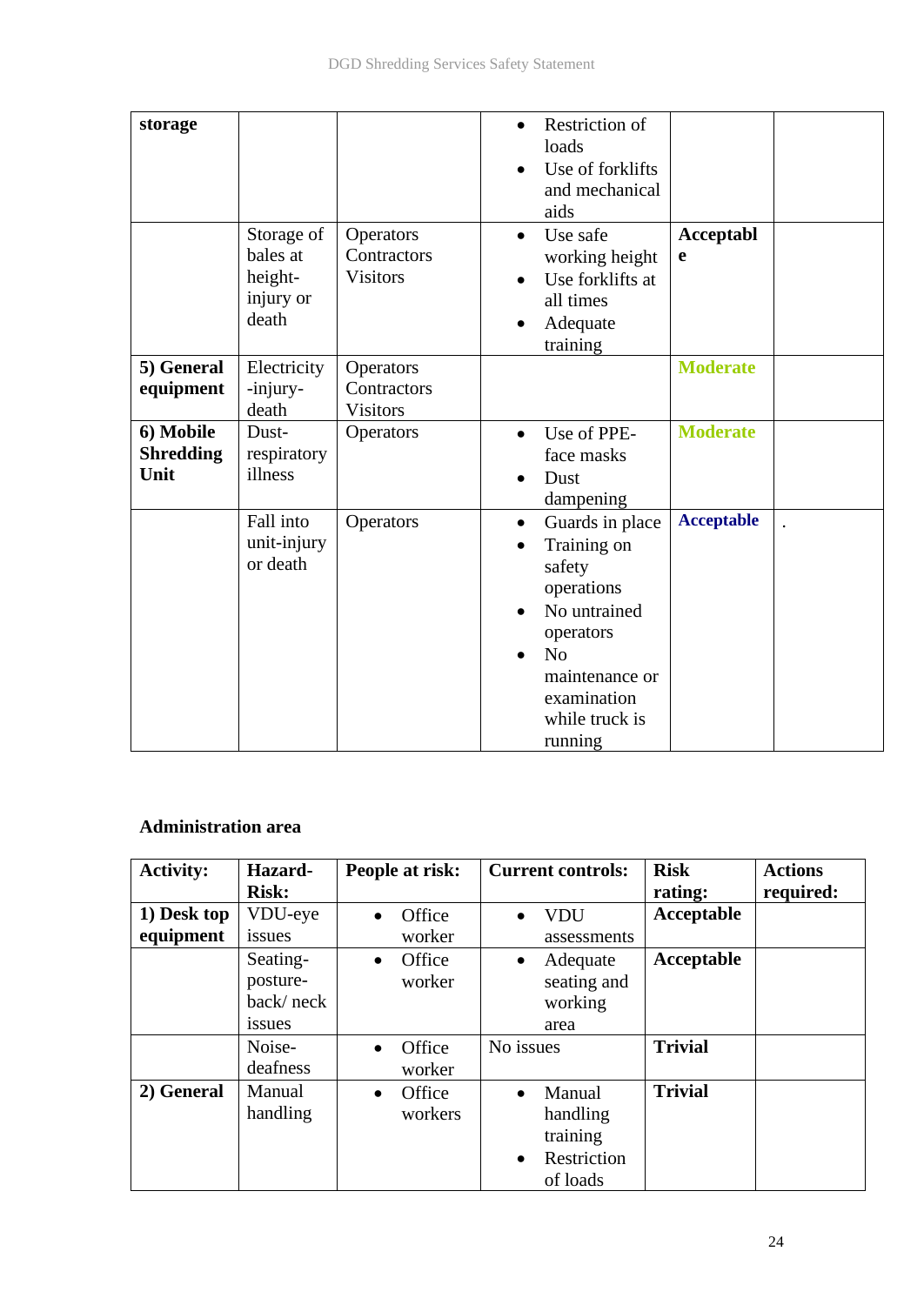|            | Trips and   | Office          | Acceptable      |  |
|------------|-------------|-----------------|-----------------|--|
|            | falls-      | workers         |                 |  |
|            | injury      | <b>Visitors</b> |                 |  |
| 3) General | Electricity | Office          | <b>Moderate</b> |  |
| area       | -injury-    | workers         |                 |  |
|            | death       | <b>Visitors</b> |                 |  |
| 4) Other   |             |                 |                 |  |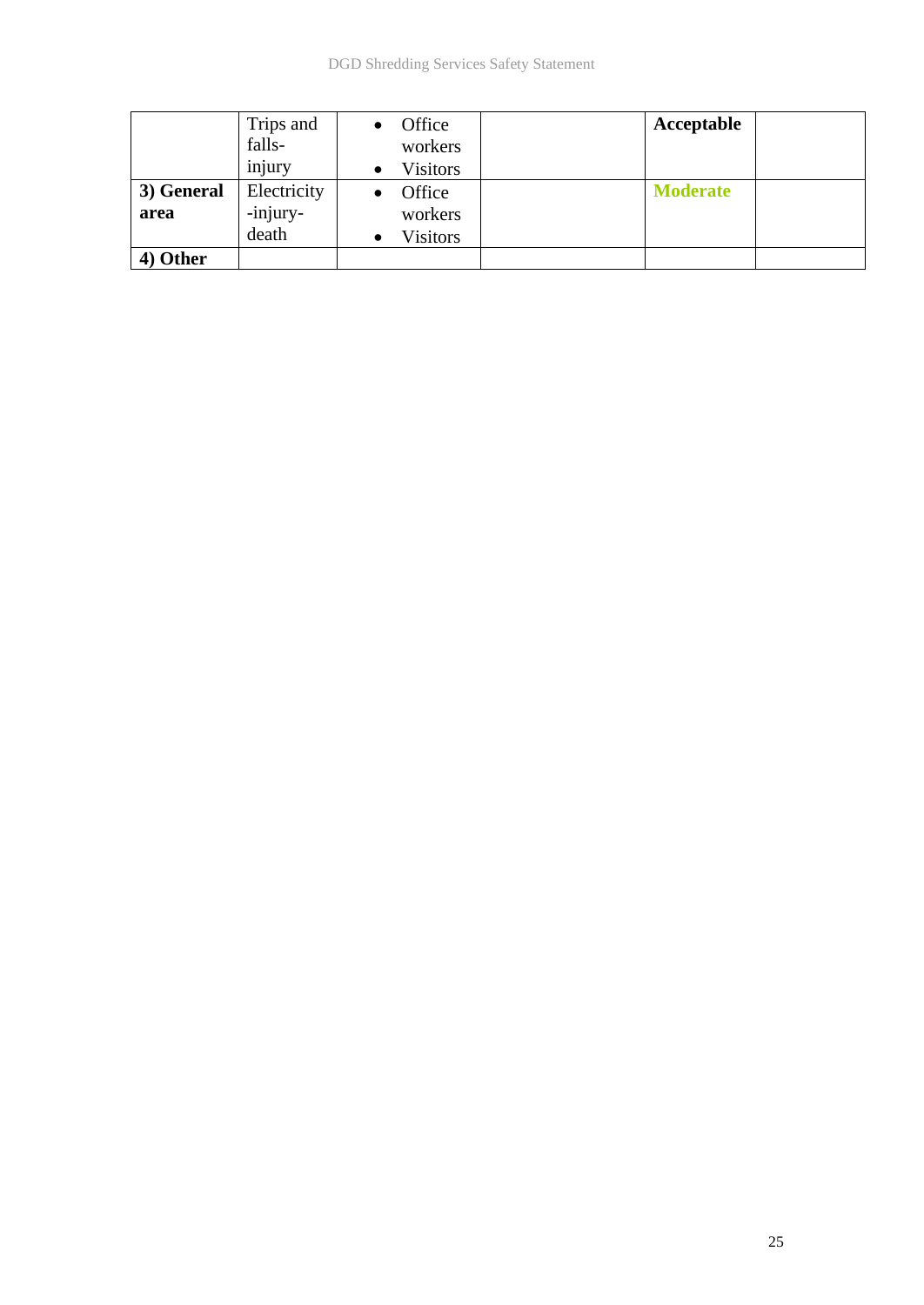## **PART 3**

## **3.3 SAFE OPERATING PROCEDURES**

It is the policy of DGD PAPERS LIMITED to ensure that tasks are within the competencies and capacity of the Employee. The system of work is designed with that in mind.

Following Risk assessment of operations it is clear that some processes give rise to risks which can only be controlled by good practice and adherence to Safe Operating Procedure's.

As with all operations only trained and competent personnel shall perform operations. The posting of a Safe Operating Procedure does not replace the need for proper training but rather acts as a quick reference and works instruction to safely execute a job function.

All employees must adhere to the relevant Safe Operating Procedure when carrying out a task . When a job function cannot be performed in adherence to the relevant Safe Operating Procedure all work must cease until alternative safe arrangements are made.

Employees must be familiar with the relevant Safe Operating Procedures for their work area.

Safe operating procedures are detailed in 'Employee Safety Training Handbook' and are also posted as required in production areas.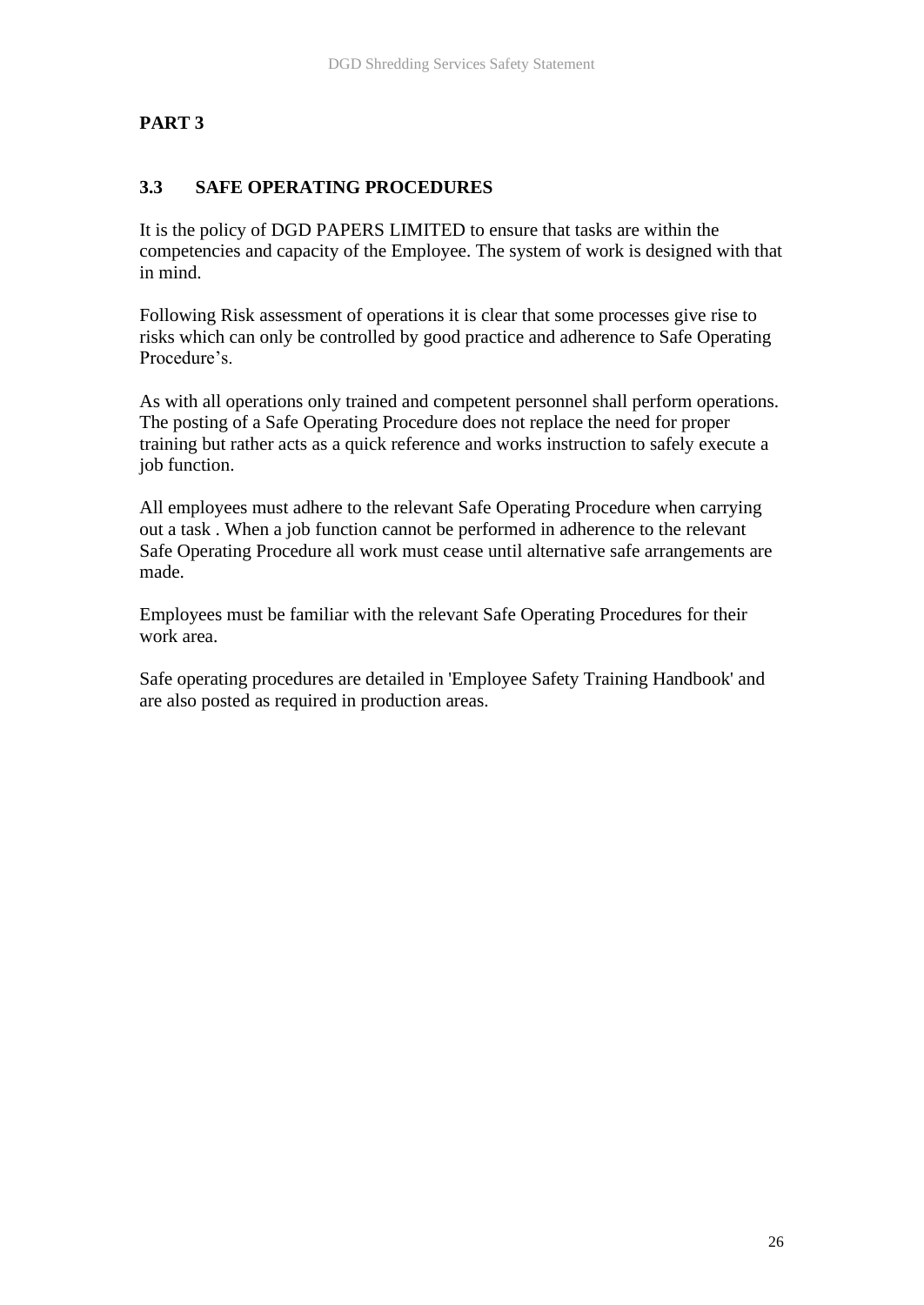## **Operating Procedure: Persona Baler**

No of operatives: 3

- 1. Panel Operator
- 2. Loading Operators x 2
- 3. Forklift Driver

#### **Hazards:**

- Electricity
- Conveyors
- Baler
- Needles
- Forklift
- Trucks Unloading

## **Functions of Operatives:**

#### **Panel Operator**

- 1. Follow proper procedures when powering up machine.
- 2. Monitor all functions of conveyor and baler.
- 3. Switch off conveyor / baler in the event of blockage or mechanical fault.
- 4. Maintain overall control of production

#### **Loading Operator**

- 1. Ensure that he is wearing visible jacket and safety boots at all times.
- 2. Ensure that only suitable materials are fed into conveyor.
- 3. Not to enter conveyor while machine is on under any circumstances.

## **Forklift Driver**

- 1 Ensure that he is wearing visible jacket and safety boots at all times.
- 2 Ensure use of PPE such as googles and ear defenders as necessary
- 3 Ensure that only suitable materials are sent to the Baler sump.
- 4 Not to enter shredder/conveyor/baler while machine is on under any circumstances.
- 5 Inform Panel Operator of any issues
- 6 Hit Emergency Stop Button in the event of any problem/issue
- 7 Take regard of where loading operators are at all times
- 8 Adhere to safe operating procedures for the forklift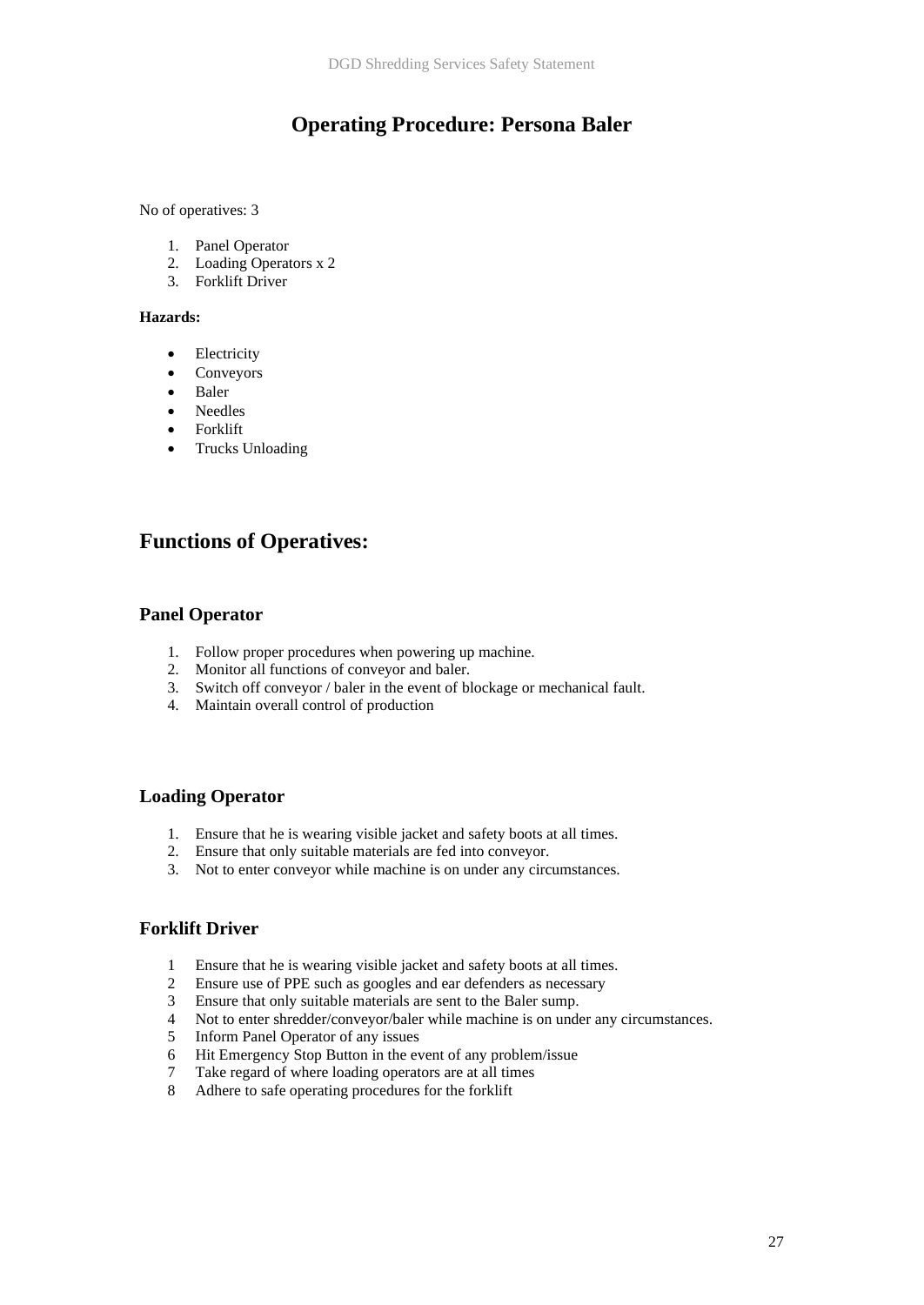## **OPERATING PROCEDURES FOR PERSONA BALER**

# **SAFETY REGULATIONS**

**1(4)**

- ➢ **THE INSTRUCTION BOOK WITH SAFETY REGULATIONS MUST AT ALL TIMES BE AVAILABLE TO THE OPERATING PERSONNEL.**
- ➢ **THE PLANT MAY ONLY BE STARTED AND OPERATED BY DULY INSTRUCTED PERSONNEL.**

**It is important that all personnel making service and adjustments to the plant are duly instructed. The operator/s and other personnel must take due note of the safety regulations.** 

**The electric system contains highly dangerous voltage. An authorised electrician must carry out all work on the electric system.** 

- ➢ **IT IS PROHIBITED TO START THE MACHINE IF SAFETY GUARDS ARE REMOVED.**
- ➢ **IT IS PROHHIBITED TO STAY INSIDE, ON OR UNDER THE BALER AND THE CONVEYOR WHEN IN OPERATION.**
- ➢ **THE MAIN SWITCH MUST BE TURNED OFF AND LOCKED DURING SERVICE TO THE PLANT.**

**Before making any service, adjustments or other work on the baler or the conveyor the main switch must be turned off and locked. Each person working on the plant must have an individual padlock to the main switch. However, an expectation to this restriction is all work at the needle frame, the twisting unit and the wirepuller. When the safety guards in front of these parts are opened, all strapping- and pressing movements are stopped. The main motor, the material distributor and the conveyor keep on going.** 

**When the safety guards are quite you may correct wire breaks and make smaller adjustments without stopping the baler completely.** 

**Please note! It is absolutely not allowed to step on the conveyor when the plant is in operation. It is also prohibited to step on the service platform of the material distributor when the plant is in operation.** 

**Please note! When the baler is in operation but waiting for material from the conveyor, it is possible to program the motor of the hydraulic unit to stop (to save energy). In this position the motor and the pressing movements can start without previous warning.** 

# **SAFETY REGULATIONS 2(4)**

➢ **DOORS TO PREPRESS CHAMBER AND PREPRESS GUARD MAY ONLY BE OPENED WITH PREPRESS IN ITS LOWER OR UPPER POSITIONS.**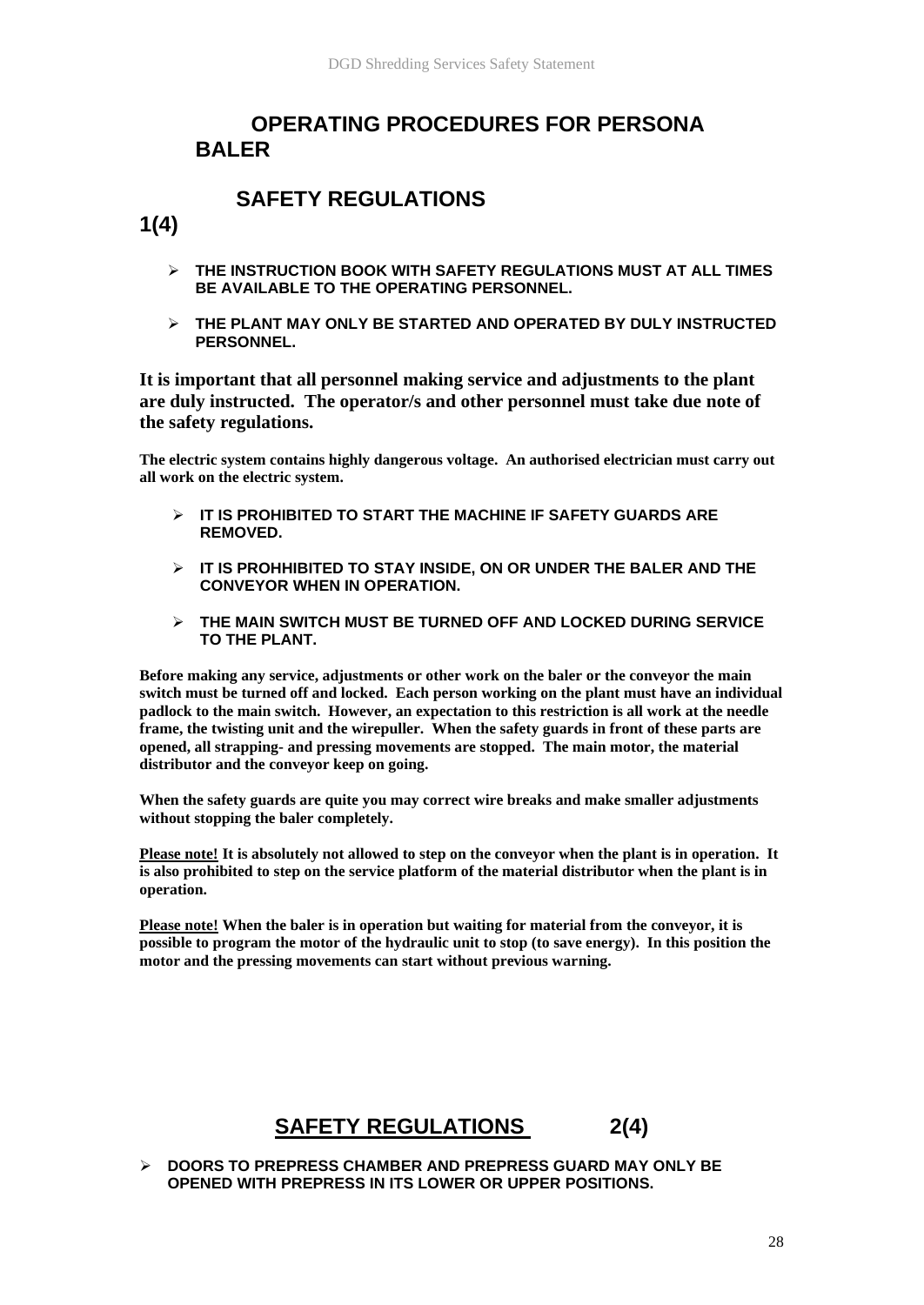Even if the baler is closed, the prepress might slowly move backwards and downwards. It is prohibited to open the doors of the prepress chamber or the prepress guard if the prepress is not in its lower or upper positions.

#### ➢ **CAUTION! PROTECT FINGERS, HANDS WHEN HANDLING THE STRAPPING WIRE WHILE PLANT IS IN OPERATION.**

Always stop the machine before working with the strapping wire. Fingers, hands and clothes are easily got stuck in a wire loop. The wire leads are sharp and might cause damages. Use protective gloves and safety goggles. If big and high wire coils are used they should be placed on an even and stabile floor. Deformed and incorrectly place wire coils might cause damages if they fall.

#### ➢ **IT IS PROHIBITED TO USE THE PLANT FOR PRESSING MATERIAL THAT MIGHT CAUSE DAMAGE TO THE OPERATING PERSONNEL, THE MACHINE OR THE ENVIRONMENT.**

**It is prohibited to use the baler for pressing material that might cause explosion, fire, corrosion or other damages to the machine, the operating personnel or the environment. When pressing dusty material the personnel should use breathing protection.** 

#### ➢ **CAUTION! RISK OF FIRE AND SKIDDING IN CASE OF AN OIL SPILL. AVOID ACCIDENTS – PREVENT OIL SPILLS TO DRAINS.**

Always wipe off oil spill to prevent risk of fire and skidding. Prevent oil spill to drains or nature. Read the instructions of the oil deliverer about health risks when handling oils.

#### ➢ **THE MATERIAL DISTRIBUTOR MAY NOT BE RETRACTED UNTIL 30 SECONDS AFTER IT IS TURNED OFF. MAKE REGULAR INSPECTIONS OF THE BOLTS OF THE MATERIAL DISTRIBUTOR AND ENSURE THAT THE PROPELLOR IS FREE FROM BIT OF WIRE AND STRING.**

**It prohibited to retract the material distributor until the propeller has stopped. It takes ab. 30 seconds. Make regular inspections of the bolts of the propeller and the material distributor. If necessary fasten the nipples. Make also regular inspections that the V-belts are correctly tightened (not all models have V-belts). Slipping V-belts might cause fire. When the material distributor is retracted always make sure that the propeller is free from its wire and string. Remove all contraries from the propeller to prevent fire risk.** 

#### ➢ **SMOKING IS NOT ALLOWED! RISK OF FIRE!**

Smoking is not allowed on the plant. Dusty environment always causes fire risk.

# **SAFETY REGULATIONS 3(4)**

#### ➢ **CARE AND MAINTENANCE**

Make regular controls of the temperature and the pressure in the hydraulic system. Too high temprature or too high pressure might cause damage to personnel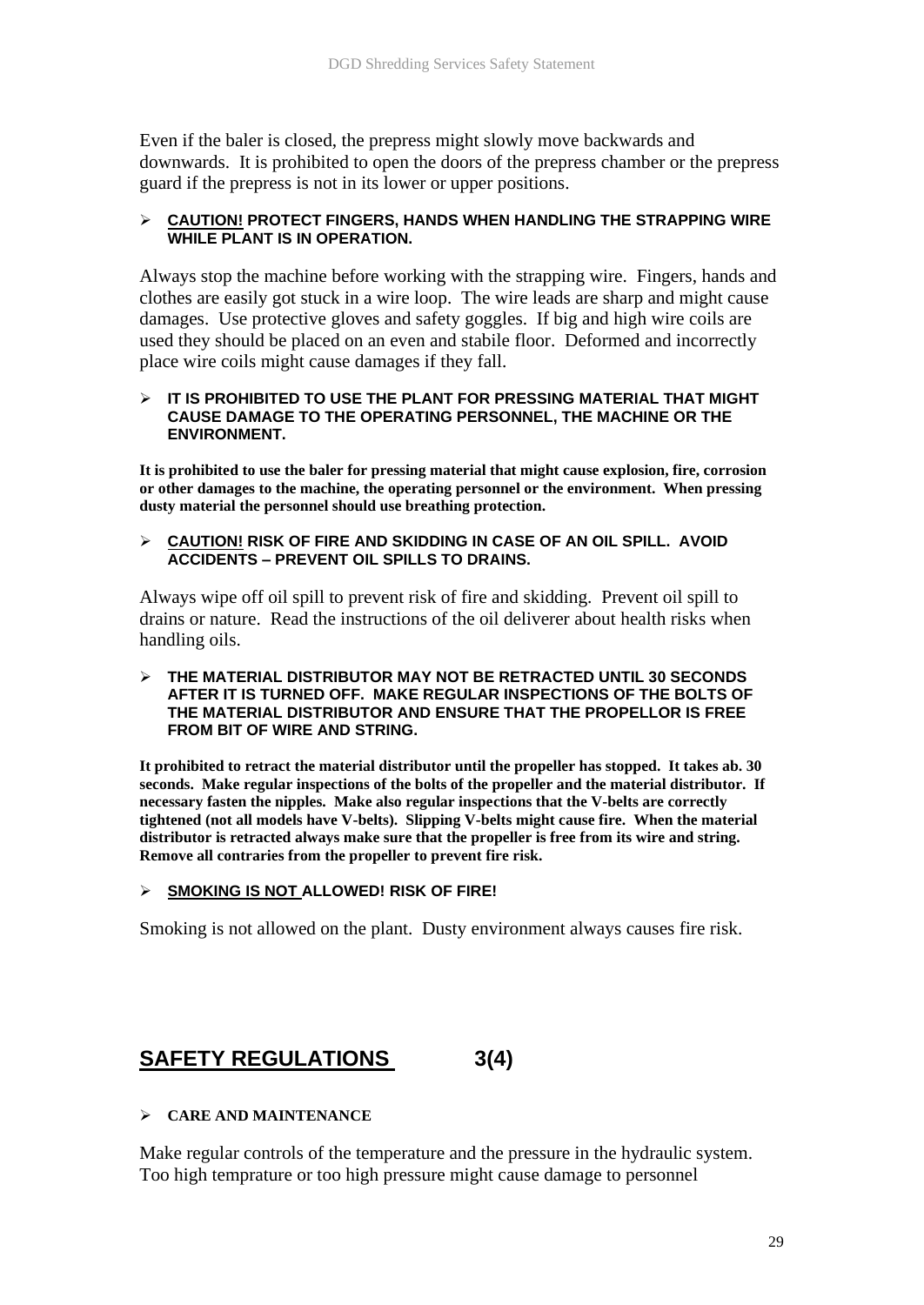equipment. Keep the plant tidy and clean. Avoid damages on safety guards and safety details. If damages should arise on parts that might affect the security these should be corrected at once. Only use genuine parts of being approved by Persona.

## ➢ ALTERATIONS OF THE PLANT

No alterations, mechanical, hydraulic or electrical may be made to the plant without a written consent from Persona.

Do not change the placement of switching equipment. Always place the control panel of the baler where you have a good survey of the start of the baler. Place the control unit to retract the material distributor where you can see the material distributor and the control panel of the conveyor where you can see the conveyor.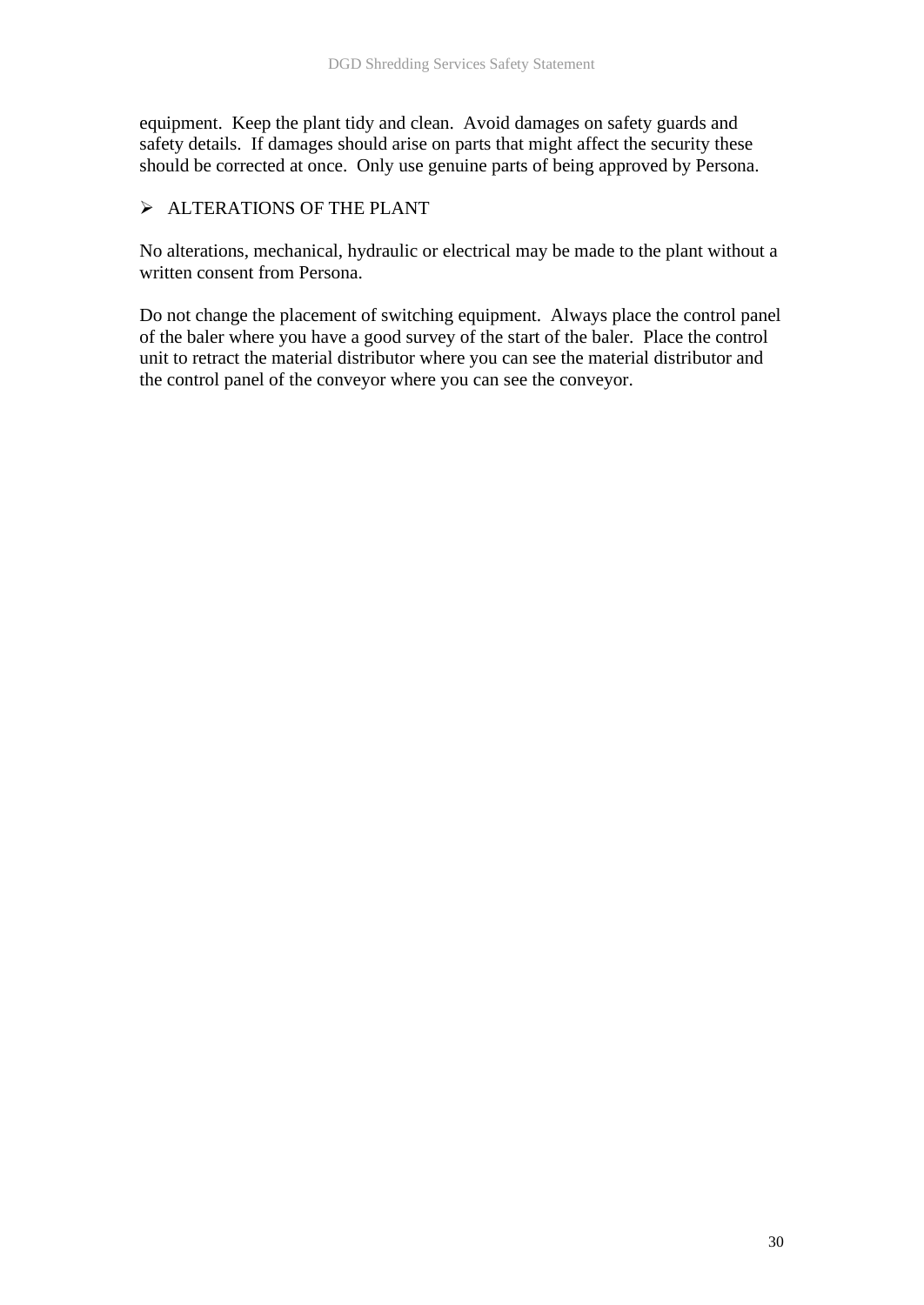## **Operating Procedure: Lindemann Shredder**

#### **No of operatives: 3**

- 1 Baler Panel Operator & Shredder Operator
- 2 Loading Operators x 2
- 3 Forklift Driver

#### **Hazards:**

- **Electricity**
- Conveyors
- **Shredder**
- Baler
- Needles
- Forklift
- Trucks Unloading

## **Functions of Operatives:**

#### **Panel Operator**

- 1 Follow proper procedures when powering up machine.
- 2 Monitor all functions of conveyor, baler & Shredder.
- 3 Switch off conveyor / baler in the event of blockage or mechanical fault.
- 4 Switch off shredder in the event of blockage or mechanical fault
- 5 Maintain overall control of production
- 6 Maintain oversight of shredding activities at all times

#### **Loading Operator**

- 1 Ensure that he is wearing visible jacket and safety boots at all times.
- 2 Ensure use of PPE such as googles and ear defenders
- 3 Ensure that only suitable materials are fed into shredder.
- 4 Not to enter shredder/conveyor/baler while machine is on under any circumstances.
- 5 Inform Panel Operator of any issues
- 6 Hit Emergency Stop Button in the event of any problem/issue

#### **Forklift Driver**

- 1 Ensure that he is wearing visible jacket and safety boots at all times.
- 2 Ensure use of PPE such as googles and ear defenders
- 3 Ensure that only suitable materials are sent to the shredder platform.
- 4 Not to enter shredder/conveyor/baler while machine is on under any circumstances.
- 5 Inform Panel Operator of any issues
- 6 Hit Emergency Stop Button in the event of any problem/issue
- 7 Take regard of where loading operators are at all times
- 8 Adhere to safe operating procedures for the forklift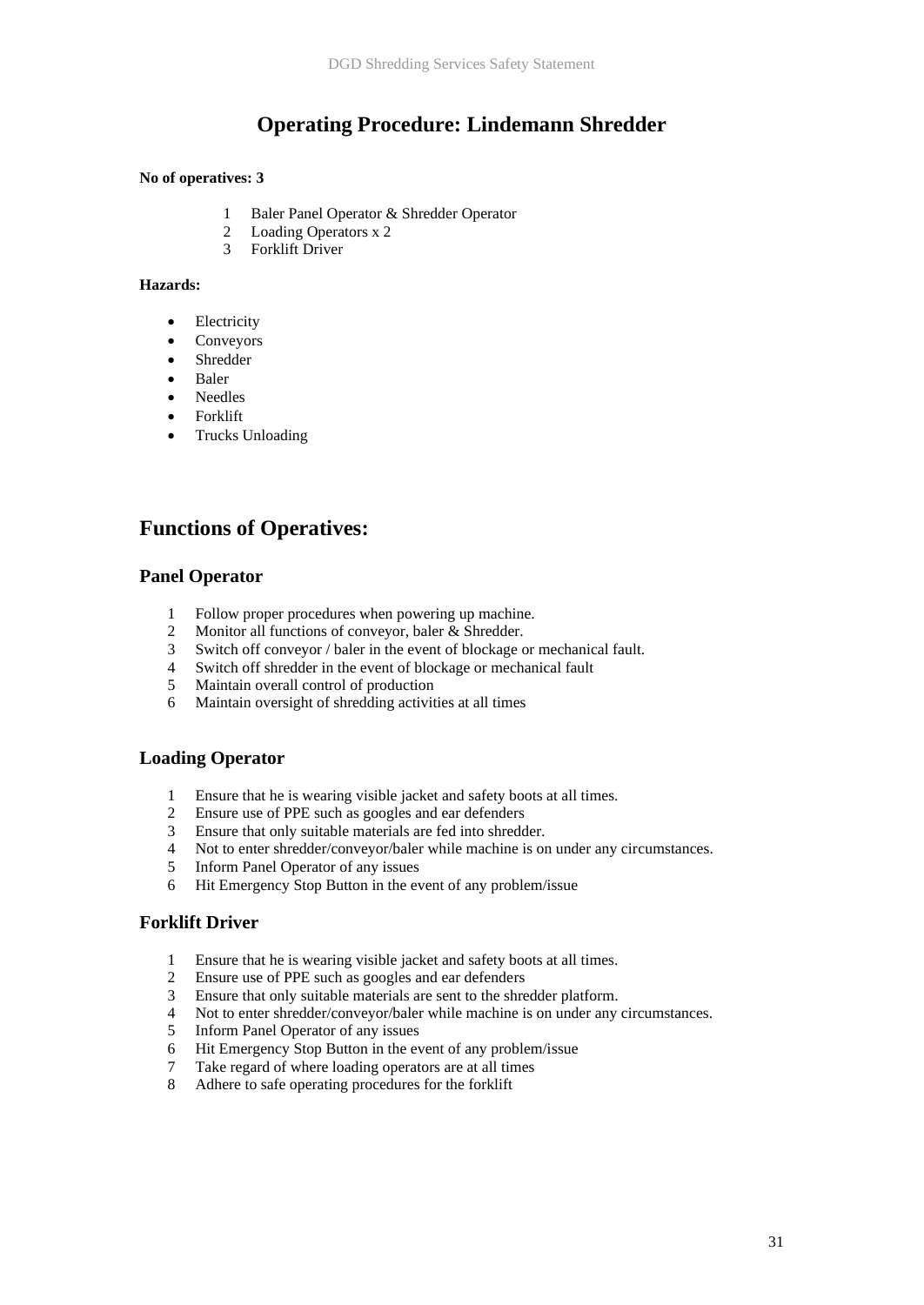## **OPERATING PROCEDURES FOR LINDEMANN SHREDDER**

*(To be carried out and adhered to in conjunction with Baler Operating Procedures)*

# **SAFETY REGULATIONS**

## **1(4)**

- ➢ **THE INSTRUCTION BOOK WITH SAFETY REGULATIONS MUST AT ALL TIMES BE AVAILABLE TO THE OPERATING PERSONNEL.**
- ➢ **THE PLANT MAY ONLY BE STARTED AND OPERATED BY DULY INSTRUCTED PERSONNEL.**

**It is important that all personnel making service and adjustments to the plant are duly instructed. The operator/s and other personnel must take due note of the safety regulations.** 

**The electric system contains highly dangerous voltage. An authorised electrician must carry out all work on the electric system.** 

- ➢ **IT IS PROHIBITED TO START THE MACHINE IF SAFETY GUARDS ARE REMOVED.**
- ➢ **IT IS PROHHIBITED TO STAY INSIDE, ON OR UNDER THE BALER AND THE CONVEYOR AND THE SHREDDER WHEN IN OPERATION.**
- ➢ **THE MAIN SWITCH MUST BE TURNED OFF AND LOCKED DURING SERVICE TO THE PLANT.**

**Before making any service, adjustments or other work on the shredder the main switch must be turned off and locked. Each person working on the plant must have an individual padlock to the main switch. The panel operator acts as supervisor to works being carried out. It is the panel operators' responsibility to allow/deny access to the machine for service/adjustments/other works if it is in his/her opinion that it is safe/unsafe to do so.**

**Please note! It is absolutely not allowed to step on the conveyor when the plant is in operation. It is also prohibited to step on the service platform of the material distributor when the plant is in operation.** 

**Please note! When the baler is in operation but waiting for material from the conveyor, it is possible to program the motor of the hydraulic unit to stop (to save energy). In this position the motor and the pressing movements can start without previous warning.** 

**Please note! When the shredder is in operation attention must be paid to the safe zones around the machine. It is prohibited to go closer to the machine than as allowed in the safe zone markings. The machine when powering up and down takes considerable time to do so, entry into the safe zones is prohibited until the machine is fully wound down. The panel operator's permission must be attained before going near the machine.**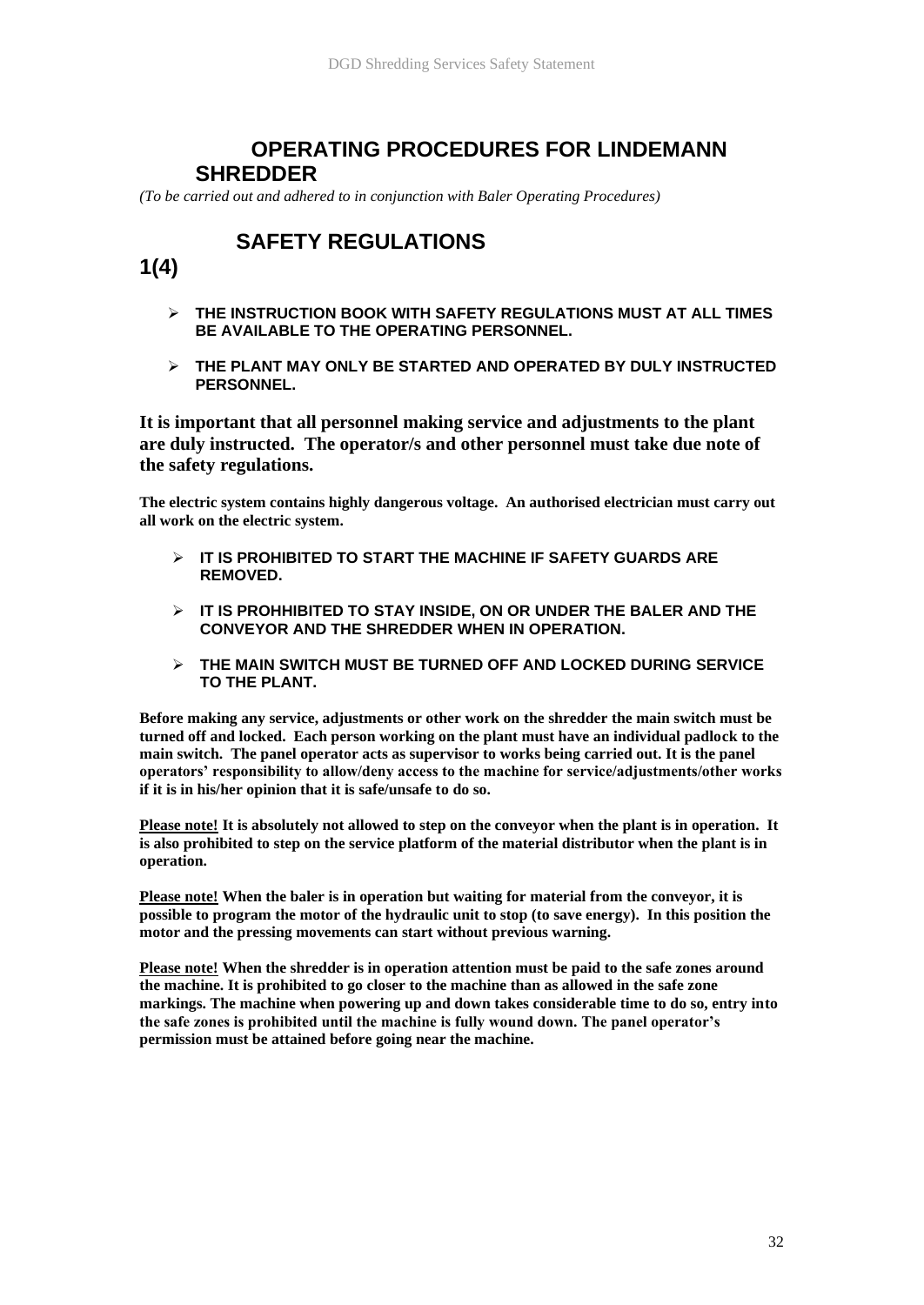# **SAFETY REGULATIONS 2(4)**

#### ➢ **DOORS TO THE GRID AND ROTOR WHERE THE BLADES ARE MAY ONLY BE OPENED WHEN POWER TO THE SHREDDER HAS BEEN ISOLATED AND POWERED DOWN FOR AT LEAST 60 MINUTES SAVE AND EMERGENCY**

Even if the shredder is powered off, it is imperative that power to the machine is isolated before access can be granted. After operation the machine must be powered down for at least 60 minutes to guarantee moving parts are no longer a hazard. Access can only be granted in less time in the event of an emergency and by authorised staff only.

## ➢ **CAUTION! MOVING PARTS ON THE FEED CONVEYOR**

When the shredder is in operation, material is fed through a small feed conveyor at waist level. No loose clothing is to be worn; no chains or items that may get caught in the moving parts of the conveyor are allowed. Material for processing must be deposited on the conveyor in accordance with safe lifting procedures.

#### ➢ **IT IS PROHIBITED TO USE THE PLANT FOR PRESSING MATERIAL THAT MIGHT CAUSE DAMAGE TO THE OPERATING PERSONNEL, THE MACHINE OR THE ENVIRONMENT.**

It is prohibited to use the shredder for pressing material that might cause explosion, fire, corrosion or other damages to the machine, the operating personnel or the environment. When processing dusty material the personnel should use breathing protection.

#### ➢ **CAUTION! RISK OF FIRE AND SKIDDING IN CASE OF AN OIL SPILL. AVOID ACCIDENTS – PREVENT OIL SPILLS TO DRAINS.**

Always wipe off oil spill to prevent risk of fire and skidding. Prevent oil spill to drains or nature. Read the instructions of the oil deliverer about health risks when handling oils.

#### ➢ **CAUTION! DEBRIS/FOREIGN OBJECTS EXPELLED FROM THE SHREDDER WHILE SHREDDER IS IN OPERATION**

Ensure insofar as is practicable no foreign object(s) enter the shredder that might cause fire or damage or be expelled back out causing harm to operators. PPE must be worn such as Eye protection, ear defenders, Steel Capped Boots, High Visibility Clothes and work wear.

#### ➢ **CAUTION! THE OPERATOR MUST ENSURE NO METAL OR AEROSOLS ENTER THE SHREDDER AS THERE IS A POTENTIAL FIRE & DAMAGE RISK**

It is prohibited for metals and aerosols to enter the shredder. This is a common risk with all shredders. In the event metal or aerosols enter the shredder the shredder must be switched off immediately. The hydraulics must be left on, as this allows the dust suppression and fire extinguishing system to operate. The operator must ascertain the seriousness of the situation. If there is a high probability of a serious fire the operator must call 999 or 112 for the Fire Brigade.

#### ➢ **SMOKING IS NOT ALLOWED! RISK OF FIRE!**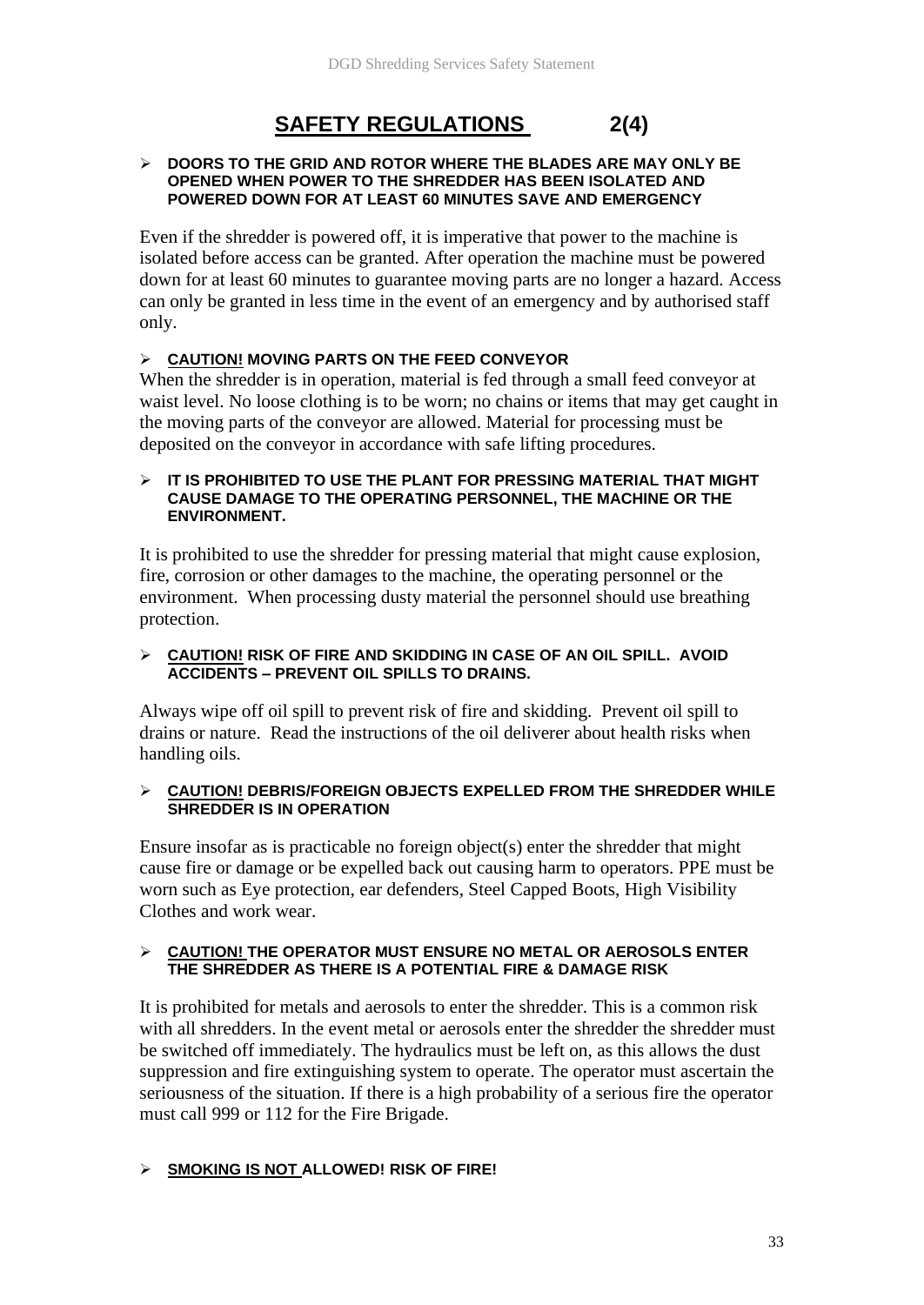Smoking is not allowed on the plant. Dusty environment always causes fire risk.

# **SAFETY REGULATIONS 3(4)**

## ➢ **CARE AND MAINTENANCE**

Avoid damages on safety guards and safety details. If damages should arise on parts that might affect the security these should be corrected at once. Only use genuine parts of being approved by Lindemann.

➢ ALTERATIONS OF THE PLANT

No alterations, mechanical, hydraulic or electrical may be made to the plant without a written consent from **Recyling Engineering Service.**

Do not change the placement of switching equipment. Always place the control panel of the baler where you have a good survey of the start of the baler, Conveyor and Shredder. Place the control unit to retract the material distributor where you can see the material distributor and the control panel of the conveyor where you can see the conveyor.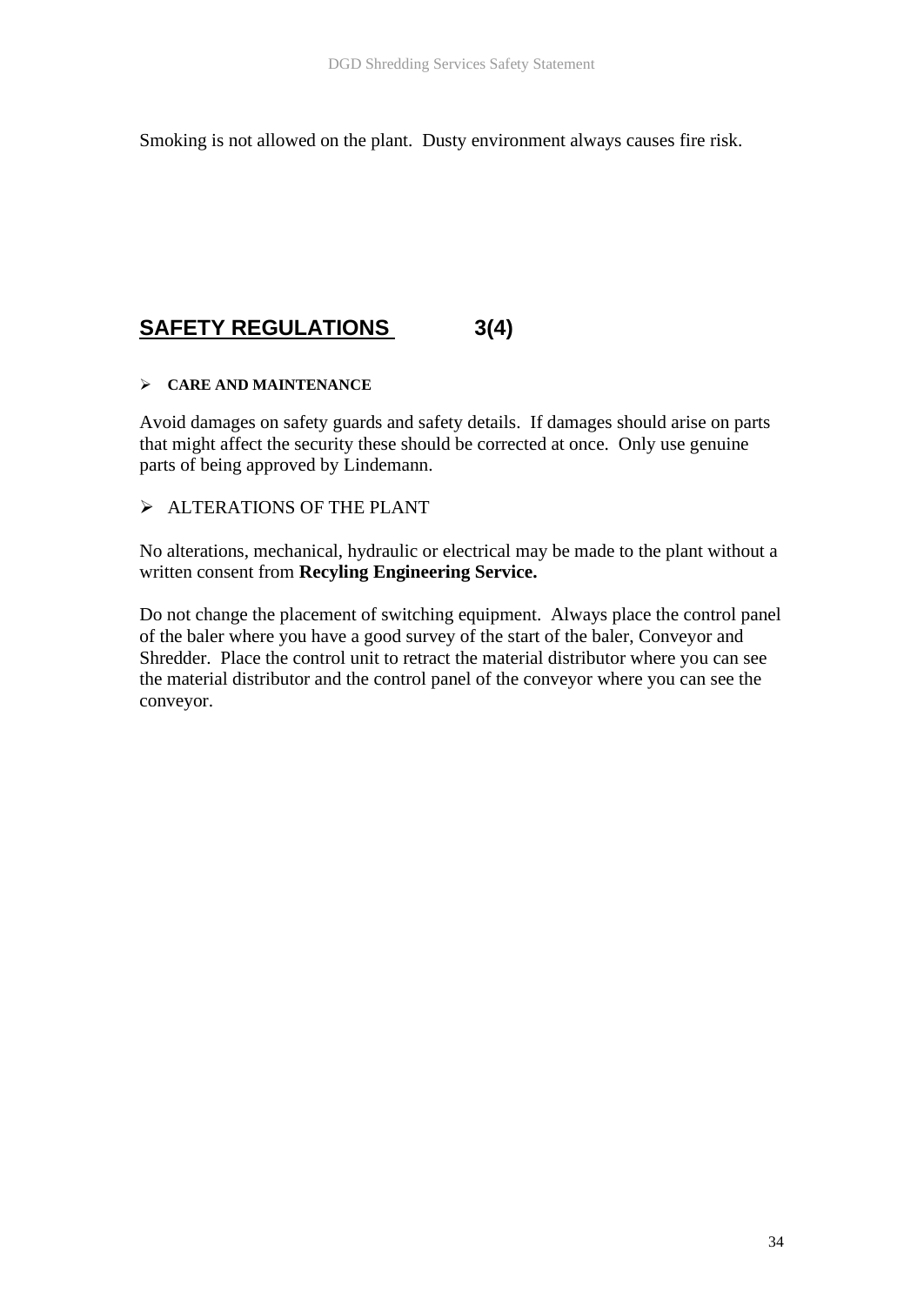# **Operating Procedure: Mobile Shredding Unit (Tornado Shredder)**

#### **No of operatives: 1/2**

- 1 Driver/Operator
- 2 2 2<sup>nd</sup> Operator/Operative

#### **Hazards:**

- **Shredder**
- **Bin Lifter**

## **Functions of Operatives:**

#### **Driver/Operator**

- 1 Follow proper procedures when powering up machine.
- 2 Monitor all functions of Tornado Shredder.
- 3 Switch off shredder in the event of blockage or mechanical fault.
- 4 Switch off shredder in the event of problems with Bin Lifter.
- 5 Maintain overall control of shredding process
- 6 Maintain oversight of shredding activities at all times
- 7 Have overall responsibility for shredding

#### **2 nd Operator/Operative**

- 1 Follow proper procedures when powering up machine.
- 2 Monitor all functions of Tornado Shredder.
- 3 Switch off shredder in the event of blockage or mechanical fault.<br>4 Switch off shredder in the event of problems with Bin Lifter.
- 4 Switch off shredder in the event of problems with Bin Lifter.<br>5 Assist Driver/Operator in carrying out his/her functions
- Assist Driver/Operator in carrying out his/her functions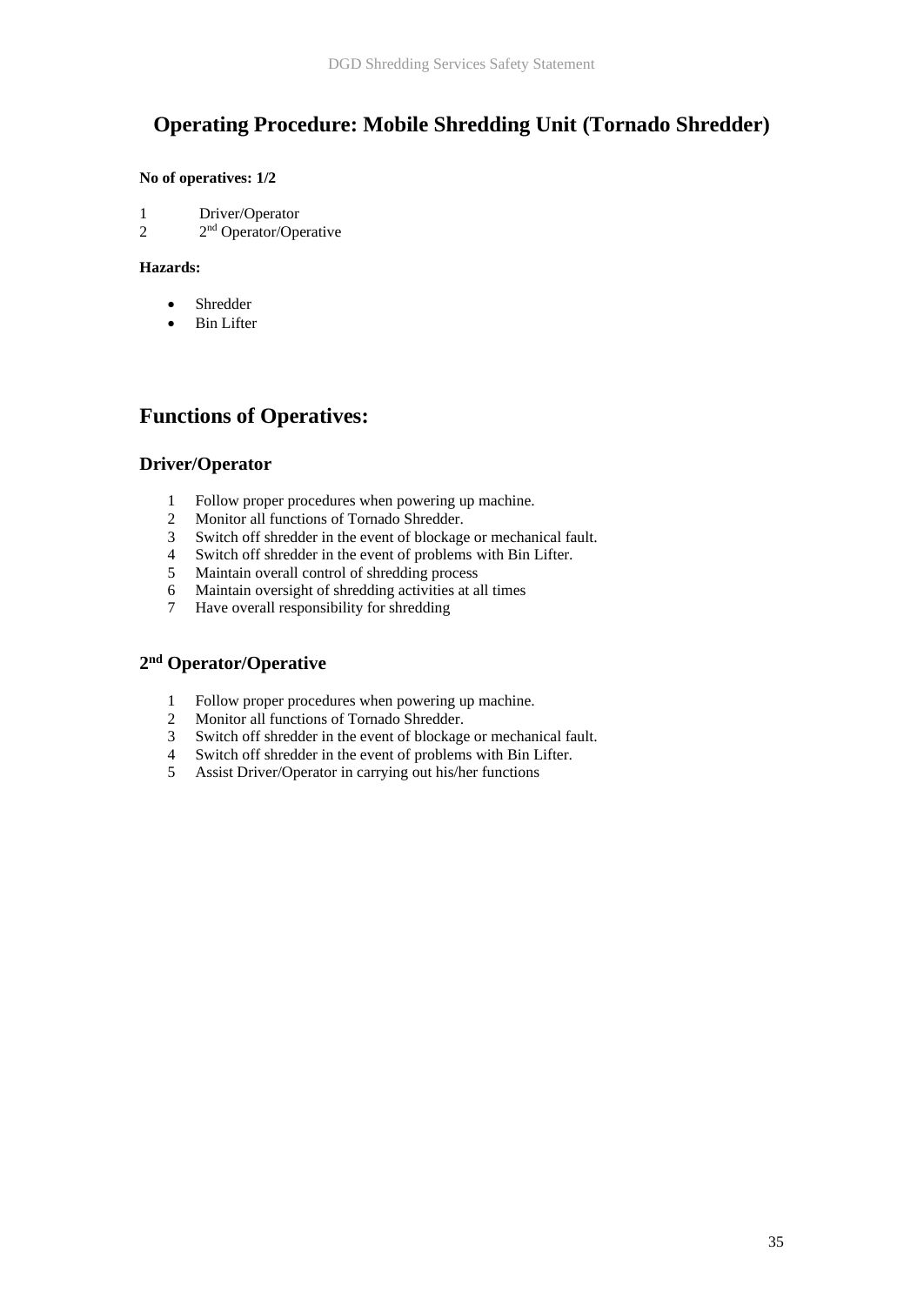## **OPERATING PROCEDURES FOR MOBILE SHREDDING UNIT (TORNADO SHREDDER)**

## **SAFETY REGULATIONS**

**1(4)**

- ➢ **THE INSTRUCTION BOOK WITH SAFETY REGULATIONS MUST BE AVAILABLE TO THE OPERATING PERSONNEL.**
- ➢ **THE PLANT MAY ONLY BE STARTED AND OPERATED BY DULY INSTRUCTED PERSONNEL.**
- ➢ **INSOFAR AS IS PRACTICABLE PARTICULAR OPERATOR(S) WILL BE ASSIGNED TO OPERATE THE MACHINE (CURRENTLY ASSIGNED: DENIS NOONAN, MARK DOUPE, KEN MCKENNA)**

**It is important that all personnel making service and adjustments to the plant are duly instructed. The operator/s and other personnel must take due note of the safety regulations.** 

- ➢ **IT IS PROHIBITED TO START THE MACHINE IF SAFETY GUARDS ARE REMOVED.**
- ➢ **IT IS PROHIBITED TO STAY INSIDE THE SHREDDER WHEN IN OPERATION.**
- ➢ **THE ENGINE MUST BE TURNED OFF AND KEYS FOR THE INGITION REMOVED DURING SERVICE TO THE PLANT.**

**Before making any service, adjustments or other work on the shredder the engine must be turned off and cab of the truck locked. The Driver/operator acts as supervisor to works being carried out. It is the driver/operators' responsibility to allow/deny access to the machine for service/adjustments/other works if it is in his/her opinion that it is safe/unsafe to do so.**

**Please note! It is absolutely not allowed open the shredder door when the shredder is in operation, winding up or in the process of being wound down.** 

**Please note! When the mobile shredding unit is in operation the bin lift mechanism moves up and down the side of the vehicle. It is essential that this process is supervised at all times.** 

**Please note! In the event of any mechanical issue or otherwise whilst on-site due regard to health and safety must be paid at all times.**

# **SAFETY REGULATIONS 2(4)**

#### ➢ **DOORS TO THE GRID AND ROTOR WHERE THE BLADES ARE MAY ONLY BE OPENED WHEN POWER TO THE SHREDDER HAS BEEN ISOLATED AND POWERED DOWN FOR AT LEAST 10 MINUTES SAVE AN EMERGENCY**

Even if the shredder is powered off, it is imperative that power to the machine is isolated before access can be granted. After operation the machine must be powered down for at least 10 minutes to guarantee moving parts are no longer a hazard. Access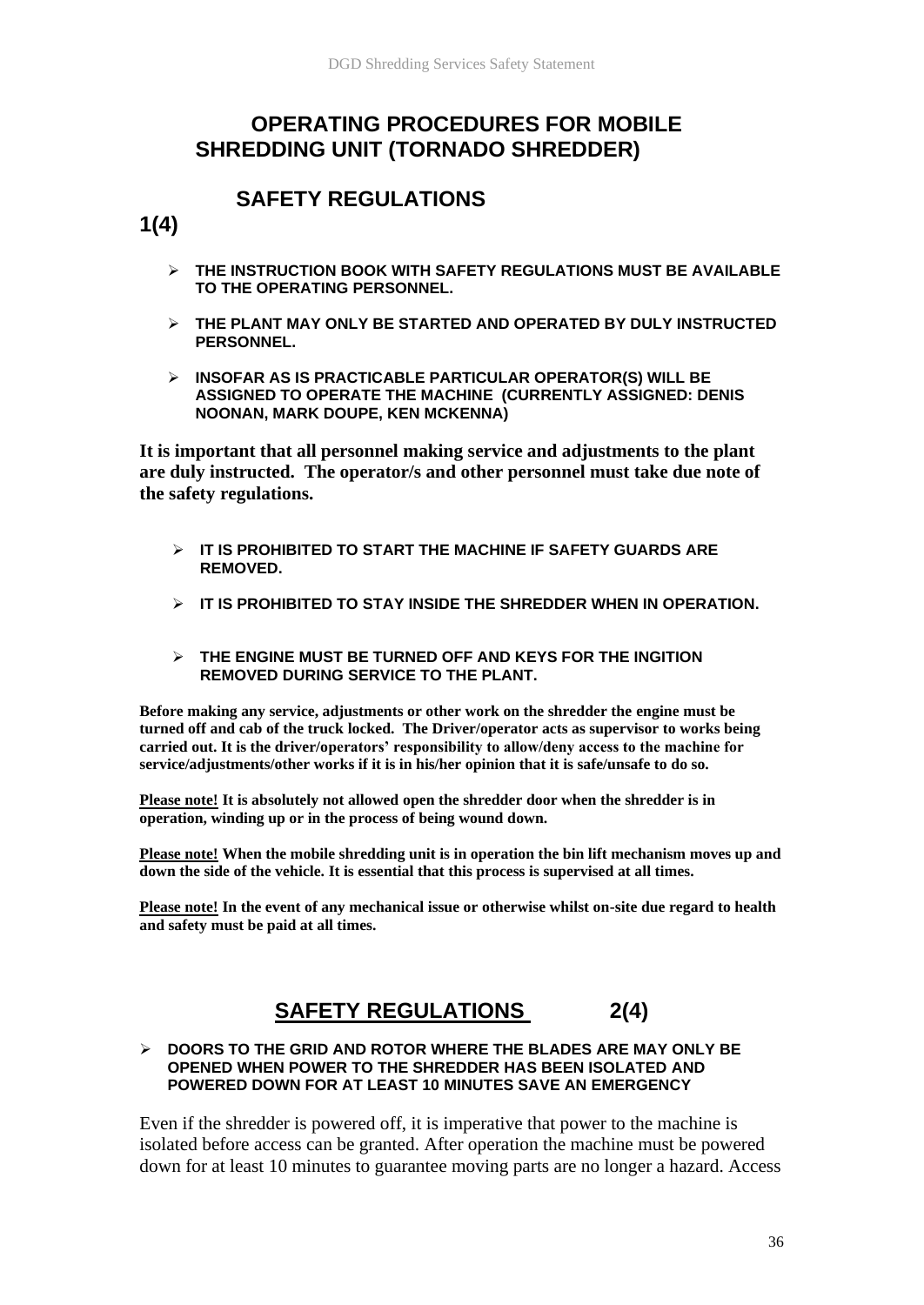can only be granted in less time in the event of an emergency and by authorised staff only.

## ➢ **CAUTION! MOVING PARTS ON THE BIN LIFT MECHANISM**

When the Bin Lift Mechanism is in operation, all personal should be aware of it. A safe distance must be kept when it is moving up and down. The Operator has responsibility to control this process and pay attention to persons around him/her.

#### ➢ **CAUTION! THE OPERATOR MUST ENSURE NO METAL OR AEROSOLS ENTER THE SHREDDER AS THERE IS A POTENTIAL FIRE & DAMAGE RISK**

It is prohibited for metals and aerosols to enter the shredder. This is a common risk with all shredders. In the event metal or aerosols enter the shredder the shredder must be switched off immediately. The hydraulics must be left on, as this allows the dust suppression and fire extinguishing system to operate. The operator must ascertain the seriousness of the situation. If there is a high probability of a serious fire the operator must call 999 or 112 for the Fire Brigade.

## ➢ **CAUTION! RISK OF FIRE AND SKIDDING IN CASE OF AN OIL SPILL. AVOID ACCIDENTS – PREVENT OIL SPILLS TO DRAINS.**

Always wipe off oil spill to prevent risk of fire and skidding. Prevent oil spill to drains or nature. Read the instructions of the oil deliverer about health risks when handling oils.

## ➢ **CAUTION! DEBRIS/FOREIGN OBJECTS EXPELLED FROM THE SHREDDER WHILE SHREDDER IS IN OPERATION**

Ensure insofar as is practicable no foreign object(s) enter the shredder that might cause fire or damage or be expelled back out causing harm to operators. PPE must be worn such as Eye protection, ear defenders, Steel Capped Boots, High Visibility Clothes and work wear.

## ➢ **SMOKING IS NOT ALLOWED! RISK OF FIRE!**

Smoking is not allowed on the plant. Dusty environment always causes fire risk.

# **SAFETY REGULATIONS 3(4)**

## ➢ **CARE AND MAINTENANCE**

Avoid damages on safety guards and safety details. If damages should arise on parts that might affect the security these should be corrected at once. Only use genuine parts of being approved by Tornado.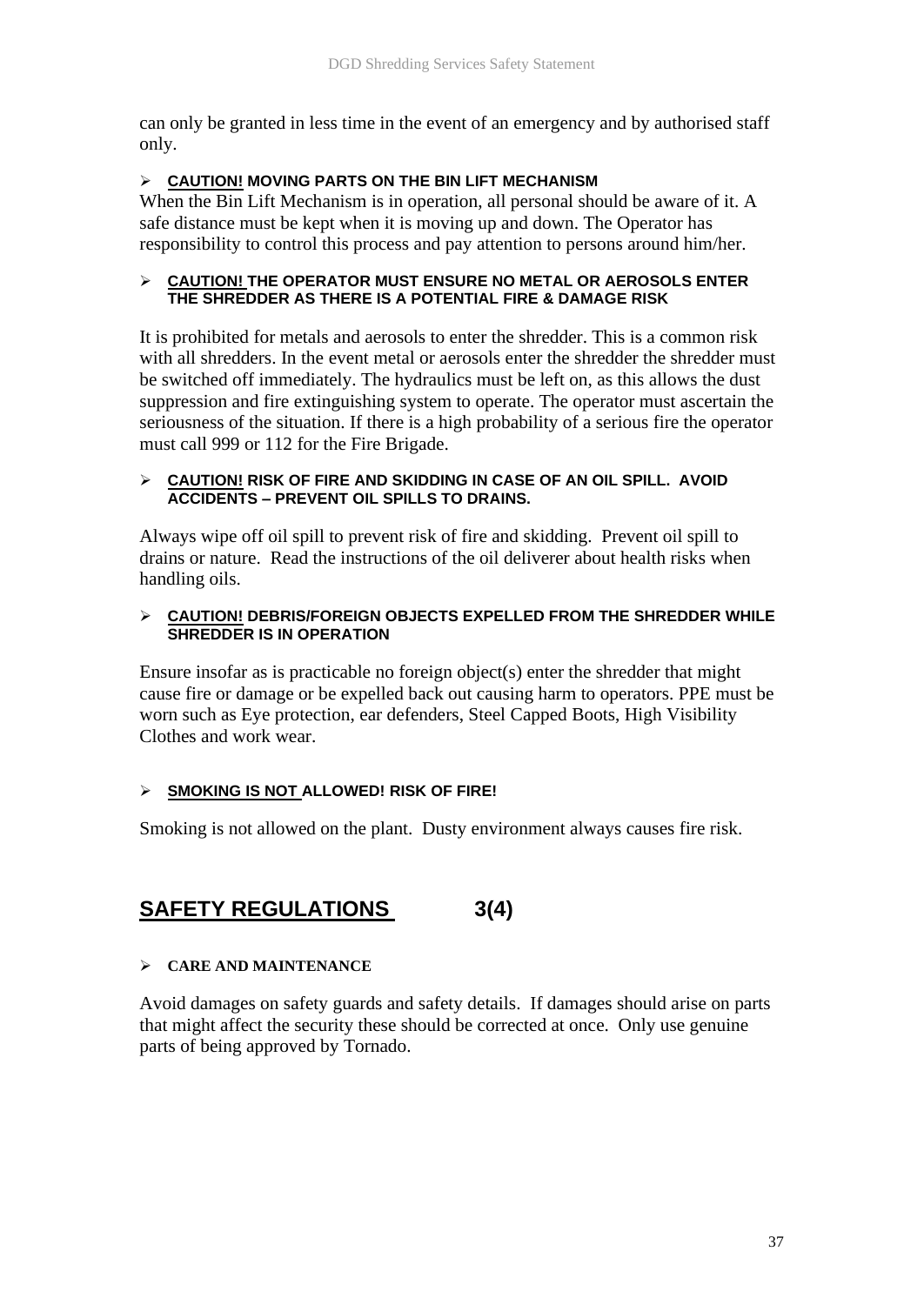# Part 4

## **Accident Report Form (IR forms) Internal**



Form No: EP020A

| <b>Accident Report Form</b> |  |  |  |  |  |
|-----------------------------|--|--|--|--|--|
|                             |  |  |  |  |  |
| <u>reisuns mivulveu.</u>    |  |  |  |  |  |
|                             |  |  |  |  |  |
| Person in Charge:           |  |  |  |  |  |
|                             |  |  |  |  |  |
| Location:                   |  |  |  |  |  |
|                             |  |  |  |  |  |
|                             |  |  |  |  |  |
|                             |  |  |  |  |  |
| Description of the          |  |  |  |  |  |
| Incident:                   |  |  |  |  |  |
|                             |  |  |  |  |  |
|                             |  |  |  |  |  |
|                             |  |  |  |  |  |
|                             |  |  |  |  |  |
|                             |  |  |  |  |  |
|                             |  |  |  |  |  |
| <b>Damage</b>               |  |  |  |  |  |
|                             |  |  |  |  |  |
|                             |  |  |  |  |  |
| <b>Work being carried</b>   |  |  |  |  |  |
|                             |  |  |  |  |  |
|                             |  |  |  |  |  |
|                             |  |  |  |  |  |
|                             |  |  |  |  |  |
| <b>Witness Details</b>      |  |  |  |  |  |
|                             |  |  |  |  |  |
| (Contact No)                |  |  |  |  |  |
|                             |  |  |  |  |  |
|                             |  |  |  |  |  |
|                             |  |  |  |  |  |
|                             |  |  |  |  |  |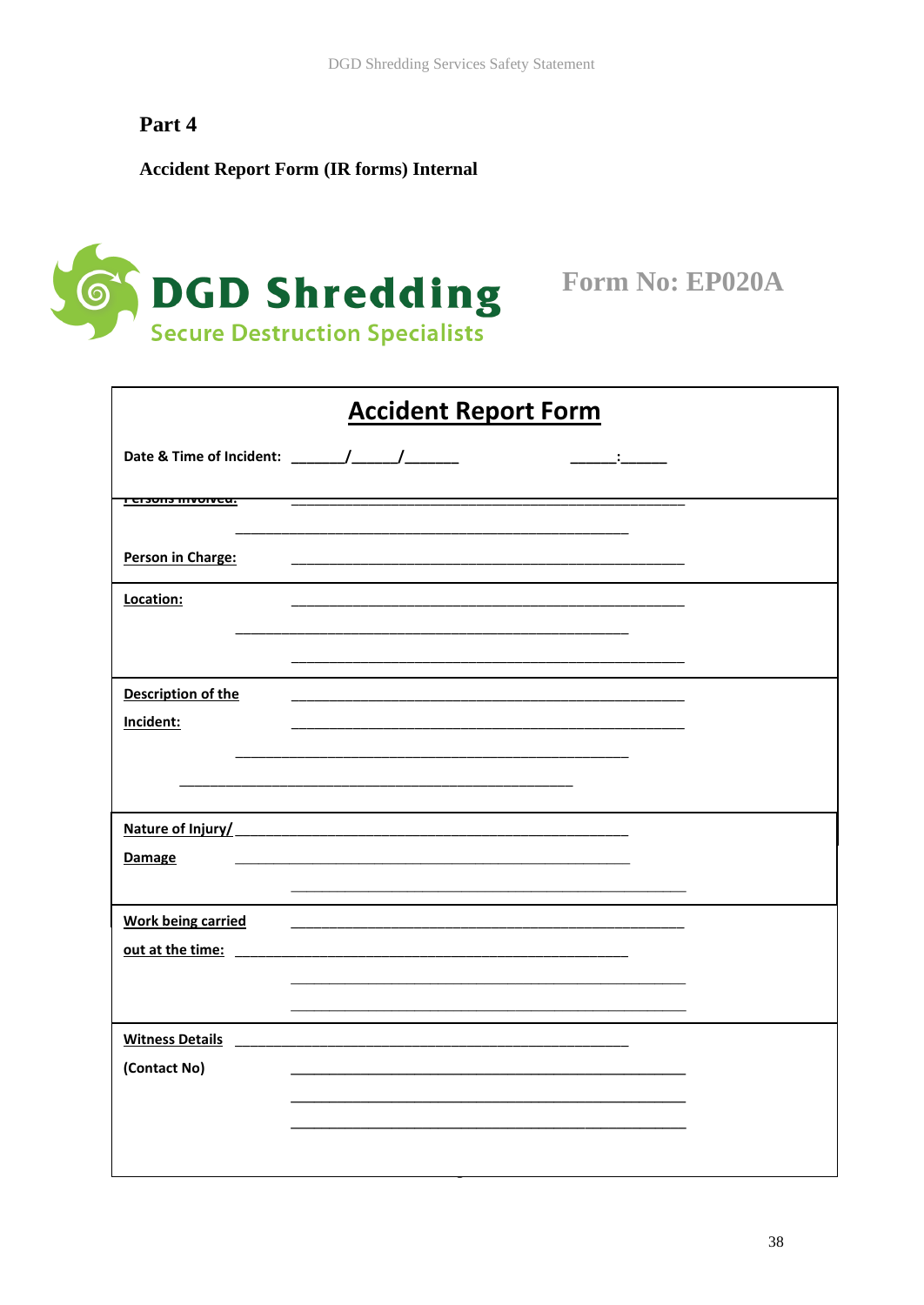| <b>Guards in Place</b>       |                                                                                                                      |                           |        |                          |                |
|------------------------------|----------------------------------------------------------------------------------------------------------------------|---------------------------|--------|--------------------------|----------------|
| At the time:                 |                                                                                                                      |                           |        |                          |                |
|                              |                                                                                                                      |                           |        |                          |                |
|                              |                                                                                                                      |                           |        |                          |                |
| <b>Actions Taken:</b>        | <u> 1989 - Johann Harry Barn, mars ar yw i ganrif y ddysgwyr y cynnwys y cynnwys y cynnwys y cynnwys y cynnwys y</u> |                           |        |                          |                |
|                              |                                                                                                                      |                           |        |                          |                |
|                              |                                                                                                                      |                           |        |                          |                |
|                              |                                                                                                                      |                           |        |                          |                |
|                              |                                                                                                                      |                           |        |                          |                |
|                              |                                                                                                                      |                           |        |                          |                |
|                              |                                                                                                                      |                           |        |                          |                |
|                              |                                                                                                                      |                           |        |                          |                |
| Any other                    |                                                                                                                      |                           |        |                          |                |
| Information:                 |                                                                                                                      |                           |        |                          |                |
|                              |                                                                                                                      |                           |        |                          |                |
|                              |                                                                                                                      |                           |        |                          |                |
|                              |                                                                                                                      |                           |        |                          |                |
|                              |                                                                                                                      |                           |        |                          |                |
|                              |                                                                                                                      |                           |        |                          |                |
|                              |                                                                                                                      |                           |        |                          |                |
|                              |                                                                                                                      |                           |        |                          |                |
|                              |                                                                                                                      |                           |        |                          |                |
| For Official Use Only:       |                                                                                                                      | Follow Up/ Actions Taken: | Yes    | No                       | N/A            |
| Received by:                 |                                                                                                                      | <b>CAR</b>                | $\Box$ | $\Box$                   | $\Box$         |
|                              |                                                                                                                      | <b>HSA Notified</b>       | $\Box$ | $\overline{\phantom{a}}$ | $\blacksquare$ |
|                              |                                                                                                                      |                           |        |                          |                |
| Managing Director / Director |                                                                                                                      |                           |        |                          |                |
|                              |                                                                                                                      |                           |        |                          |                |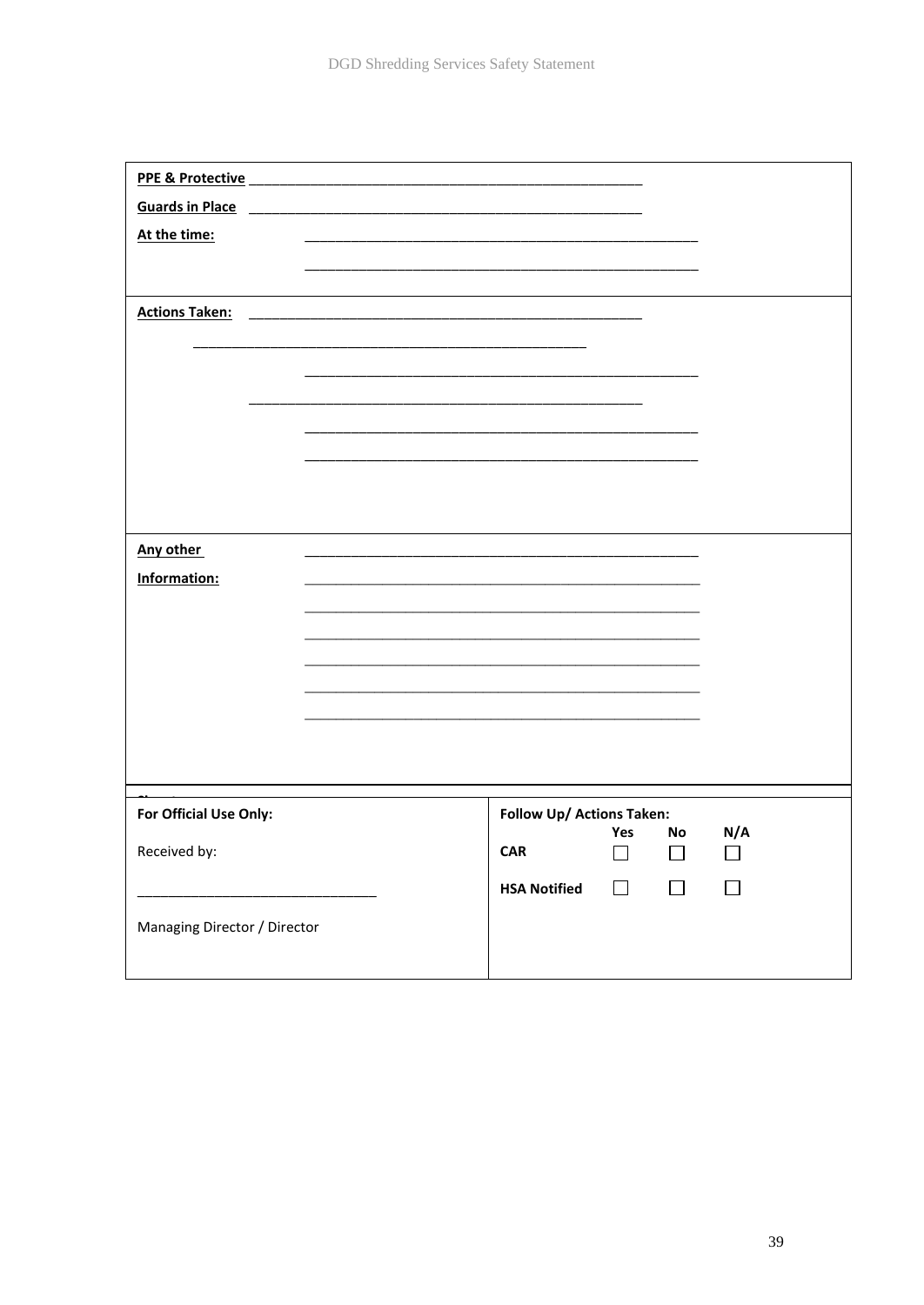#### **Accident Report Form External**

Accident/Incidents can be reported online to the HAS by following this link and registering online.

https://webapps.hsa.ie/CIRW/index.php

#### **Reportable accidents**

The following is taken from the HAS's website at: http://www.hsa.ie/eng/Topics/Accident\_and\_Dangerous\_Occurrence\_Reporting/

## Accident Reporting *Frequently Asked Questions*

What Types of Accidents Must be Notified to [the Health and Safety Authority?](http://www.hsa.ie/eng/Topics/Accident_and_Dangerous_Occurrence_Reporting/#reportableaccidents) • [How do I Report an Accident to the Health](http://www.hsa.ie/eng/Topics/Accident_and_Dangerous_Occurrence_Reporting/#Howreport)  [and Safety Authority?](http://www.hsa.ie/eng/Topics/Accident_and_Dangerous_Occurrence_Reporting/#Howreport) What Regulations Apply to the Reporting of [Accidents?](http://www.hsa.ie/eng/Topics/Accident_and_Dangerous_Occurrence_Reporting/#regs) • [Road Traffic/ Vehicle Accidents Involving](http://www.hsa.ie/eng/Topics/Accident_and_Dangerous_Occurrence_Reporting/#driver)  [Employees and Self-Employed](http://www.hsa.ie/eng/Topics/Accident_and_Dangerous_Occurrence_Reporting/#driver) **General Injuries Involving Members of the** [Public](http://www.hsa.ie/eng/Topics/Accident_and_Dangerous_Occurrence_Reporting/#public) Who is Responsible for Notifying Accidents to [the Health and Safety Authority?](http://www.hsa.ie/eng/Topics/Accident_and_Dangerous_Occurrence_Reporting/#responsible) What is the Procedure for Notifying a Fatal [Accident to the Health and Safety Authority?](http://www.hsa.ie/eng/Topics/Accident_and_Dangerous_Occurrence_Reporting/#fatal)

## *What Types of Accidents Must be Notified to the Health and Safety Authority?*

- General injuries involving employees and self-employed Accidents, where a person is injured at a place of work and cannot perform their normal work for more than 3 consecutive days, not including the day of the accident, are reportable.
- *Road traffic/ vehicle accidents involving employees and self-employed* Such accidents are reportable if the person was injured while driving or riding in the vehicle in the course of work, and cannot perform their normal work for more than 3 consecutive days, not including the day of the accident.
- *General injuries involving members of the public*

Accidents related to a place of work or a work activity where a person requires treatment from a medical practitioner are reportable.

- Accidents related to medical treatment or a pre-existing medical condition are not reportable.
	- *Road traffic/vehicle accidents involving members of the public*

Road traffic accidents are only notifiable if they relate to vehicle loads or to the construction or maintenance of roads or structures adjacent to roads.

**General injuries involving employees and self-employe**d

#### **If I get injured on a Wednesday and return to work on Monday is it reportable?**

Yes, because the person is absent from work for more than 3 consecutive days, the accident is reportable (even if the employee does not normally work on a week-end, the Saturday and Sunday are counted).

#### **If I hurt my back on a Monday and return to work on Thursday but am given light duties for the next week is it reportable?**

Yes, even though you were not absent for more than 3 days you could not perform your normal work for more than 3 days.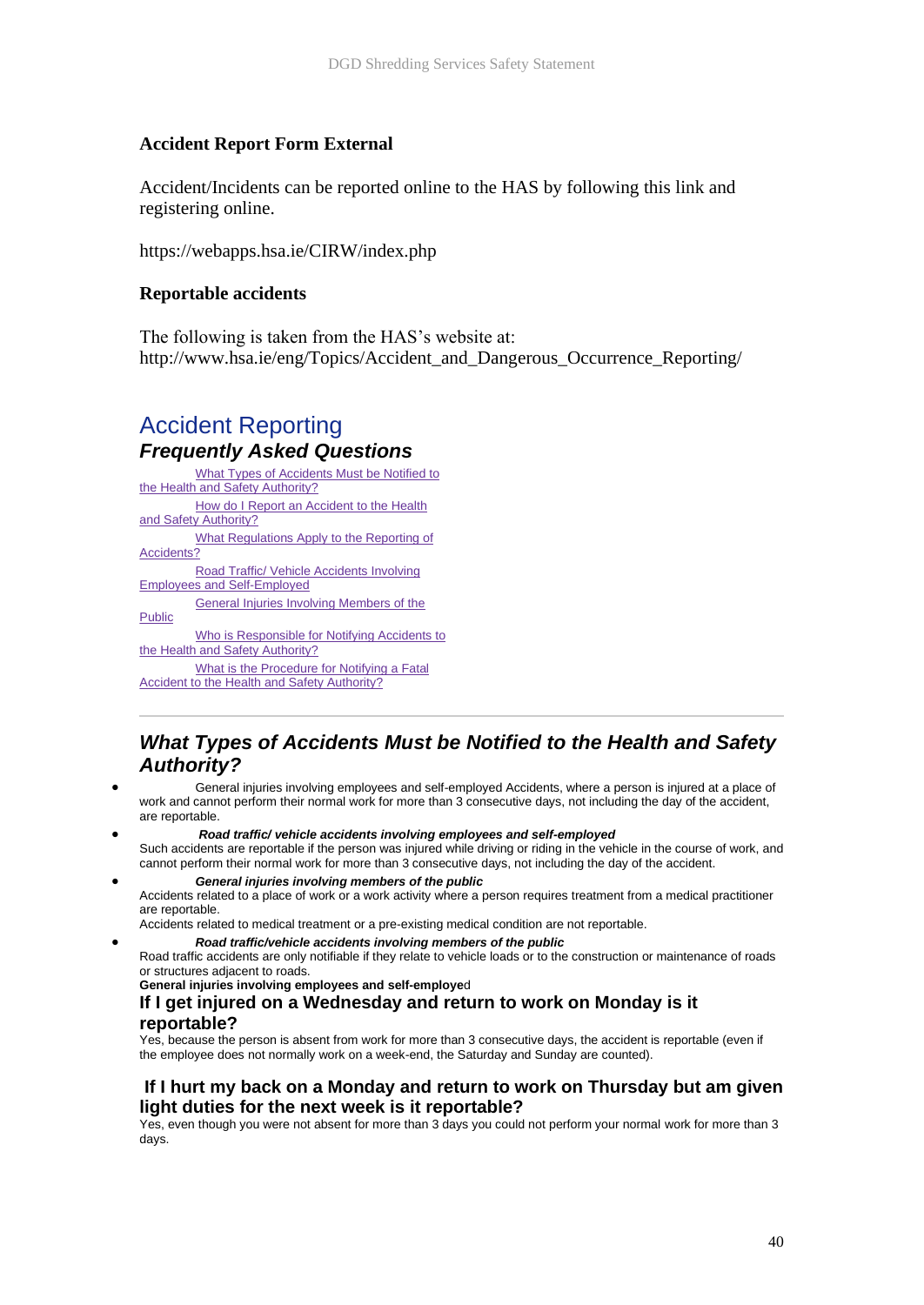#### **If I get injured on Monday and return to work on Friday is it reportable?** No, you must be absent for more than 3 days, not including the day of the injury.

**If I hurt my back on a Monday and return to work on Thursday but am unable to work on Friday is it reportable?**

No, you were not out of work for more than 3 consecutive days

**If I get injured on Monday and return to work on Friday is it reportable?** No, you must be absent for more than 3 days, not including the day of the injury.

#### **If I hurt my back on a Monday and return to work on Thursday but am unable to work on Friday is it reportable?**

No, you were not out of work for more than 3 consecutive days [back to top](http://www.hsa.ie/eng/Topics/Accident_and_Dangerous_Occurrence_Reporting/#top)

## *How do I Report an Accident to the Health and Safety Authority?* **Online Reporting**



on the homepage and several other pages of the HSA website and registering. The benefits of reporting online are:

- It is faster than filling in and posting the paper IR1 form
- You can view details of all the accidents you reported online over the last year
- You can print a copy of the report for your records
- You get a confirmation receipt by e-mail for each accident you report.
- Account activation codes are sent to Health and Safety Managers when a new user registers for their organisation so:
- 1. They can view details of all accidents reported online for their organisation over the past year.<br>2. Receive an e-mail notification every time a new user registers to report accidents for their orga
	- Receive an e-mail notification every time a new user registers to report accidents for their organisation.

#### **Reporting on Paper IR1 Form.**

- Employers can report accidents on the official IR1 Form
- The HSA only accept the pre-printed forms published by the Authority photocopies are not acceptable
- Copies of the IR1 form are available from the Publications Section of the HSA by Telephoning 1890 289 389 or if calling from outside of the Republic of Ireland +353 1 6147000

#### [back to top](http://www.hsa.ie/eng/Topics/Accident_and_Dangerous_Occurrence_Reporting/#top)

## *What Regulations Apply to the Reporting of Accidents?*

The Safety Health and Welfare at Work (General Application) Regulations, 1993

Extracts are included below: 58. Interpretation of Part X:

'responsible person' means:

a. in the case of any event required to be reported under Regulation 59 involving an employee at work, his employer;

b. in any other case, except where subparagraph (c) applies, the person having control of a place of work for the purpose of any trade, business or undertaking (whether for profit or not) at which the accident or dangerous occurrence required to be reported under Regulation 59 occurs; and

c. where a self-employed person is fatally injured at a place of work, the person who owns the place of work or, in the case of a tenancy existing in respect of the place of work, the tenant or, in a case where the fatally injured person is the owner or tenant, the next of kin.

(2) In this Part, a reference to an accident or a dangerous occurrence arising at or in connection with work includes a reference to an accident or dangerous occurrence which is attributable to the manner of conducting the undertaking concerned or to any article or substance used for the purposes of the undertaking concerned or to the condition of any part of the place of work where the undertaking concerned is carried on.

59. Notification of Accidents and Dangerous Occurrences:

(1) Where: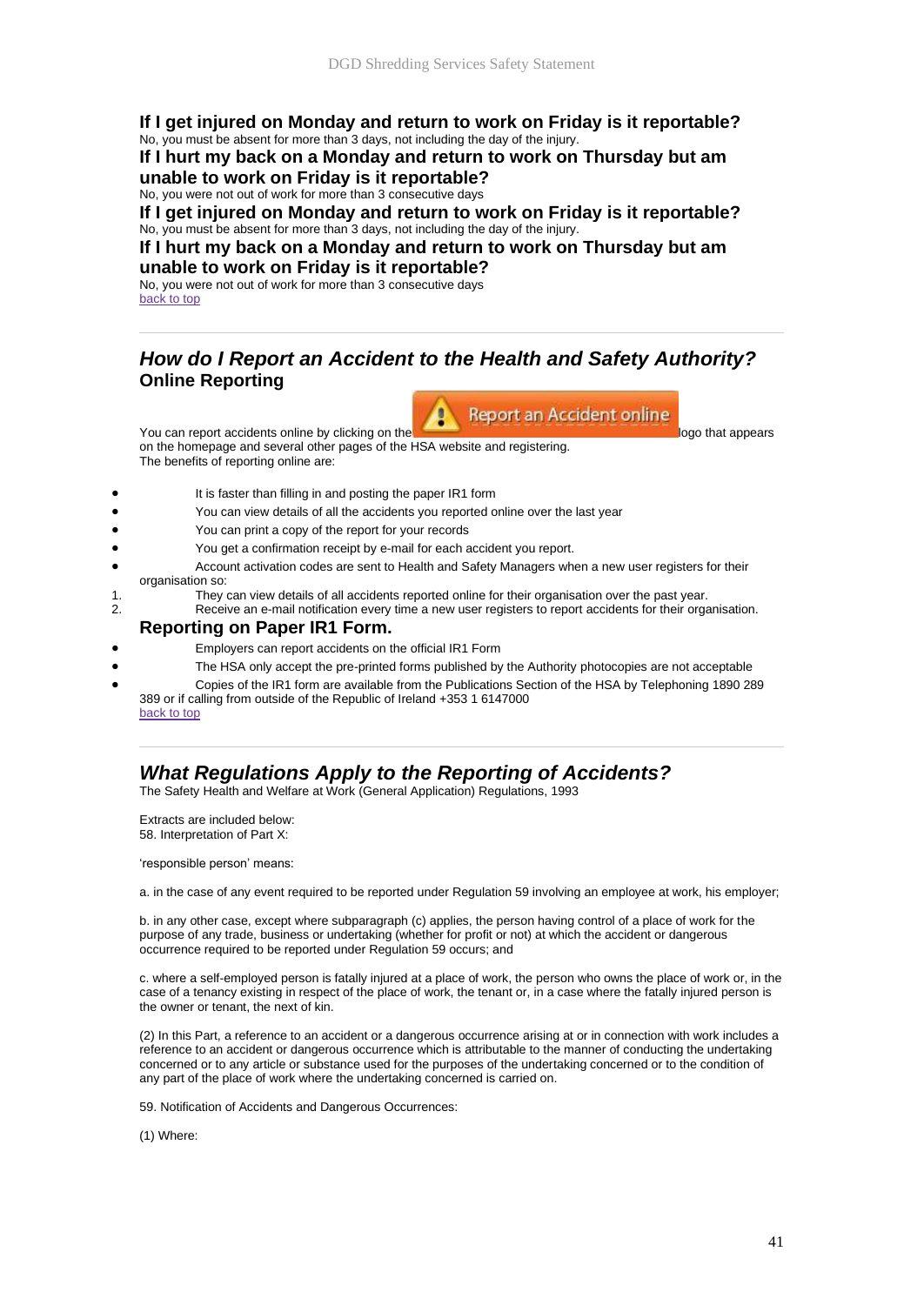a. any accident occurs at a place of work as a result of which any person carrying out work at that place of work dies or is prevented from performing his normal work for more than three consecutive days, excluding the day of the accident but including any days which would not have been working days, or

b. in the case of any person who is not at work but who as a result of an accident related to a place of work or a work activity dies or suffers any injury or condition as a result of an accident which results in the person requiring treatment from a registered medical practitioner or treatment in a hospital as an in-patient or an out-patient, or

c. there is a dangerous occurrence, the responsible person shall:

in the case of a death, supply the Authority by the quickest practicable means with the name of the deceased, brief particulars and the location of the accident, and

ii. as soon as practicable send a written report in the approved form to the Authority of the death, injury, condition, accident, or dangerous occurrence.

(2) Where as a result of an accident at work an employee or a self-employed person sustains an injury or suffers a condition which is required to be reported under this Regulation to the Authority, and as a result of that accident the employee or self-employed person dies within a year of the accident, the responsible person shall, as soon as possible after the death comes to his knowledge, inform the Authority in writing of the death, whether or not the accident has been reported under paragraph (1).

(3) In the case of a responsible person who is a self-employed person, it shall be sufficient compliance with paragraph (1) if the self-employed person makes arrangements with some other person for that other person to make the notification or report required by that paragraph on behalf of the self-employed person.

 $(4)$ 

a. Where an accident which is notifiable under paragraph (1) occurs and causes loss of life to a person no person shall disturb the place where it occurred or tamper with anything thereat before;

i. that place has been inspected by an inspector, or

ii. the expiration of three clear days after notification, in accordance with paragraph (1), of the accident.

b. Nothing in this Regulation shall prohibit the doing of anything by or with the consent of an inspector.

c. In any proceedings taken in respect of a contravention of this paragraph consisting of the doing of any act, it shall be a defence to prove that the doing of the act was necessary for securing the safety or health of any person.

61. Application of this Part:

(1) The provisions of Regulation 59 relating to a death, injury or condition do not apply to a person who, at the time death occurs or injury is sustained or a condition is suffered, is a patient undergoing treatment in a hospital or in a doctor's or dentist's surgery and is not undergoing treatment for an accident at a place of work or for an injury due to a dangerous occurrence, unless the cause of death or injury is unrelated to the patient's pre-existing medical condition or the treatment being provided.

(2) The provisions of Regulation 59 relating to the death, injury or condition of a person as a result of an accident shall, in the case of an accident arising out of or in connection with the movement of a vehicle on any public road, apply only if that person:

a. was killed or suffered an injury as a result of driving or riding a vehicle in the course of work, or

b. was killed or suffered an injury or condition as a result of exposure to a substance or injury from an article being conveyed by a vehicle,

c. was either himself engaged in, or was killed or suffered an injury or condition as a result of the activities of another person who was at the time of the accident engaged in, work connected with the loading or unloading of any article or substance onto or off a vehicle, or

d. was either himself engaged in, or killed or suffered an injury or condition as a result of the activities of another person who was at the time of the accident engaged in, work on or alongside a road, being work concerned with the construction, demolition, alteration, repair or maintenance of:

i. the road or the markings or equipment thereon;

ii. the verges, fences, hedges or other boundaries of the road;

iii. pipes or cable on, under, over or adjacent to the road; or

iv. buildings or structures adjacent to or over the road.

[back to top](http://www.hsa.ie/eng/Topics/Accident_and_Dangerous_Occurrence_Reporting/#top)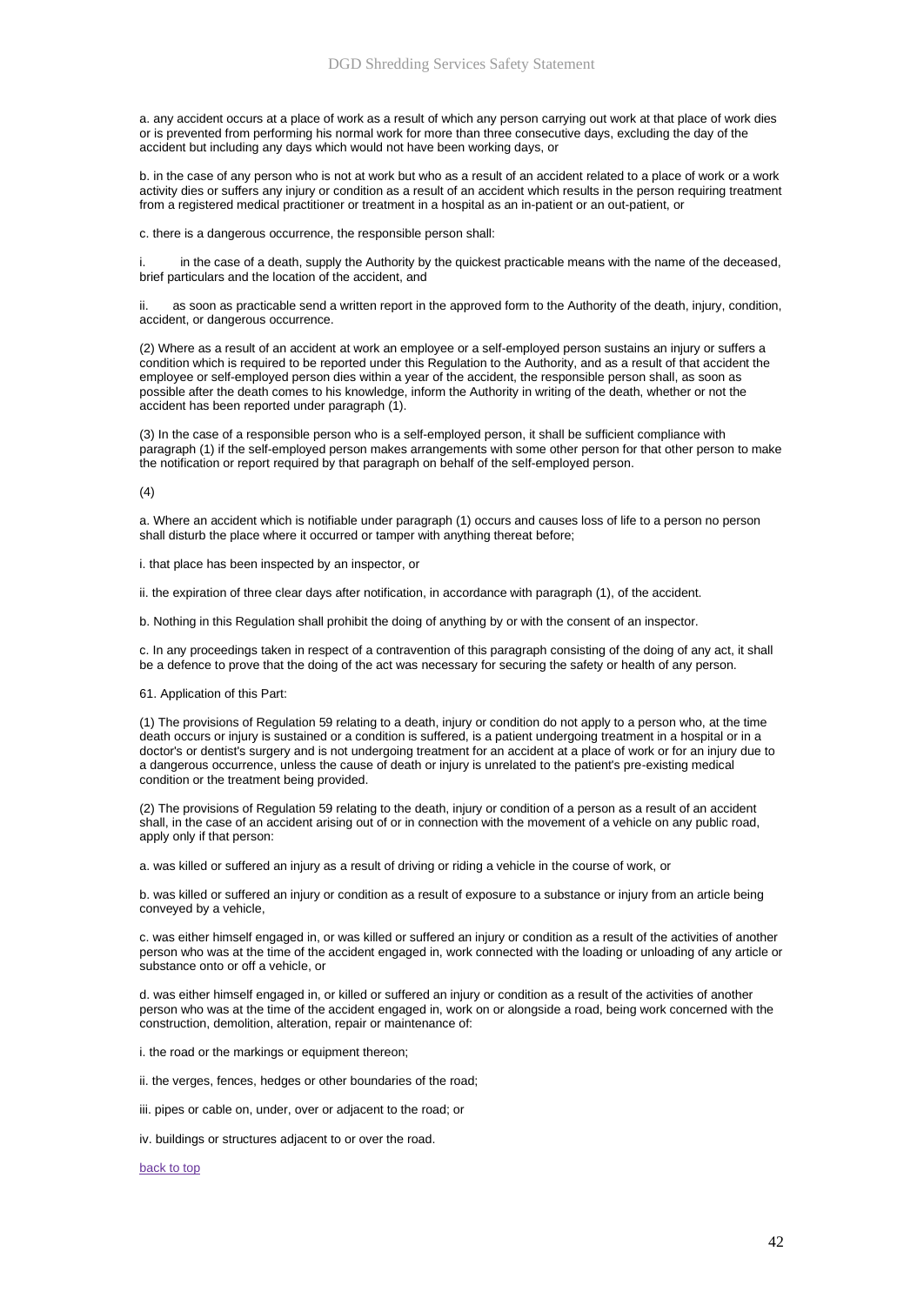## *Road Traffic/ Vehicle Accidents Involving Employees and Self-Employed*

## **If I am a driver or a passenger and am involved in a road traffic accident and am out of work for more than 3 days is it reportable?**

Yes, if you were injured while driving or riding in the vehicle in the course of work

#### **If I am at work and am injured by part of the load on a lorry is it reportable?** Yes, provided that you could not perform your normal work for more than 3 days.

#### **If I am at work and am injured as the result of the loading or unloading of a lorry is it reportable?**

Yes, provided that you could not perform your normal work for more than 3 days.

#### **If I am a driver who is injured when my lorry rolls over my foot in the yard of a customer,is it reportable?**

Yes, provided that you could not perform your normal work for more than 3 days.

#### **If I am at work and am injured as a result of roadway construction or maintenance activities is it reportable?**

Yes, provided that you could not perform your normal work for more than 3 days.

#### **If I am a driver who is injured when my lorry rolls over my foot on a public road, is it reportable?**

No, it is reportable only if you are driving or a passenger if you are on a public road.

#### **If I am driving to or from my home in my company van and am injured is it reportable?**

No, commuting accidents are not reportable, unless your home is the base from which you normally work

#### **If I am a mechanic repairing a car on the road-side and am hit by a vehicle is it reportable?**

No, it is reportable only if you are driving or a passenger.

## **If I am injured by part of the load on a lorry is it reportable?**

Yes, provided you required medical treatment

#### **If I am injured as the result of the loading or unloading of a lorry is it reportable?**

Yes, provided you required medical treatment

[back to top](http://www.hsa.ie/eng/Topics/Accident_and_Dangerous_Occurrence_Reporting/#top)

## *General Injuries Involving Members of the Public*

#### **If a piece of plywood is blown off a construction site and injured me as I walked along the footpath is it reportable?**

Yes, provided you required medical treatment. The injury was related to a place of work.

**Other types of accidents**

#### **If I slip on a grape in a supermarket is it reportable?**

Yes,provided you required medical treatment. Where it is the policy of the supermarket to advise everyone who suffers an accident to "see a doctor" but you do not actually require treatment, it is not reportable.

#### **If I am injured in a fall out of a bed in a hospital is it reportable?**

Yes, provided you required medical treatment as a result of the fall and the fall was not related to medical treatment or a pre-existing medical condition

#### **If I am a hospital patient and suffer an injury due to adverse reaction to drugs is it reportable?**

No, injuries to patients related to a medical treatment or a pre-existing medical condition are not reportable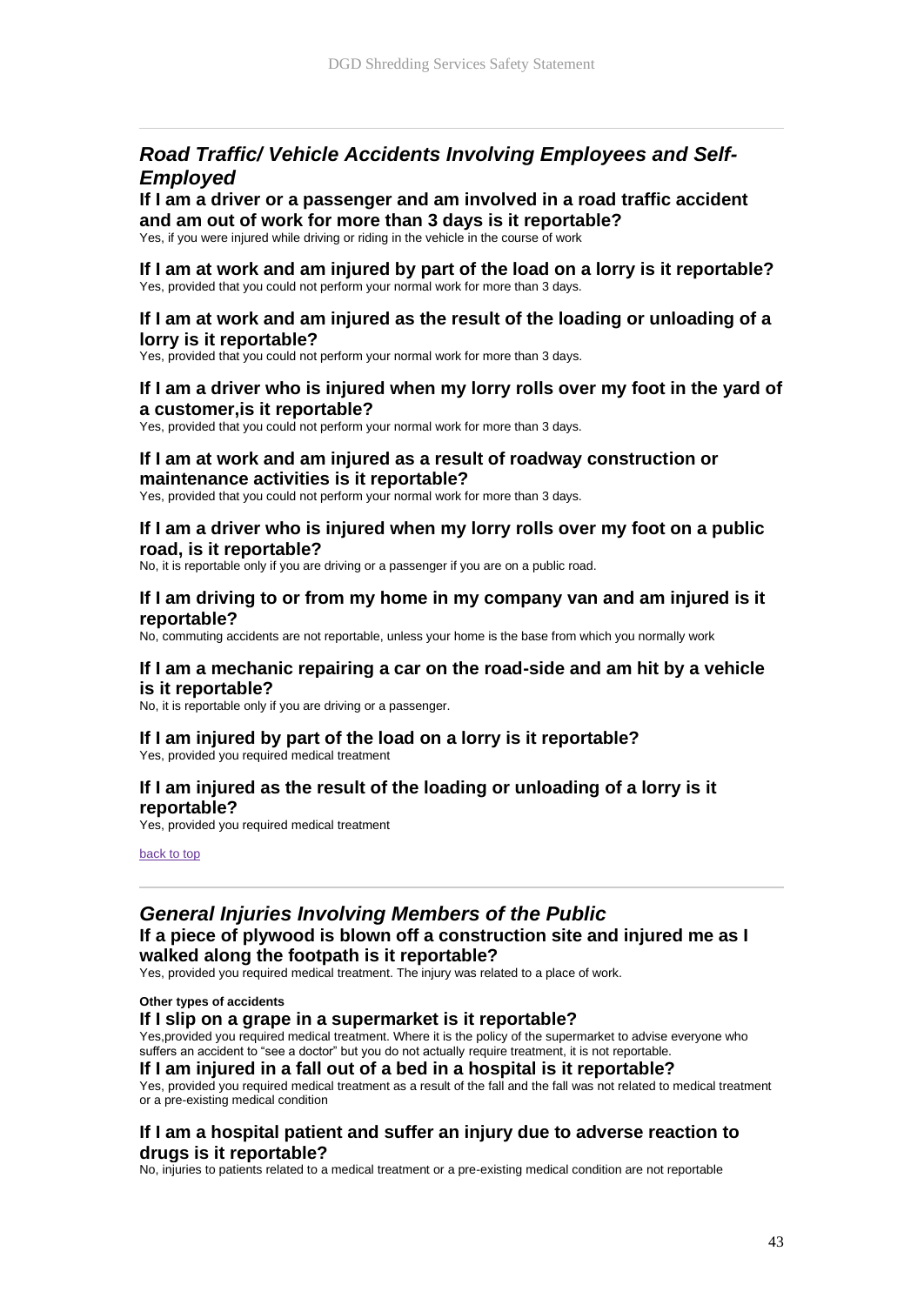#### **If I am injured by inappropriate treatment by a medical practitioner is it reportable?**

No, injuries to patients related to a medical treatment or a medical condition are not reportable

#### **If I am injured as a result of roadway construction or maintenance activities is it reportable?**

Yes, provided you required medical treatment and the activities were ongoing at the time of the injury

#### **If I am injured as a result of roadway construction or maintenance activities is it reportable, even if there is no-one on site at the time of the accident?**

Yes, provided you required medical treatment and the roadworks project was ongoing at the time of the injury

#### **If I am a member of the public who is injured by a work vehicle, including a bus, is it reportable?**

No, unless you are riding in the vehicle in the course of work

#### **If I am driving and I lose control on loose gravel is it reportable?**

No, unless the loose gravel on the road is the result of the activities of a person who was working on the construction or maintenance of the road at the time of the injury.

[back to top](http://www.hsa.ie/eng/Topics/Accident_and_Dangerous_Occurrence_Reporting/#top)

## *Who is Responsible for Notifying Accidents to the Health and Safety Authority?*

In the case of an accident involving an employee at work, the employer is responsible for reporting the accident.

In any other case (if the injured person is self-employed or a member of the public), the person responsible for reporting the accident is the person having control of the place of work at which the accident occurred including persons providing training (in the case of death or injury of a person receiving training for employment).

If a self-employed person is fatally injured, the person who is the owner or tenant in the place of work is responsible for reporting the accident. If the fatally injured person is the tenant or owner of the place of work, the next of kin has responsibility for reporting the accident.

Accidents can be reported to the Health and Safety Authority in two ways; namely

(1) **by hard copy**, i.e completing the Incident Report Form (IR1) and posting the completed form to the Workplace Contact Unit, Health and Safety Authority, The Metropolitan Building, James Joyce Street, Dublin 1, or **online**, via the Health and Safety Authority's website, www.hsa.ie. Please follow the following link, [Report an accident](https://webapps.hsa.ie/) [back to top](http://www.hsa.ie/eng/Topics/Accident_and_Dangerous_Occurrence_Reporting/#top)

## *What is the Procedure for Notifying a Fatal Accident to the Health and Safety Authority?*

The responsible person is required to:

- Supply the Authority with the name of the deceased, location of the accident and brief particulars of the accident, by the quickest practicable means.
- Send a written report of the incident, in the approved form, to the Authority as soon as practicable. The responsible person should ensure that no person disturbs the accident scene before:
- the scene has been examined by an inspector
	- three clear days after notification of the accident

If an injured person dies within a year of the accident, the responsible person is required to notify the Authority in writing as soon as possible after the death comes to their knowledge, even if the incident has not previously been notified to the Authority.

The Gardaí should be notified immediately of all workplace accidents resulting in death. - See more at:

http://www.hsa.ie/eng/Topics/Accident\_and\_Dangerous\_Occurrence\_Reporting/#sthash.fARD0b9t.dpuf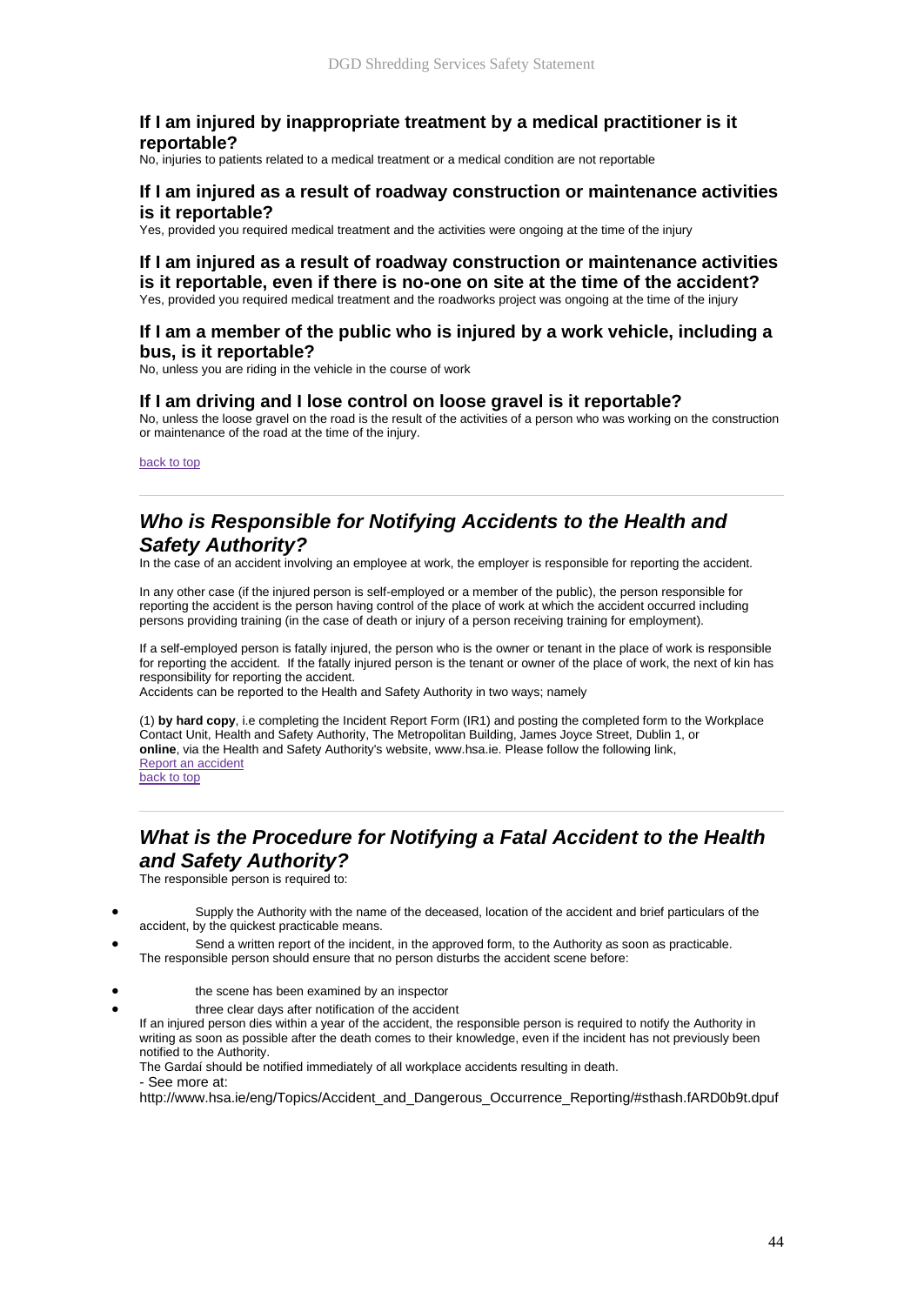**DGD Shredding Services Safety Statement** 



# **Safety Suggestion Form**

| Name:                                                                                                                                         |
|-----------------------------------------------------------------------------------------------------------------------------------------------|
| <b>Position:</b>                                                                                                                              |
|                                                                                                                                               |
| Date:                                                                                                                                         |
| <b>Area Concerned:</b>                                                                                                                        |
|                                                                                                                                               |
|                                                                                                                                               |
| Details:                                                                                                                                      |
|                                                                                                                                               |
|                                                                                                                                               |
|                                                                                                                                               |
|                                                                                                                                               |
|                                                                                                                                               |
|                                                                                                                                               |
|                                                                                                                                               |
|                                                                                                                                               |
|                                                                                                                                               |
|                                                                                                                                               |
|                                                                                                                                               |
|                                                                                                                                               |
|                                                                                                                                               |
|                                                                                                                                               |
|                                                                                                                                               |
|                                                                                                                                               |
|                                                                                                                                               |
|                                                                                                                                               |
|                                                                                                                                               |
| For Official Use Only:                                                                                                                        |
|                                                                                                                                               |
| <b>Received By:</b>                                                                                                                           |
| Action:<br><u> 1980 - Johann Stoff, deutscher Stoff, der Stoff, der Stoff, der Stoff, der Stoff, der Stoff, der Stoff, der S</u>              |
|                                                                                                                                               |
| <b>Signed off By:</b><br><u> 1990 - Jan Stein Berg, mei der Stein Berg, der Stein Berg, der Stein Berg, der Stein Berg, der Stein Berg, d</u> |
|                                                                                                                                               |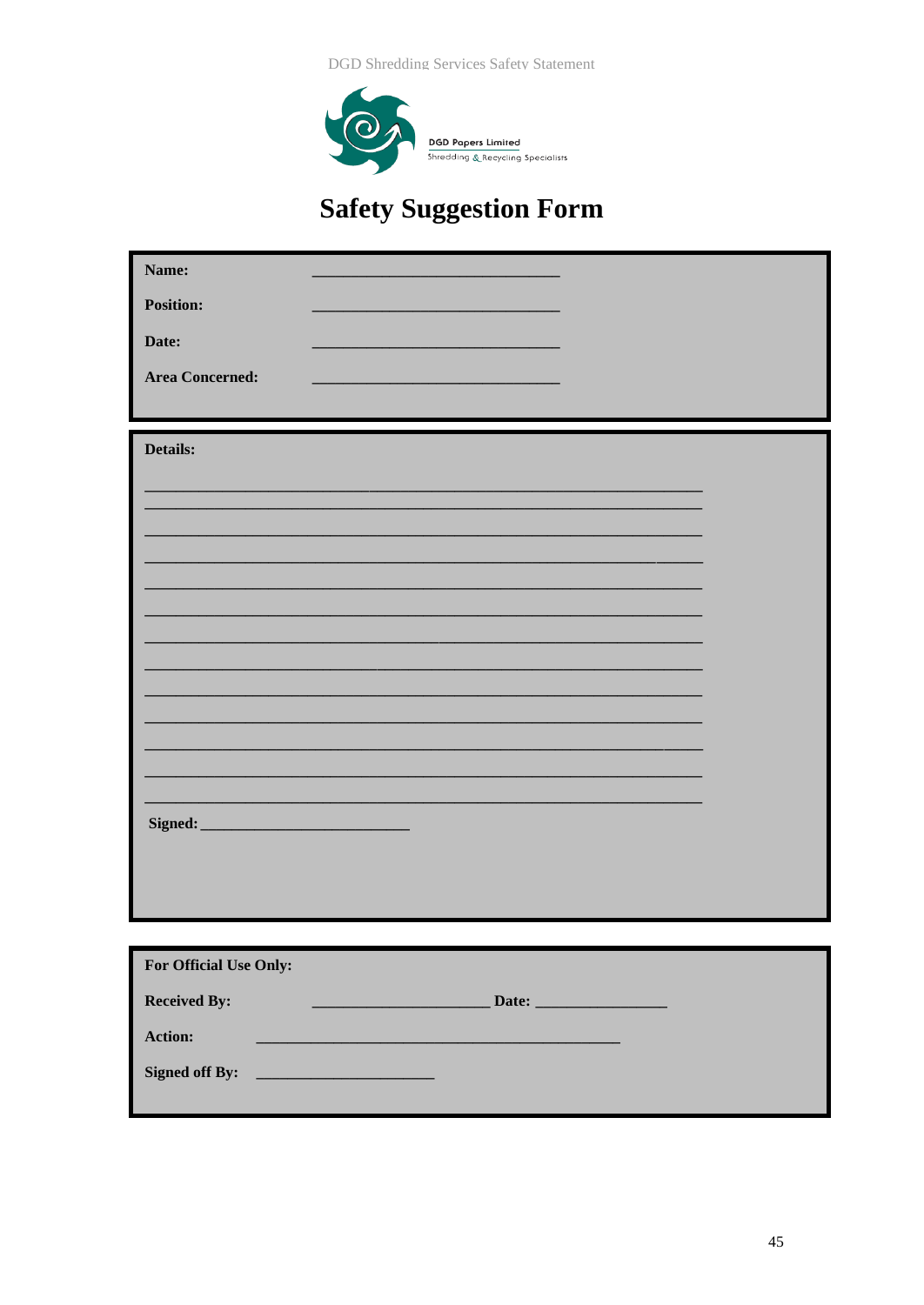Risk Assessment Template-Actual Rick Accessments



# **Risk Assessment Form (Work at a Customers Location) Site & Day Specific**

# **Customer Site: \_\_\_\_\_\_\_\_\_\_\_\_\_\_\_\_\_\_\_\_\_\_\_\_\_\_\_\_\_\_\_\_\_\_\_\_\_\_\_\_\_\_\_\_\_\_\_\_\_\_\_\_\_\_**

## **Address: \_\_\_\_\_\_\_\_\_\_\_\_\_\_\_\_\_\_\_\_\_\_\_\_\_\_\_\_\_\_\_\_\_\_\_\_\_\_\_\_\_\_\_\_\_\_\_\_\_\_\_\_\_\_**

| Activity | Hazard | <b>Persons Affected</b> | <b>Degree of Risk:</b><br>See attached Sheet | <b>Risk Control</b><br>$\bf Measures$ |
|----------|--------|-------------------------|----------------------------------------------|---------------------------------------|
|          |        |                         |                                              |                                       |
|          |        |                         |                                              |                                       |
|          |        |                         |                                              |                                       |
|          |        |                         |                                              |                                       |
|          |        |                         |                                              |                                       |
|          |        |                         |                                              |                                       |
|          |        |                         |                                              |                                       |
|          |        |                         |                                              |                                       |
|          |        |                         |                                              |                                       |
|          |        |                         |                                              |                                       |
|          |        |                         |                                              |                                       |

**Signed originator.............................................. Job title ……………........................................**

**Date completed……………………………** 





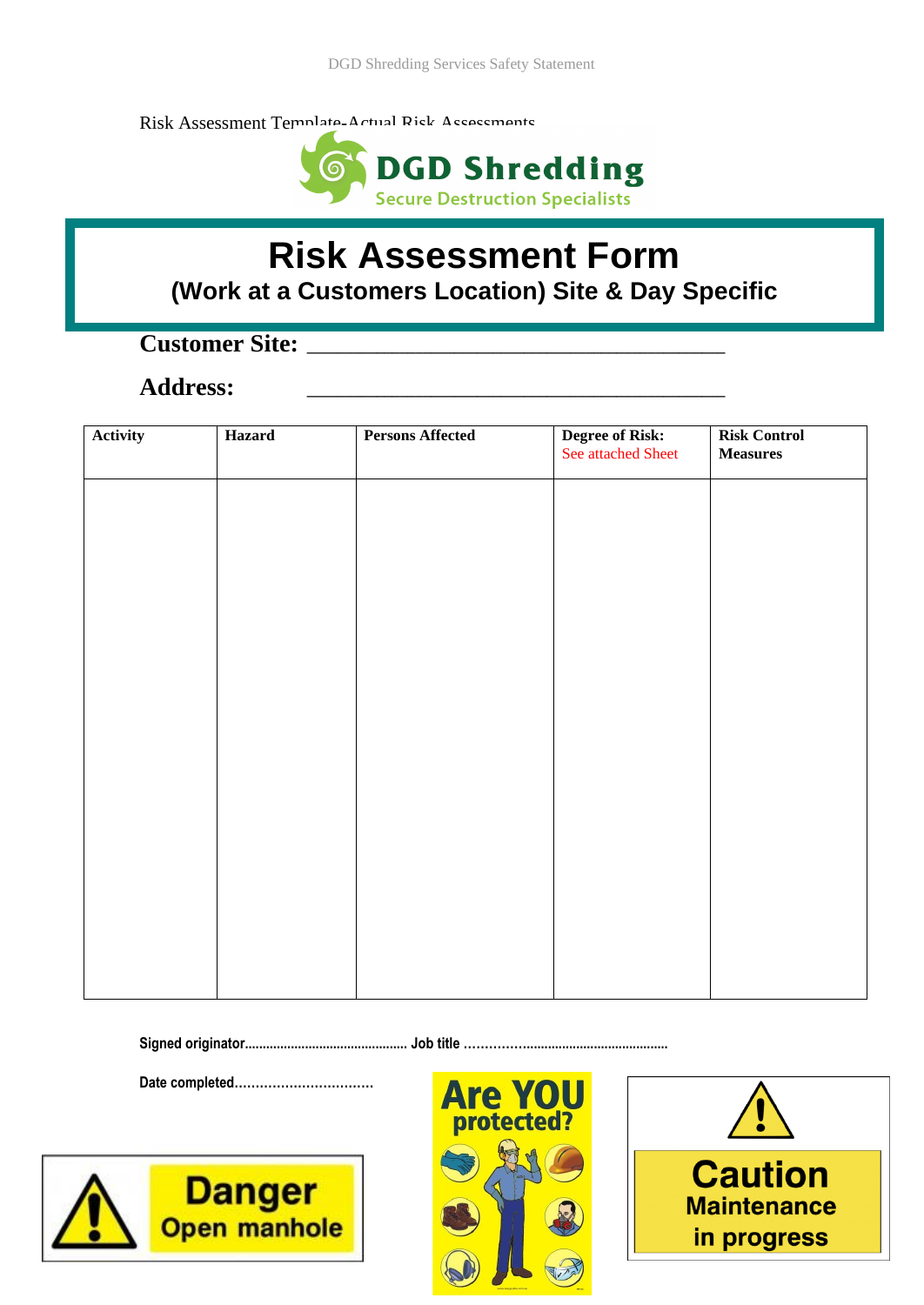#### **Risk Assessments**

|                        | <b>Slightly Harmful</b> | <b>Harmful</b>          | <b>Extremely Harmful</b> |
|------------------------|-------------------------|-------------------------|--------------------------|
| <b>Highly Unlikely</b> | <b>Trivial Risk</b>     | Acceptable Risk         | <b>Moderate Risk</b>     |
| <b>Unlikely</b>        | Acceptable Risk         | Moderate Risk           | <b>Substantial Risk</b>  |
| <b>Likely</b>          | <b>Moderate Risk</b>    | <b>Substantial Risk</b> | Intolerable Risk         |

#### **Risk Rating is used to prioritise Control Actions in order of importance, as follows;**

## **A basis for prioritising action following Risk Assessment**

| <b>Risk Level</b>  | <b>Action &amp; Timescale</b>                     |
|--------------------|---------------------------------------------------|
| <b>Trivial</b>     | No action required                                |
| Acceptable         | No further action required $-$ but monitoring to  |
|                    | continue to ensure control maintained             |
| <b>Moderate</b>    | Risk reduction measures implemented within $3 -$  |
|                    | 6 months                                          |
| <b>Substantial</b> | Work should not start until risk reduced. For on- |
|                    | going work Corrective measures to be              |
|                    | implemented as soon as possible                   |
| <b>Intolerable</b> | No work to start & current work to be stopped     |
|                    | until risk eliminated                             |

#### For all questions and queries please contact **Michael Garvey** on **087 9841982** or

**Mark Doupe** on **087 6877261** or alternatively contact 1800 400 700